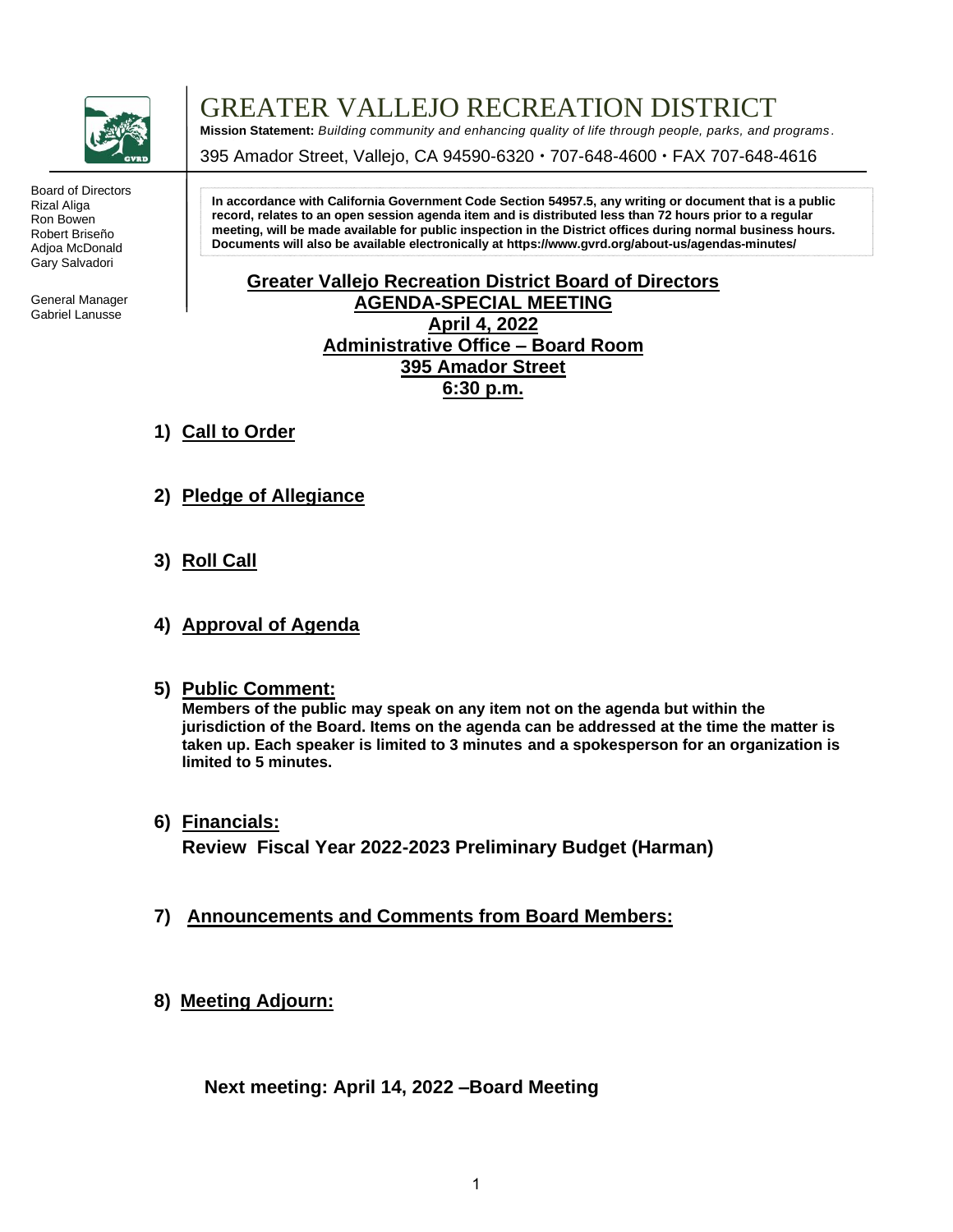### **Budget Summary**

|     |                                                 |                 |                        |                      |                              |                 |                        |                            |                              |                 |                        | <b>Draft</b>         |                              |
|-----|-------------------------------------------------|-----------------|------------------------|----------------------|------------------------------|-----------------|------------------------|----------------------------|------------------------------|-----------------|------------------------|----------------------|------------------------------|
|     |                                                 |                 | 2021-2022 Final Budget |                      |                              |                 |                        | 2021-2022 Estimated Actual |                              |                 | 2022-2023 Draft Budget |                      |                              |
|     | Department                                      | <b>Revenues</b> | <b>Expenses</b>        | <b>Measure K</b>     | Variance                     | <b>Revenues</b> | <b>Total</b>           | <b>Measure K</b>           | Variance                     | <b>Revenues</b> | <b>Expenses</b>        | <b>Measure K</b>     | Variance                     |
|     |                                                 |                 |                        | <b>Expenses</b>      |                              |                 | <b>Expenses</b>        | <b>Expenses</b>            |                              |                 |                        | <b>Expenses</b>      |                              |
|     |                                                 |                 |                        |                      |                              |                 |                        |                            |                              |                 |                        |                      |                              |
|     | <b>General Administration</b>                   |                 |                        |                      |                              |                 |                        |                            |                              |                 |                        |                      |                              |
|     | 001 General Supp. & Admin.                      | 5,827,867       | 1,504,029              | 99,000               | 4,323,838                    | 5,760,880       | 1,530,171              | 90,000                     | 4,230,709                    | 5,777,837       | 1,579,892              | 95,000               | 4,197,945                    |
|     | 007 Human Resources                             | 0               | 423,494                | $\mathbf 0$          | (423, 494)                   | 0               | 358,766                | $\mathbf{0}$               | (358, 766)                   | 0               | 425,032                | $\mathbf{0}$         | (425, 032)                   |
|     | 100 Finance                                     | $\mathbf 0$     | 410,593                | 2,000                | (410, 593)                   | 0               | 386,820                | 2,000                      | (386, 820)                   | 0               | 444,947                | 2,000                | (444,947                     |
|     | 001 General Fund Contribution                   | $\mathbf 0$     | 0                      | $\mathbf{0}$         | 0                            | $\mathbf 0$     | 0                      | $\mathbf{0}$               | 0                            | 0               | 0                      | 0                    |                              |
|     | <b>Total Admin Services</b>                     | 5,827,867       | 2,338,116              | 101,000              | 3,489,751                    | 5,760,880       | 2,275,757              | 92,000                     | 3,485,123                    | 5,777,837       | 2,449,871              | 97,000               | 3,327,966                    |
|     |                                                 |                 |                        |                      |                              |                 |                        |                            |                              |                 |                        |                      |                              |
|     | 001 Measure K                                   | 2,102,787       | $\mathbf 0$            | (2, 337, 040)        | 2,102,787                    | 2,000,000       | 0                      | (1,888,104)                |                              | 2,000,000       | 0                      | (2,387,208)          | 2,000,000                    |
|     | 001 Measure K Carryover                         | 0               | 0                      | $\mathbf{0}$         | 0                            | $\mathbf 0$     | $\Omega$               | $\Omega$                   |                              | $\Omega$        | 0                      | $\mathbf{0}$         |                              |
|     | 001 Total Measure K                             | 2,102,787       | 0                      | (2, 337, 040)        | 2,102,787                    | 2,000,000       | 0                      | (1,888,104)                | 0                            | 2,000,000       | 0                      | (2,387,208)          | 2,000,000                    |
|     |                                                 |                 |                        |                      |                              |                 |                        |                            |                              |                 |                        |                      |                              |
|     | <b>Parks Maintenance</b>                        | $\mathbf 0$     |                        | $\mathbf 0$          |                              |                 |                        |                            |                              | 0               |                        | $\mathbf{0}$         |                              |
|     | 200 Park Maint. & Dev                           | $\pmb{0}$       | 173,688                |                      | (173, 688)                   | 0               | 171,578                | $\mathbf 0$                | (171, 578)                   |                 | 183,730                | 888,613              | (183, 730)                   |
|     | 300 Facilities                                  |                 | 1,378,322              | 843,520              | (1,378,322)                  | 0               | 1,383,471              | 842,757                    | (1,383,471)                  | 0               | 1,460,863              |                      | (1,460,863)                  |
|     | 301 Visitor Services                            | 203,400         | 153,174                | $\mathbf 0$          | 50,226                       | 235,737         | 112,595                | $\mathbf{0}$               | 123,142                      | 218,400         | 155,423                | $\mathbf 0$          | 62,977                       |
|     | 310 Landscaping & Grounds<br><b>Total Parks</b> | 0<br>203,400    | 2,140,444<br>3,845,628 | 685,852<br>1,529,372 | (2, 140, 444)<br>(3,642,228) | 490<br>236,227  | 1,835,422<br>3,503,066 | 388,238<br>1,230,995       | (1,834,932)<br>(3, 266, 839) | 0<br>218,400    | 2,218,124<br>4,018,140 | 700,842<br>1,589,455 | (2, 218, 124)<br>(3,799,740) |
|     |                                                 |                 |                        |                      |                              |                 |                        |                            |                              |                 |                        |                      |                              |
|     | Recreation:                                     |                 |                        |                      |                              |                 |                        |                            |                              |                 |                        |                      |                              |
|     | 010 Recreation Admin                            | $\pmb{0}$       | 435,598                | 13,350               | (435, 598)                   | 1,600           | 319,357                | 10,000                     | (317, 757)                   | 5,148           | 451,241                | 15,000               | (446, 093)                   |
| 415 | Children's Wonderland                           | 41,605          | 113,439                | 83,537               | (71, 834)                    | 51,158          | 127,095                | 74,242                     | (75, 937)                    | 59,560          | 143,009                | 83,355               | (83, 449)                    |
|     | 430 Break Camp                                  | 45,098          | 140,620                | $\mathbf{0}$         | (95, 522)                    | 30,616          | 132,232                | $\mathbf{0}$               | (101,616)                    | 49,305          | 224,290                | $\mathbf 0$          | (174, 985)                   |
|     | 450 Vallejo Community Ctr.                      | 55,104          | 197,006                | 13,762               | (141,902                     | 38,680          | 155,330                | 11,031                     | (116,650)                    | 0               | 20,400                 | 12,000               | (20, 400)                    |
|     | 451 Foley Cultural Center                       | 178,794         | 282,717                | 61,840               | (103, 923)                   | 101,424         | 203,460                | 49,689                     | (102, 036)                   | 189,120         | 286,349                | 65,220               | (97, 229)                    |
|     | 460 Sports                                      | 72,407          | 183,378                | 64,197               | (110, 971)                   | 75,396          | 160,979                | 20,840                     | (85, 583)                    | 112,220         | 255,621                | 59,095               | (143, 401)                   |
|     | 465 Community Events                            | 19,925          | 124,160                | 43,926               | (104, 235)                   | 11,105          | 30,516                 | 2,865                      | (19, 411)                    | 12,500          | 38,993                 | 11,872               | (26, 493)                    |
|     | 480 Expanded Learning Prog                      | 317,630         | 564,884                | $\mathbf 0$          | (247, 254)                   | 199,375         | 550,747                | $\mathsf 0$                | (351,372)                    | 738,520         | 465,197                | $\mathbf 0$          | 273,323                      |
|     | 481 After School Programs                       | 315,140         | 418,046                | $\mathbf 0$          | (102, 906)                   | 201,023         | 122,537                | $\pmb{0}$                  | 78,486                       | 219,500         | 302,662                | $\mathbf 0$          | (83, 162)                    |
|     | 486 Teen Services                               | 5,825           | 15,787                 | 4,718                | (9,962)                      | 1,450           | 10,458                 | 2,983                      | (9,008)                      | 2,200           | 8,306                  | 5,130                | (6, 106)                     |
|     | 490 Therapeutic Recreation                      | 3,148           | 8,367                  | 2,784                | (5, 219)                     | $\mathbf 0$     | 563                    | 88                         | (563)                        | 6,100           | 13,288                 | 6,688                | (7, 188)                     |
|     | 720 N. Vallejo Comm.Ctr.                        | 24,878          | 108,027                | 10,200               | (83, 149)                    | 13,609          | 76,643                 | 9,673                      | (63, 034)                    | 29,035          | 103,624                | 15,600               | (74, 589)                    |
|     | 721 S. Vallejo Comm. Ctr.                       | 40,772          | 185,356                | 20,640               | (144,584)                    | 28,988          | 134,832                | 14,310                     | (105,844)                    | 54,846          | 133,695                | 19,800               | (78, 849)                    |
|     | 730 Cunningham Pool                             | 417,485         | 879,310                | 387,714              | (461, 825)                   | 248,095         | 872,287                | 369,388                    | (624,192)                    | 275,820         | 964,622                | 406,993              | (688, 802)                   |
|     |                                                 |                 |                        |                      |                              |                 |                        |                            |                              |                 |                        |                      |                              |
|     | <b>Total Recreation</b>                         | 1,537,811       | 3,656,695              | 706,668              | (2, 118, 884)                | 1,002,519       | 2,897,036              | 565,109                    | (1,894,517)                  | 1,753,874       | 3,411,297              | 700,753              | (1,657,423)                  |
|     |                                                 |                 |                        |                      |                              |                 |                        |                            |                              |                 |                        |                      |                              |
|     |                                                 |                 |                        |                      |                              |                 |                        |                            |                              |                 |                        |                      |                              |
|     | 906 Capital Improvements                        | 3,151,400       | 2,910,000              | $\mathbf 0$          | 241,400                      |                 |                        |                            |                              | 3,751,690       | 3,485,447              | 385,000              | 266,243                      |
|     | 935 Contingency Reserve                         | 0               | 22,826                 | $\mathbf 0$          | (22, 826)                    |                 |                        |                            |                              |                 |                        |                      |                              |
|     | 001 Retiree Benefit-OPEB                        | $\pmb{0}$       | 50,000                 | $\pmb{0}$            | (50,000)                     |                 |                        |                            |                              |                 |                        |                      |                              |
|     | <b>Total Others</b>                             | 3,151,400       | 2,982,826              | $\bf{0}$             | 168,574                      | 0               | 0                      | $\bf{0}$                   | 0                            | 3,751,690       | 3,485,447              | 385,000              | 266,243                      |
|     |                                                 |                 |                        |                      |                              |                 |                        |                            |                              |                 |                        |                      |                              |
|     | <b>TOTAL BUDGET</b>                             | 12,823,265      | 12,823,265             | $\pmb{0}$            | 0                            | 8,999,626       | 8,675,859              | 0                          | (1,676,233)                  | 13,501,801      | 13,364,755             | 385,000              | 137,046                      |

Note: "Measure K Expenses" columns in gray are for information and are not directly included in the Variance calculations. These amounts are included as expenses for the individual programs/departments.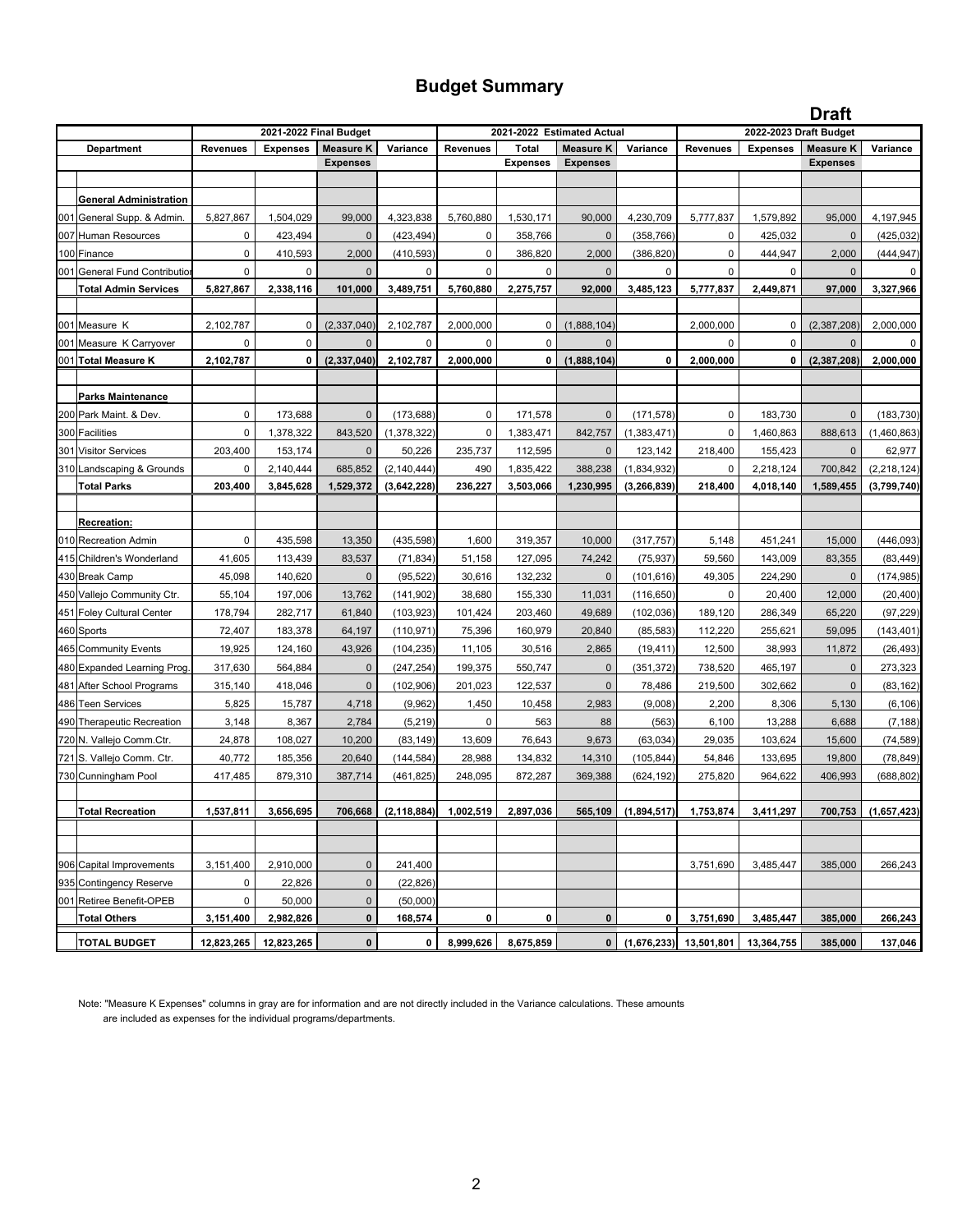#### **Greater Vallejo Recreation District Worksheet 001 - General Support & Admin FY 2022-2023**

|                  |                                      |               |                     |                    | <b>Department fills these columns</b> |
|------------------|--------------------------------------|---------------|---------------------|--------------------|---------------------------------------|
|                  |                                      | <b>Budget</b> | <b>YTD 12/31/21</b> | <b>Est. Actual</b> | Dept. Request                         |
| <b>Account #</b> | <b>Description</b>                   | FY 21-22      | FY 21-22            | FY 21-22           | FY 22-23                              |
| 0014110014001    | <b>Property Taxes</b>                | 5,360,960     | 2,791,419           | 5,582,838          | 5,600,000                             |
| 0014120014001    | <b>Supplemental Taxes</b>            | 3,184         | 65,521              | 65,521             | 65,521                                |
| 0014130014001    | H.O.'s Exemption Fund                | 16,881        | 5,078               | 5,078              | 5,078                                 |
| 0014180014109    | Measure K                            | 2,102,787     | 1,047,658           | 2,000,000          | 2,000,000                             |
| 0014220014101    | City of Vallejo                      | 0             | 0                   | 0                  | U                                     |
| 0014900014801    | Donations                            | $\Omega$      | $\Omega$            | 0                  | 0                                     |
| 0014910014801    | Interest                             | 30,000        | 3,305               | 3,000              | 3,000                                 |
| 0014911014801    | Interest Umpqua Retiree Benefits     | 323           | 65                  | 65                 | 60                                    |
| 0014912014801    | Interest Umpqua Bank Reserve         | 479           | 82                  | 88                 | 88                                    |
| 0014930014801    | <b>McIntyre Rent</b>                 | 0             | 0                   | 0                  | 0                                     |
| 0014931014801    | United Way Rent                      | 0             | 200                 | 200                | 0                                     |
| 0014932014801    | Head Start - Setterquist             | 12,000        | 7,000               | 12,000             | 12,000                                |
| 0014933014801    | Head Start - Washington              | 10,800        | 6,300               | 10,800             | 10,800                                |
| 0014934014801    | Vallejo Parent Nursery Reimb.        | 2,331         | 0                   | 4,800              | 4,800                                 |
| 0014935014801    | Glen Cove Rent                       | 0             | 0                   | 0                  | 0                                     |
| 0014937014801    | Camp Fire Rent                       | 1,728         | 1,000               | 3,600              | 3,600                                 |
| 0014940014801    | Vallejo Parent Nursery Rent          | 4,800         | 2,000               | 4,800              | 4,800                                 |
| 0014941014801    | <b>Colusa Building Rent</b>          | 66,000        | 34,650              | 66,000             | 66,000                                |
| 0014941014801    | <b>CA State Rent</b>                 | 0             | 0                   | 0                  | 0                                     |
| 0014980014801    | <b>Administrative Fee</b>            | 0             | 90                  | 90                 | 90                                    |
| 0014984014801    | <b>Insurance Dividends</b>           | $\Omega$      | $\mathbf{0}$        | 0                  | $\Omega$                              |
| 0014985014801    | Misc. Revenue                        | 318,381       | 2,977               | 2,000              | 2,000                                 |
|                  | <b>Total Revenues</b>                | 7,930,654     | 3,967,346           | 7,760,880          | 7,777,837                             |
| 0015000015001    | <b>Full Time Salaries</b>            | 338,039       | 151,275             | 338,039            | 341,570                               |
| 0015010015001    | Part Time Wages                      | 0             | 0                   | 0                  | $\Omega$                              |
| 0015020015001    | Payroll Taxes - Employer             | 4,902         | 1,954               | 4,902              | 4,953                                 |
| 0015025015001    | <b>State Unemployment</b>            | 60,000        | 16,385              | 60,000             | 60,000                                |
| 0015030015001    | Worker's Comp.                       | 12,836        | 5,978               | 12,836             | 13,060                                |
| 0015060015001    | <b>P.E.R.S. - ER</b>                 | 93,337        | 46,924              | 93,337             | 96,827                                |
| 0015061015001    | <b>PERS Survivor Benefit</b>         | 96            | 39                  | 96                 | 72                                    |
| 0015070015001    | <b>Medical Insurance</b>             | 64,361        | 26,222              | 64,361             | 53,163                                |
| 0015075015001    | Dental Insurance                     | 7,124         | 3,092               | 7,124              | 5,433                                 |
| 0015077015001    | Vision Insurance                     | 694           | 300                 | 694                | 528                                   |
| 0015080015001    | Life Insurance                       | 742           | 395                 | 742                | 556                                   |
| 0015085015001    | <b>Health and Well-Being Benefit</b> | 0             | 240                 | 240                | 480                                   |
| 0015100015101    | Alarm                                | 0             | 0                   | 0                  | 0                                     |
| 0015110015101    | <b>Cellular Phones/Pagers</b>        | 2,000         | 624                 | 2,000              | 2,000                                 |
| 0015140015101    | P.G. & E.                            | 0             | 0                   | 0                  | 0                                     |
| 0015140015109    | P.G. & E.                            | 24,000        | 18,173              | 30,000             | 30,000                                |
| 0015160015101    | <b>Sewers Services</b>               | 6,300         | 0                   | 6,300              | 6,300                                 |
| 0015170015101    | Telephone                            | 3,200         | 891                 | 1,700              | 1,700                                 |
| 0015208015201    | <b>Consultant Fees</b>               | 50,000        | 19,764              | 55,000             | 60,000                                |
| 0015214015201    | Legal                                | 55,000        | 15,551              | 32,000             | 55,000                                |
| 0015216015201    | Printing                             | 2,000         | 0                   | 2,000              | 2,000                                 |
| 0015218015201    | Promotions & Advertising             | 500           | 1,812               | 6,000              | 30,000                                |
| 0015230015201    | <b>County Tax Collection Fee</b>     | 81,000        | 0                   | 90,000             | 90,000                                |
| 0015232015201    | <b>County Fees Tax Measure</b>       | 0             | 0                   | 0                  | 0                                     |
| 0015234015201    | <b>Manual Refunds</b>                | 0             | 144                 | 0                  | $\pmb{0}$                             |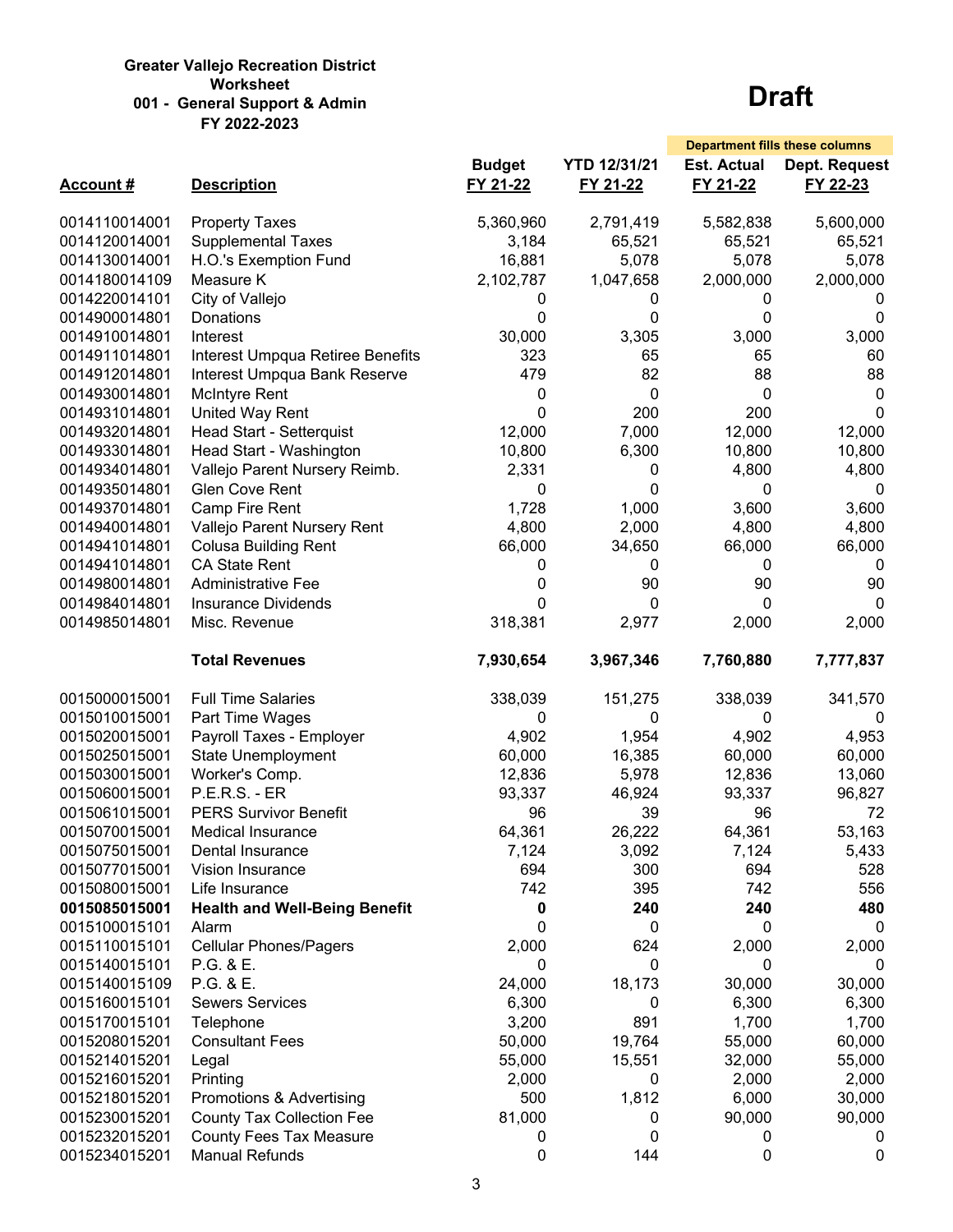| 6,426,625<br>3,383,830<br>6,230,709<br>6,197,945 | <b>Excess Revenues (Expenditures)</b>   |               |
|--------------------------------------------------|-----------------------------------------|---------------|
| 1,504,029<br>583,516<br>1,530,171<br>1,579,892   | <b>Total Expenditures</b>               |               |
| 25,000<br>0<br>25,000<br>15,000                  | Capital Outlay                          | 0017000015509 |
| 135,000<br>0<br>135,000<br>135,000               | Capital Outlay & Building               | 0015800015401 |
| 0<br>0<br>0<br>0                                 | <b>Retiree Benefit GASB 45</b>          | 0015670015201 |
| 300<br>0<br>300<br>0                             | Medical Expense - Employment            | 0015665015201 |
| 1,557<br>7,500<br>4,500<br>7,500                 | <b>Employee Recognition</b>             | 0015650015401 |
| 300<br>300<br>300<br>0                           | <b>Subscriptions &amp; Publications</b> | 0015640015401 |
| 15,000<br>24,078<br>35,000<br>10,000             | Safety Committee/COVID                  | 0015620015401 |
| 4,000<br>2,190<br>4,250<br>4,000                 | <b>Personnel Training</b>               | 0015610015401 |
| 3,500<br>1,664<br>3,400<br>3,500                 | Staff Conf. & Travel                    | 0015605015401 |
| 60<br>100<br>100<br>0                            | Mileage                                 | 0015600015401 |
| 14,000<br>12,000<br>12,736<br>14,000             | Membership Dues/License Fees            | 0015560015401 |
| 168,347<br>320,000<br>300,000<br>320,000         | Insurance                               | 0015550015401 |
| 1,800<br>$\mathbf 0$<br>0<br>1,800               | <b>Board Workers Comp</b>               | 0015532015401 |
| 2,500<br>604<br>2,500<br>2,500                   | <b>Board Payroll Taxes</b>              | 0015531015401 |
| 22,000<br>7,900<br>22,000<br>22,000              | <b>Board Meeting Fees</b>               | 0015530015401 |
| 1,000<br>286<br>1,000<br>1,000                   | <b>Board Expenses</b>                   | 0015522015401 |
| 2,500<br>1,054<br>2,500<br>3,000                 | <b>Board Conference/Travel</b>          | 0015520015401 |
| 25,000<br>16,219<br>31,000<br>30,000             | <b>Credit Card Fees</b>                 | 0015510015401 |
| 0<br>2,000<br>6,000<br>$\Omega$                  | Auto Allowance                          | 0015505015401 |
| 0<br>0<br>0<br>0                                 | N.O.C.                                  | 0015490015301 |
| 88<br>3,000<br>2,100<br>3,000                    | Postage                                 | 0015454015301 |
| 8,000<br>743<br>1,500<br>4,000                   | <b>Office Supplies</b>                  | 0015440015301 |
| 5,000<br>0<br>$\boldsymbol{0}$<br>2,500          | <b>Equipment Replacement</b>            | 0015424015301 |
| 1,200<br>5,500<br>338<br>5,000                   | <b>Computer Supplies</b>                | 0015416015301 |
| 0<br>0<br>0<br>$\Omega$                          | Buildings & Grounds - Solano Cty        | 0015415015301 |
| 0<br>0<br>0<br>0                                 | Buildings & Grounds - UW                | 0015414015301 |
| 50,000<br>35,000<br>50,000<br>0                  | Scholarships                            | 0015386015209 |
| 10,000<br>3,490<br>7,200<br>10,000               | <b>Bank Charges</b>                     | 0015285015201 |
| 5,000<br>5,000<br>397<br>1,200                   | <b>Maintenance Contracts</b>            | 0015282015201 |
| 4,000<br>1,433<br>3,100<br>4,000                 | Leased Equipment                        | 0015281015201 |
| 0<br>0<br>0<br>0                                 | <b>Office Equipment Repairs</b>         | 0015258015201 |
| $\pmb{0}$<br>0<br>0<br>0                         | Janitorial - United Way                 | 0015254015201 |
| 900<br>200<br>500<br>0                           | <b>Equipment Repairs</b>                | 0015250015201 |
| 2,100<br>9,057<br>18,000<br>18,000               | <b>Internet Services</b>                | 0015246015201 |
| 47,000<br>47,000<br>54,000<br>19,513             | <b>Computer Services</b>                | 0015244015201 |
|                                                  |                                         |               |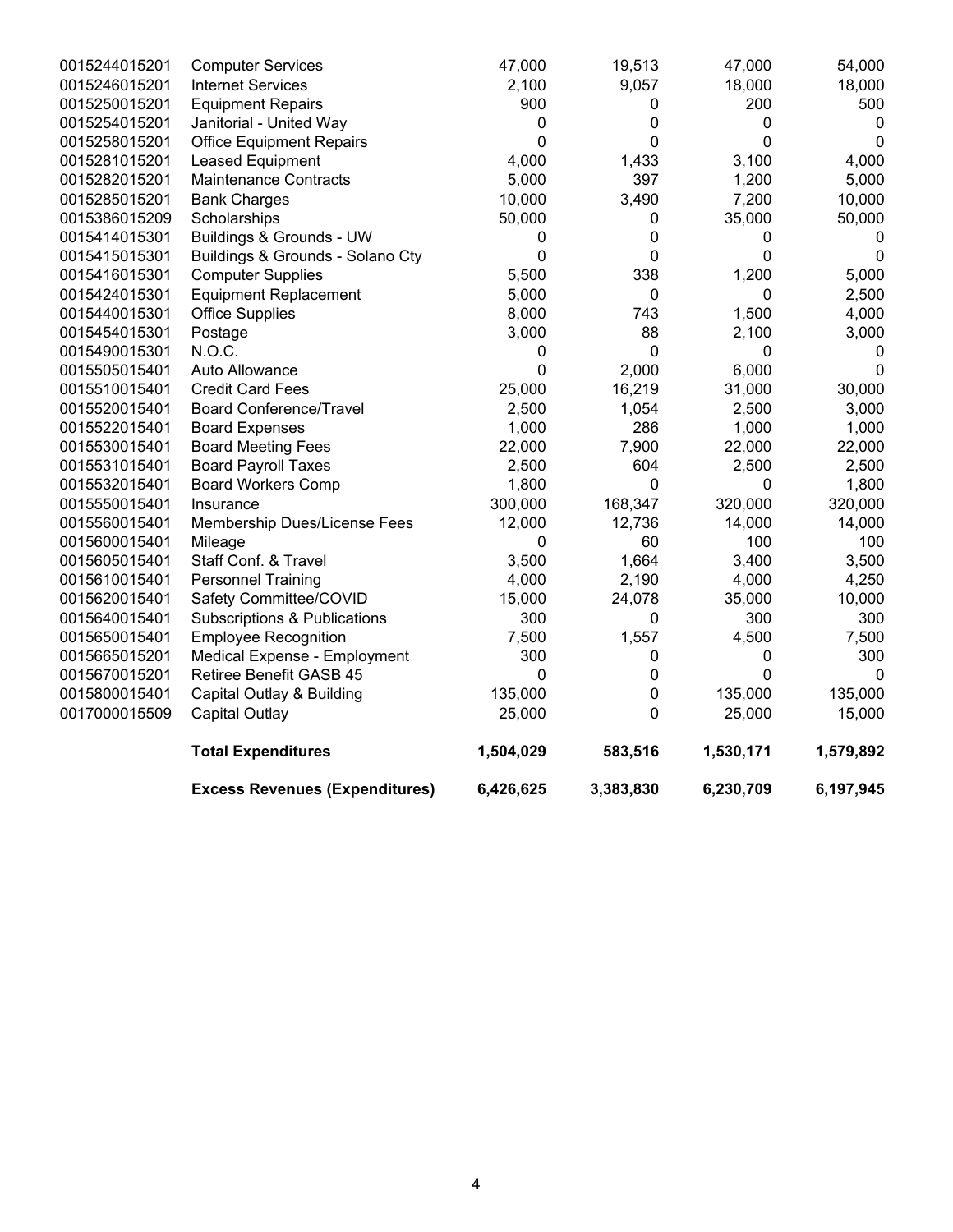#### **Greater Vallejo Recreation District Worksheet 007 - Human Resources FY 2022-2023**

|               |                                         |               |                     |                    | <b>Department fills these columns</b> |
|---------------|-----------------------------------------|---------------|---------------------|--------------------|---------------------------------------|
|               |                                         | <b>Budget</b> | <b>YTD 12/31/21</b> | <b>Est. Actual</b> | Dept. Request                         |
| Account#      | <b>Description</b>                      | FY 21-22      | FY 21-22            | FY 21-22           | FY 22-23                              |
| 0075000015001 | <b>Full Time Salaries</b>               | 176,104       | 69,952              | 152,000            |                                       |
|               |                                         |               |                     |                    | 182,412                               |
| 0075010015001 | Part Time Wages                         | 0             | 9,566               | 9,566              | 0                                     |
| 0075020015001 | Payroll Taxes - Employer                | 2,554         | 1,076               | 2,185              | 2,645                                 |
| 0075030015001 | Worker's Comp.                          | 6,687         | 3,128               | 5,707              | 6,974                                 |
| 0075060015001 | <b>P.E.R.S. - ER</b>                    | 46,441        | 18,846              | 34,587             | 48,801                                |
| 0075061015001 | P.E.R.S. Survivor Benefit               | 48            | 26                  | 48                 | 48                                    |
| 0075070015001 | <b>Medical Insurance</b>                | 26,020        | 4,882               | 8,795              | 13,242                                |
| 0075071015001 | Medical Insurance - Retiree             | 110,000       | 50,712              | 88,102             | 80,000                                |
| 0075073015001 | <b>PERS Health Plan Admin Fee</b>       | 1,500         | 672                 | 1,174              | 1,500                                 |
| 0075075015001 | Dental Insurance                        | 2,520         | 1,183               | 2,795              | 3,743                                 |
| 0075077015001 | Vision Insurance                        | 249           | 123                 | 293                | 396                                   |
| 0075080015001 | Life Insurance                          | 371           | 182                 | 315                | 371                                   |
| 0075110015101 | <b>Cellular Phones/Pagers</b>           | 1,200         | 476                 | 1,000              | 1,400                                 |
| 0075170015101 | Telephone                               | 1,400         | 391                 | 800                | 1,000                                 |
| 0075208015201 | <b>Consultant Fees</b>                  | 15,000        | 0                   | 15,000             | 20,000                                |
| 0075244015201 | <b>Computer Services</b>                | 15,000        | 4,609               | 9,500              | 15,000                                |
| 0075440015201 | <b>Office Supplies</b>                  | 2,500         | 665                 | 1,500              | 5,000                                 |
| 0075600015401 | Mileage                                 | 400           | 96                  | 400                | 500                                   |
| 0075605015401 | Staff Conf. & Travel                    | 4,000         | 1,853               | 4,000              | 7,000                                 |
| 0075610015401 | <b>Personnel Training</b>               | 3,000         | 0                   | 3,000              | 4,000                                 |
| 0075640015401 | <b>Subscriptions &amp; Publications</b> | 500           | 220                 | 500                | 1,000                                 |
| 0075660015401 | <b>Employee Recruitment</b>             | 8,000         | 10,043              | 17,500             | 18,000                                |
| 0075665015201 | Medical Expense - Employment            | 0             | 0                   | 0                  | $\Omega$                              |
| proposed new  | <b>Employee Recognition</b>             | 0             | 0                   | 0                  | 12,000                                |
|               | <b>Total Expenditures</b>               | 423,494       | 178,703             | 358,766            | 425,032                               |
|               | <b>Excess Revenues (Expenditures)</b>   | (423, 494)    | (178, 703)          | (358, 766)         | (425, 032)                            |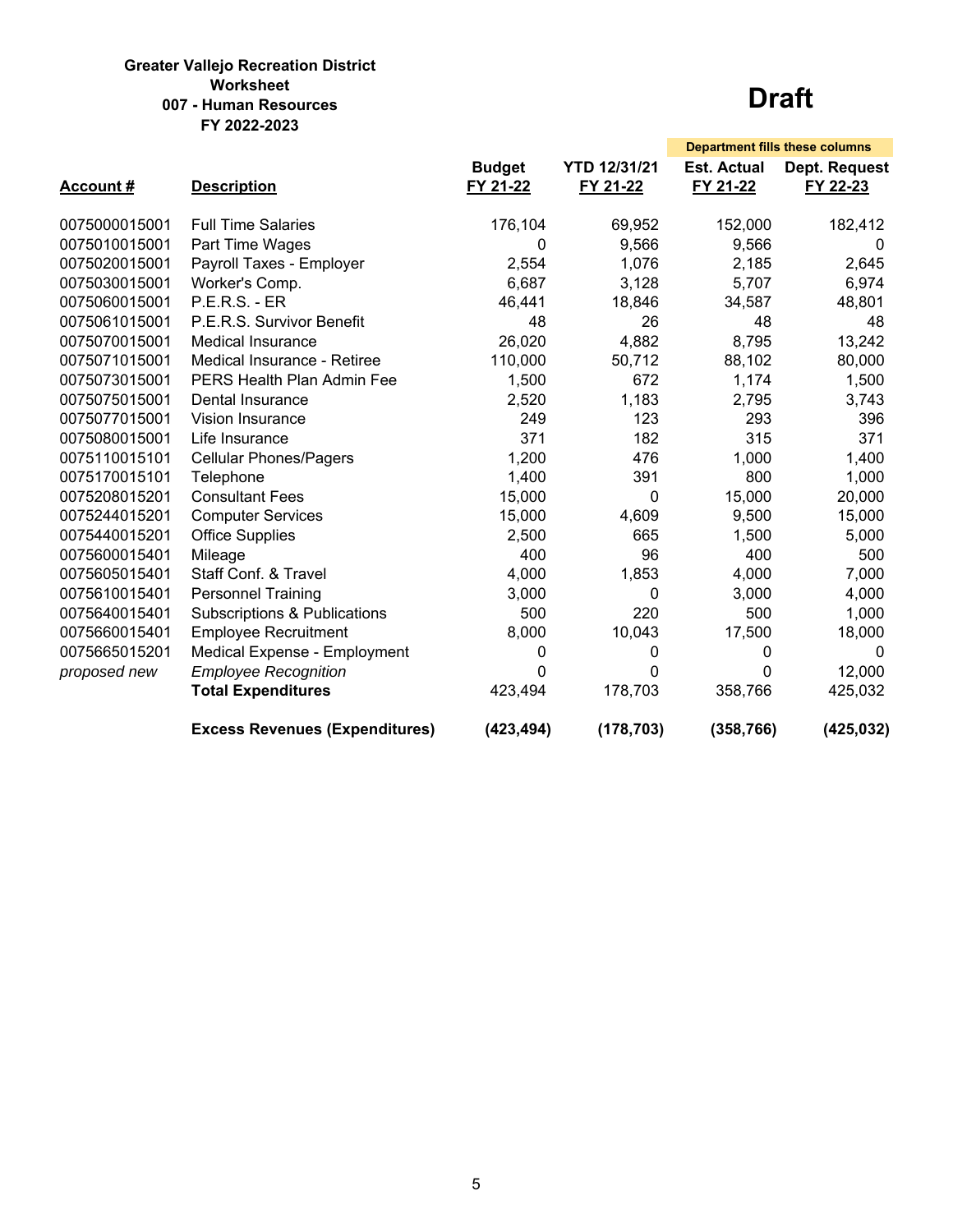#### **Greater Vallejo Recreation District Worksheet 010 - Recreation Administration FY 2022-2023**

|                 |                                       |                           |                                 | <b>Department fills these columns</b> |                                  |
|-----------------|---------------------------------------|---------------------------|---------------------------------|---------------------------------------|----------------------------------|
| <b>Account#</b> | <b>Description</b>                    | <b>Budget</b><br>FY 21-22 | <b>YTD 12/31/21</b><br>FY 21-22 | <b>Est. Actual</b><br>FY 21-22        | <b>Dept. Request</b><br>FY 22-23 |
| 0104960014801   | <b>Advertising Revenue</b>            | 0                         | 1,500                           | 1,500                                 | 4,998                            |
| 0104985014801   | Misc Revenue                          | 0                         | 100                             | 100                                   | 150                              |
|                 | <b>Total Revenues</b>                 | 0                         | 1,600                           | 1,600                                 | 5,148                            |
| 0105000015001   | <b>Full Time Salaries</b>             | 260,470                   | 89,387                          | 171,000                               | 232,980                          |
| 0105010015001   | Part Time Wages                       | 16,800                    | 12,116                          | 9,500                                 | 30,388                           |
| 0105020015001   | Payroll Taxes - Employer              | 7,577                     | 2,110                           | 4,028                                 | 5,703                            |
| 0105025015001   | <b>State Unemployment</b>             | 0                         | 0                               | 0                                     | $\mathbf{0}$                     |
| 0105030015001   | Worker's Comp.                        | 10,528                    | 4,903                           | 8,902                                 | 10,070                           |
| 0105060015001   | <b>P.E.R.S. - ER</b>                  | 66,878                    | 27,445                          | 48,926                                | 65,466                           |
| 0105061015001   | P.E.R.S. Survivor Benefit             | 72                        | 36                              | 63                                    | 72                               |
| 0105070015001   | <b>Medical Insurance</b>              | 36,150                    | 14,564                          | 23,831                                | 37,951                           |
| 0105075015001   | Dental Insurance                      | 3,479                     | 2,008                           | 3,940                                 | 3,468                            |
| 0105077015001   | Vision Insurance                      | 338                       | 212                             | 407                                   | 337                              |
| 0105080015001   | Life Insurance                        | 556                       | 404                             | 764                                   | 556                              |
| 0105110015101   | <b>Cellular Phones/Pagers</b>         | 1,050                     | (48)                            | 1,000                                 | 1,050                            |
| 0105170015101   | Telephone                             | 2,000                     | 391                             | 1,700                                 | 2,000                            |
| 0105208015201   | <b>Consultant Fees</b>                | 0                         | 23,333                          | 25,000                                | 25,000                           |
| 0105216015201   | Printing                              | 8,000                     | 4,444                           | 3,550                                 | 8,000                            |
| 0105218015201   | Promotions & Advertising              | 2,000                     | 756                             | 1,240                                 | 2,000                            |
| 0105220015201   | <b>Website Design</b>                 | 0                         | 0                               | $\mathbf 0$                           | 0                                |
| 0105244015201   | <b>Computer Services</b>              | 500                       | 0                               | $\Omega$                              | 500                              |
| 0105245015209   | Software Licensing                    | 13,350                    | 1,305                           | 10,000                                | 15,000                           |
| 0105424015301   | <b>Equipment Replacement</b>          | 200                       | $\Omega$                        | $\Omega$                              | 200                              |
| 0105440015301   | <b>Office Supplies</b>                | 750                       | 1,325                           | 1,500                                 | 3,000                            |
| 0105454015301   | Postage                               | 1,000                     | $\mathbf 0$                     | 1,000                                 | 1,000                            |
| 0105490015301   | N.O.C.                                | 0                         | 0                               | 0                                     | $\mathbf 0$                      |
| 0105560015401   | Membership Dues/License Fees          | 750                       | 0                               | 500                                   | 500                              |
| 0105600015401   | Mileage                               | 150                       | 0                               | 150                                   | 500                              |
| 0105605015401   | Staff Conf. & Travel                  | 2,500                     | 445                             | 2,055                                 | 4,000                            |
| 0105610015401   | <b>Personnel Training</b>             | 500                       | 191                             | 300                                   | 1,500                            |
|                 | <b>Total Expenditures</b>             | 435,598                   | 185,326                         | 319,357                               | 451,241                          |
|                 | <b>Excess Revenues (Expenditures)</b> | (435, 598)                | (183, 726)                      | (317, 757)                            | (446, 093)                       |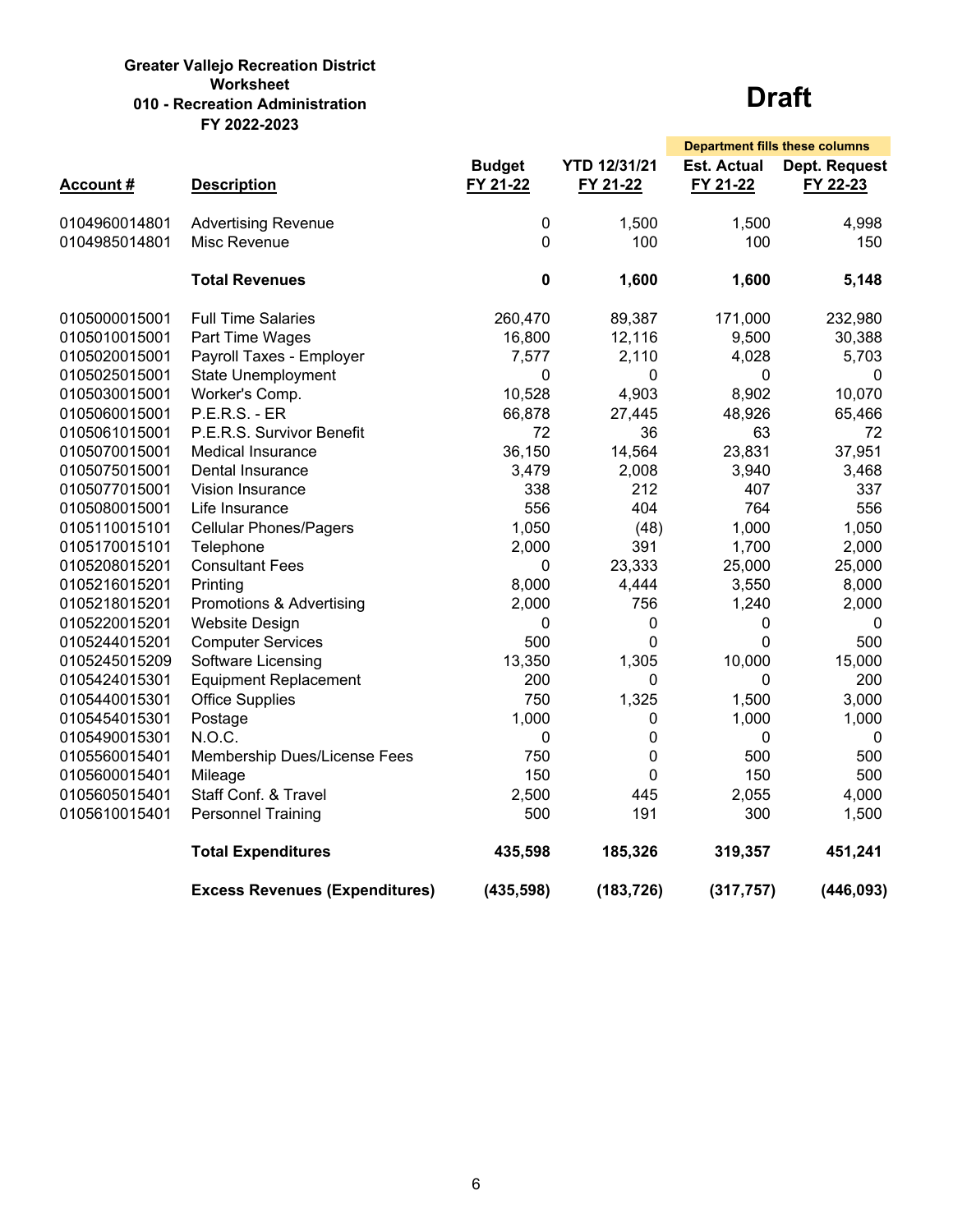### **Greater Vallejo Recreation District Worksheet FY 2022-2023 100 - Finance Draft**

|                 |                                       |               |                     |                    | <b>Department fills these columns</b> |
|-----------------|---------------------------------------|---------------|---------------------|--------------------|---------------------------------------|
|                 |                                       | <b>Budget</b> | <b>YTD 12/31/21</b> | <b>Est. Actual</b> | Dept. Request                         |
| <b>Account#</b> | <b>Description</b>                    | FY 21-22      | FY 21-22            | FY 21-22           | FY 22-23                              |
| 1005000105001   | <b>Full Time Salaries</b>             | 245,411       | 126,916             | 243,345            | 263,445                               |
| 1005010105001   | Part Time Wages                       | 0             | 0                   | 0                  | $\Omega$                              |
| 1005020105001   | Payroll Taxes - Employer              | 3,558         | 1,702               | 3,500              | 3,820                                 |
| 1005025105001   | <b>State Unemployment</b>             | 0             | 0                   | 0                  | 0                                     |
| 1005030105001   | Worker's Comp.                        | 9,318         | 4,340               | 8,700              | 10,073                                |
| 1005060105001   | <b>P.E.R.S. - ER</b>                  | 69,431        | 29,495              | 51,000             | 75,776                                |
| 1005061105001   | P.E.R.S. Survivor Benefit             | 72            | 36                  | 72                 | 72                                    |
| 1005070105001   | <b>Medical Insurance</b>              | 24,219        | 9,562               | 21,000             | 26,170                                |
| 1005075105001   | Dental Insurance                      | 6,761         | 2,886               | 5,900              | 5,071                                 |
| 1005077105001   | Vision Insurance                      | 667           | 285                 | 575                | 500                                   |
| 1005080105001   | Life Insurance                        | 556           | 586                 | 1,172              | 556                                   |
| 1005110105101   | <b>Cellular Phones/Pagers</b>         | 600           | 219                 | 500                | 600                                   |
| 1005170105101   | Telephone                             | 1,400         | 587                 | 1,200              | 1,400                                 |
| 1005204105201   | <b>Audit Services</b>                 | 18,000        | 0                   | 18,000             | 19,365                                |
| 1005204105209   | Audit Services - Measure K Audit      | 2,000         | 0                   | 2,000              | 2,000                                 |
| 1005208105201   | <b>Consultant Fees</b>                | 10,000        | 4,705               | 10,000             | 10,000                                |
| 1005216105201   | Printing                              | 1,500         | 2,254               | 3,000              | 3,000                                 |
| 1005244105201   | <b>Computer Services</b>              | 3,000         | 7,386               | 2,220              | 4,000                                 |
| 1005245105201   | Software Licensing                    | 5,000         | 0                   | 5,836              | 6,000                                 |
| 1005290105201   | N.O.C.                                | 0             | 800                 | 1,200              | $\Omega$                              |
| 1005424105301   | <b>Equipment Replacement</b>          | 1,000         | 0                   | 1,000              | 1,000                                 |
| 1005440105301   | <b>Office Supplies</b>                | 3,000         | 1,734               | 4,000              | 4,000                                 |
| 1005560105401   | Membership Dues/License Fees          | 600           | 110                 | 400                | 600                                   |
| 1005600105401   | Mileage                               | 500           | 98                  | 200                | 500                                   |
| 1005605105401   | Staff Conf. & Travel                  | 2,000         | 0                   | 1,500              | 4,000                                 |
| 1005610105401   | <b>Personnel Training</b>             | 2,000         | 280                 | 500                | 3,000                                 |
| 1005640105401   | Subscriptions                         | 0             | 0                   | 0                  | 0                                     |
| 1005665105201   | Medical Expense - Employment          | 0             | 0                   | 0                  | $\Omega$                              |
|                 | <b>Total Expenditures</b>             | 410,593       | 193,980             | 386,820            | 444,947                               |
|                 | <b>Excess Revenues (Expenditures)</b> | (410, 593)    | (193, 980)          | (386, 820)         | (444, 947)                            |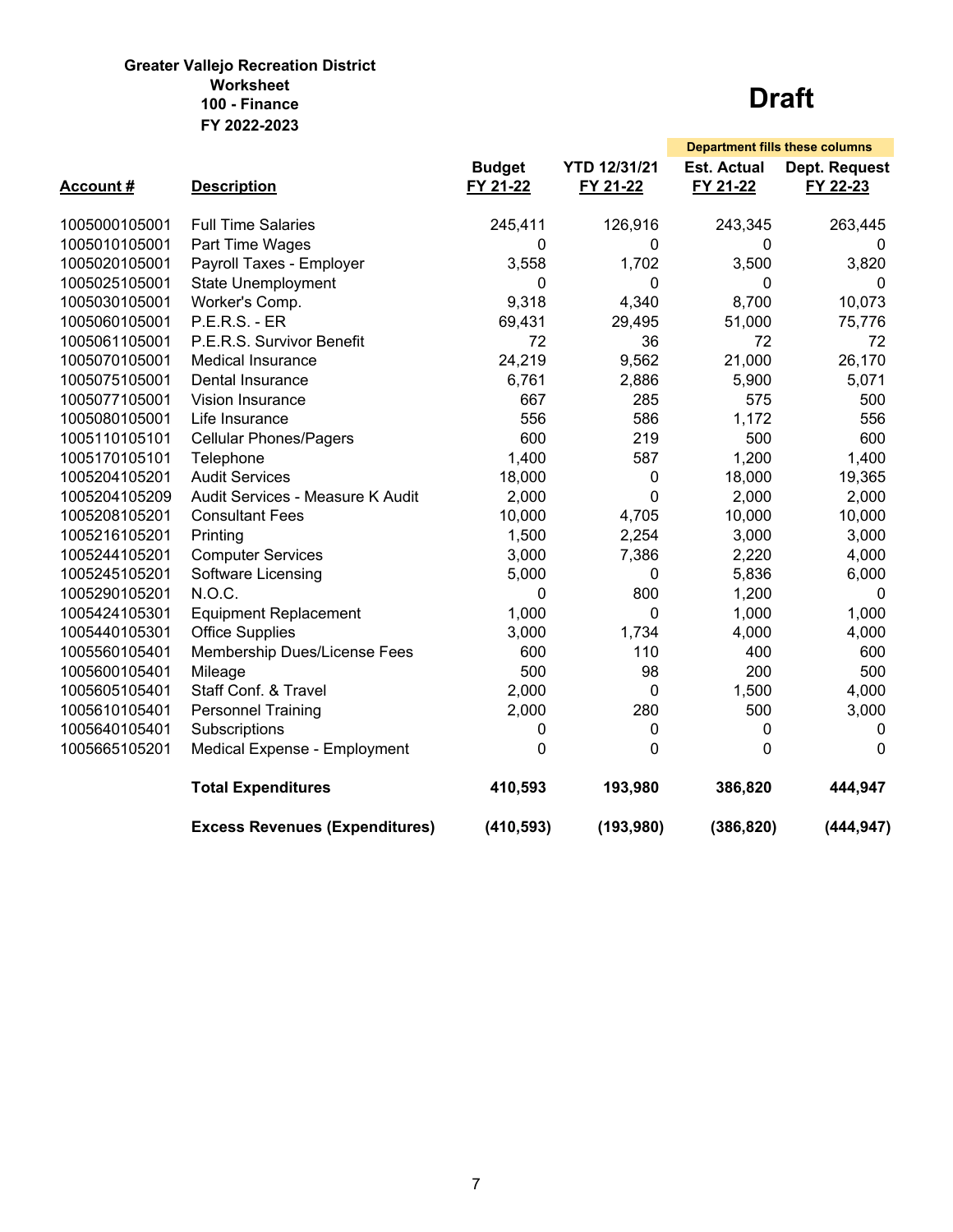#### **Greater Vallejo Recreation District Worksheet 200 - Maintenance and Development FY 2022-2023**

|                 |                                       |                           |                                 |                                | <b>Department fills these columns</b> |
|-----------------|---------------------------------------|---------------------------|---------------------------------|--------------------------------|---------------------------------------|
| <b>Account#</b> | <b>Description</b>                    | <b>Budget</b><br>FY 21-22 | <b>YTD 12/31/21</b><br>FY 21-22 | <b>Est. Actual</b><br>FY 21-22 | Dept. Request<br>FY 22-23             |
| 2004170204101   | Measure K - Transfer In               | $\mathbf 0$               | 0                               | 0                              | $\pmb{0}$                             |
|                 | <b>Total Revenue</b>                  | 0                         | 0<br>0                          | $\overline{0}$<br>0            | $\mathbf{0}$<br>$\bf{0}$              |
| 2005000205001   | <b>Full Time Salaries</b>             | 119,726                   | 64,781                          | 119,726                        | 124,920                               |
| 2005010205001   | Part Time Wages                       | 0                         | 0                               | 0                              | 0                                     |
| 2005020205001   | Payroll Taxes - Employer              | 1,736                     | 879                             | 1,736                          | 1,811                                 |
| 2005025205001   | <b>State Unemployment</b>             | $\mathbf{0}$              | 0                               | $\mathbf{0}$                   | $\mathbf{0}$                          |
| 2005030205001   | Worker's Comp.                        | 4,546                     | 2,117                           | 4,546                          | 4,776                                 |
| 2005060205001   | <b>P.E.R.S. - ER</b>                  | 34,866                    | 19,031                          | 34,866                         | 36,980                                |
| 2005061205001   | P.E.R.S. Survivor Benefit             | 24                        | 13                              | 24                             | 24                                    |
| 2005070205001   | <b>Medical Insurance</b>              | 2,700                     | 0                               | 2,700                          | 2,700                                 |
| 2005075205001   | Dental Insurance                      | 2,913                     | 1,658                           | 2,913                          | 2,913                                 |
| 2005077205001   | <b>Vision Insurance</b>               | 167                       | 95                              | 167                            | 167                                   |
| 2005080205001   | Life Insurance                        | 185                       | 165                             | 185                            | 185                                   |
| 2005110205101   | <b>Cellular Phones/Pagers</b>         | 900                       | 312                             | 700                            | 900                                   |
| 2005170205101   | Telephone                             | 500                       | 196                             | 392                            | 500                                   |
| 2005208205201   | <b>Consultant Fees</b>                | 1,000                     | 0                               | 500                            | 1,000                                 |
| 2005214205201   | Legal                                 | 0                         | 0                               | 0                              | 0                                     |
| 2005216205201   | Printing                              | 300                       | 0                               | 300                            | 300                                   |
| 2005244205201   | <b>Computer Services</b>              | 0                         | 228                             | 228                            | 228                                   |
| 2005440205301   | <b>Office Supplies</b>                | 1,700                     | 578                             | 1,156                          | 1,700                                 |
| 2005448205301   | <b>Photo Supplies</b>                 | 150                       | 0                               | 0                              | 150                                   |
| 2005454205301   | Postage                               | 125                       | 0                               | 125                            | 125                                   |
| 2005475205301   | Signs                                 | 0                         | 0                               | 0                              | 0                                     |
| 2005482205301   | <b>Small Tools</b>                    | 50                        | 0                               | 50                             | 100                                   |
| 2005490205301   | N.O.C.                                | $\mathbf 0$               | 0                               | 0                              | 0                                     |
| 2005500205401   | <b>Administrative Fee</b>             | 0                         | 0                               | 0                              | 0                                     |
| 2005505205401   | Auto Allowance                        | 0                         | 0                               | 0                              | 0                                     |
| 2005560205401   | <b>Membership Dues</b>                | 600                       | 245                             | 500                            | 600                                   |
| 2005600205401   | Mileage                               | 500                       | 0                               | 0                              | 500                                   |
| 2005605205401   | Staff Conf. & Travel                  | 0                         | 0                               | 0                              | 2,000                                 |
| 2005610205401   | <b>Personnel Training</b>             | 900                       | 176                             | 700                            | 1,000                                 |
| 2005640205401   | Subscriptions                         | 100                       | 64                              | 64                             | 150                                   |
| 2005690205401   | N.O.C.                                | $\mathbf 0$               | 0                               | $\overline{0}$                 | $\mathbf{0}$                          |
|                 | <b>Total Expenditures</b>             | 173,688                   | 90,539                          | 171,578                        | 183,730                               |
|                 | <b>Excess Revenues (Expenditures)</b> | (173, 688)                | (90, 539)                       | (171, 578)                     | (183, 730)                            |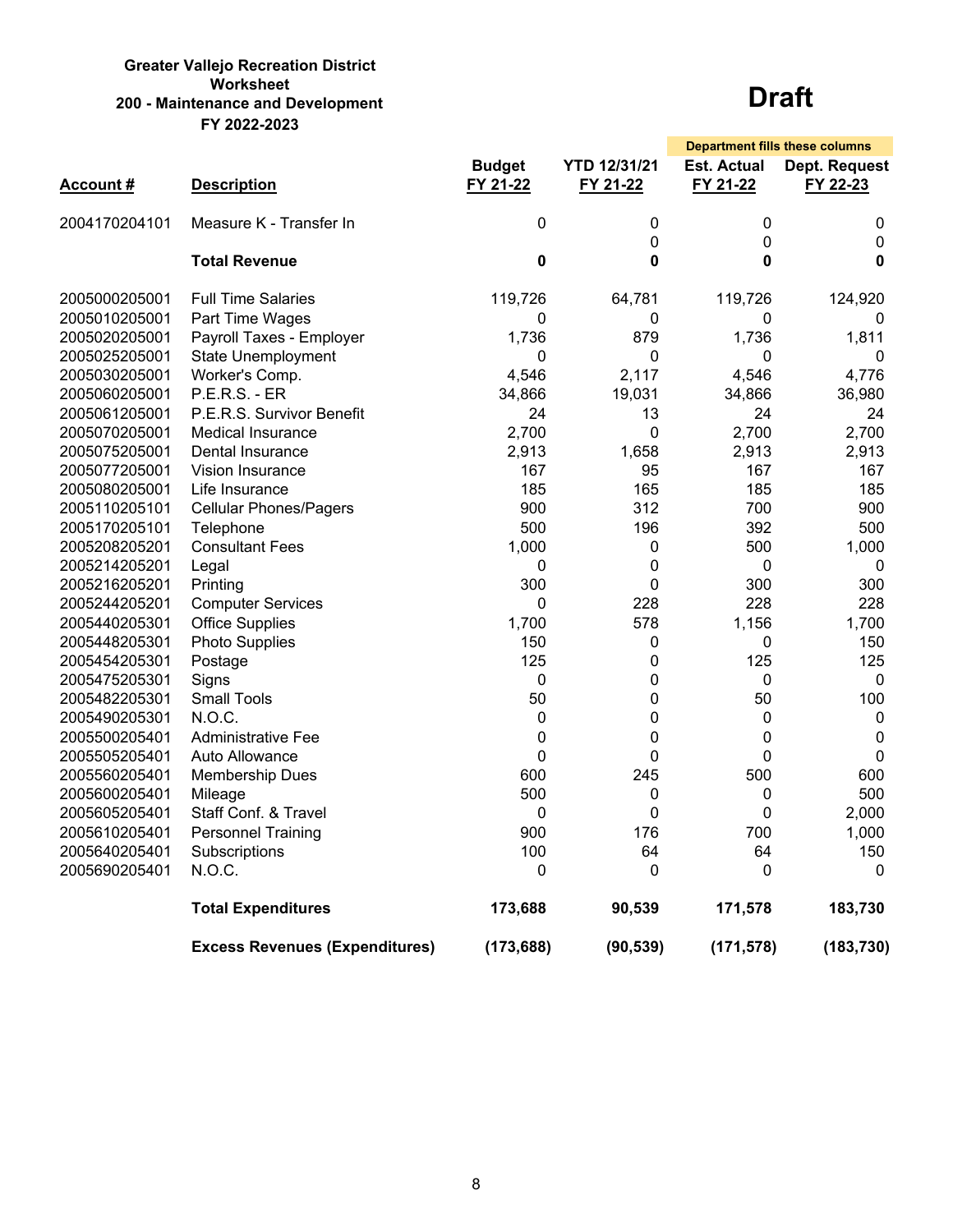#### **Greater Vallejo Recreation District Worksheet 300 - Facilities FY 2022-2023**

|                 |                                           |                           |                                 | <b>Department fills these columns</b> |                           |
|-----------------|-------------------------------------------|---------------------------|---------------------------------|---------------------------------------|---------------------------|
| <b>Account#</b> | <b>Description</b>                        | <b>Budget</b><br>FY 21-22 | <b>YTD 12/31/21</b><br>FY 21-22 | <b>Est. Actual</b><br>FY 21-22        | Dept. Request<br>FY 22-23 |
| 3004300304001   | <b>City Park Funding</b>                  | 0                         | 0                               | 0                                     | 0                         |
| 3004310304001   | <b>Capital Outlay GF</b>                  | 0                         | 0                               | 0                                     | $\mathbf 0$               |
| 3004985304001   | Miscellaneous Revenue                     | 0                         | 0                               | 0                                     | 0                         |
|                 | <b>Total Revenues</b>                     | 0                         | $\mathbf 0$                     | 0                                     | 0                         |
| 3005000305001   | <b>Full Time Salaries</b>                 | 302,316                   | 130,926                         | 302,316                               | 319,623                   |
| 3005010305001   | Part Time Wages                           | 0                         | 1,893                           | 0                                     | 0                         |
| 3005010305009   | Part Time Wages                           | 50,000                    | 4,306                           | 6,199                                 | 50,000                    |
| 3005020305001   | Payroll Taxes - Employer                  | 4,384                     | 1,733                           | 4,384                                 | 4,635                     |
| 3005020305009   | Payroll Taxes - Employer                  | 3,825                     | 58                              | 3,825                                 | 3,825                     |
| 3005025305001   | <b>State Unemployment</b>                 | 0                         |                                 | 0                                     | 0                         |
| 3005030305001   | Worker's Comp.                            | 11,479                    | 5,346                           | 11,479                                | 12,221                    |
| 3005030305009   | Worker's Comp.                            | 1,899                     | 884                             | 1,899                                 | 1,912                     |
| 3005060305001   | <b>P.E.R.S. - ER</b>                      | 81,894                    | 55,527                          | 81,894                                | 87,843                    |
| 3005061305001   | P.E.R.S. Survivor Benefit                 | 96                        | 44                              | 96                                    | 96                        |
| 3005070305001   | <b>Medical Insurance</b>                  | 40,930                    | 17,364                          | 40,930                                | 42,970                    |
| 3005075305001   | Dental Insurance                          | 9,569                     | 5,684                           | 9,569                                 | 11,652                    |
| 3005077305001   | Vision Insurance                          | 828                       | 432                             | 828                                   | 918                       |
| 3005080305001   | Life Insurance                            | 742                       | 396                             | 742                                   | 742                       |
| 3005100305101   | Alarm                                     | 4,000                     | 3,242                           | 6,484                                 | 7,000                     |
| 3005110305101   | <b>Cellular Phones/Pagers</b>             | 2,500                     | 1,107                           | 2,300                                 | 2,500                     |
| 3005140305101   | P.G. & E.                                 | 0                         | 0                               | 0                                     | 0                         |
| 3005140305109   | P.G. & E.                                 | 24,500                    | 14,308                          | 28,616                                | 30,000                    |
| 3005170305101   | Telephone                                 | 1,255                     | 196                             | 400                                   | 400                       |
| 3005240305201   | <b>Building Maintenance &amp; Repairs</b> | 0                         | 65                              | 0                                     | 0                         |
| 3005240305209   | <b>Building Maintenance &amp; Repairs</b> | 89,000                    | 10,449                          | 89,065                                | 89,000                    |
| 3005244305201   | <b>Computer Services</b>                  | 1,800                     | 1,085                           | 2,800                                 | 1,800                     |
| 3005250305201   | <b>Equip Repairs</b>                      | 0                         | 0                               | 0                                     | 0                         |
| 3005256305201   | <b>Janitorial Services</b>                | 0                         | 0                               | 0                                     | 0                         |
| 3005256305209   | <b>Janitorial Services</b>                | 20,000                    | 2,835                           | 2,835                                 | 10,000                    |
| 3005260305201   | Park Grounds Maint. & Repair              | 0                         | 0                               | 0                                     | 0                         |
| 3005260305209   | Park Grounds Maint. & Repair              | 40,000                    | 26,373                          | 42,000                                | 45,000                    |
| 3005264305201   | Vandalism Repair                          | 0                         | 0                               | 0                                     | 0                         |
| 3005264305209   | Vandalism Repair                          | 2,500                     | 1,100                           | 2,200                                 | 2,500                     |
| 3005266305201   | <b>Tire Repairs &amp; Purchase</b>        | 5,000                     | 4,191                           | 5,800                                 | 6,000                     |
| 3005268305201   | Towing                                    | 1,000                     | 480                             | 960                                   | 1,000                     |
| 3005272305201   | Vehicle Maintenance                       | 0                         | 2,815                           | 0                                     | 0                         |
| 3005272305209   | Vehicle Maintenance                       | 45,000                    | 17,290                          | 46,315                                | 45,000                    |
| 3005281305201   | Leased Equipment                          | 1,500                     | 475                             | 950                                   | 1,000                     |
| 3005282305201   | <b>Maintenance Contracts</b>              | 0                         | 0                               | 0                                     | 0                         |
| 3005282305209   | <b>Maintenance Contracts</b>              | 5,500                     | 284                             | 49,000                                | 50,000                    |
| 3005283305201   | Misc. Rentals                             | 1,000                     | 0                               | 800                                   | 1,000                     |
| 3005290305201   | N.O.C.                                    | 2,000                     | 0                               | 1,850                                 | 0                         |
| 3005410305301   | <b>Sports Field Supplies</b>              | 0                         | 0                               | 0                                     | 0                         |
| 3005412305301   | Landscape & Grounds                       | 0                         | 3                               | 0                                     | $\Omega$                  |
| 3005412305309   | Landscape & Grounds                       | 14,775                    | 3,294                           | 14,803                                | 15,000                    |
| 3005424305301   | <b>Equipment Replacement</b>              | 800                       | 0                               | 823                                   | 1,000                     |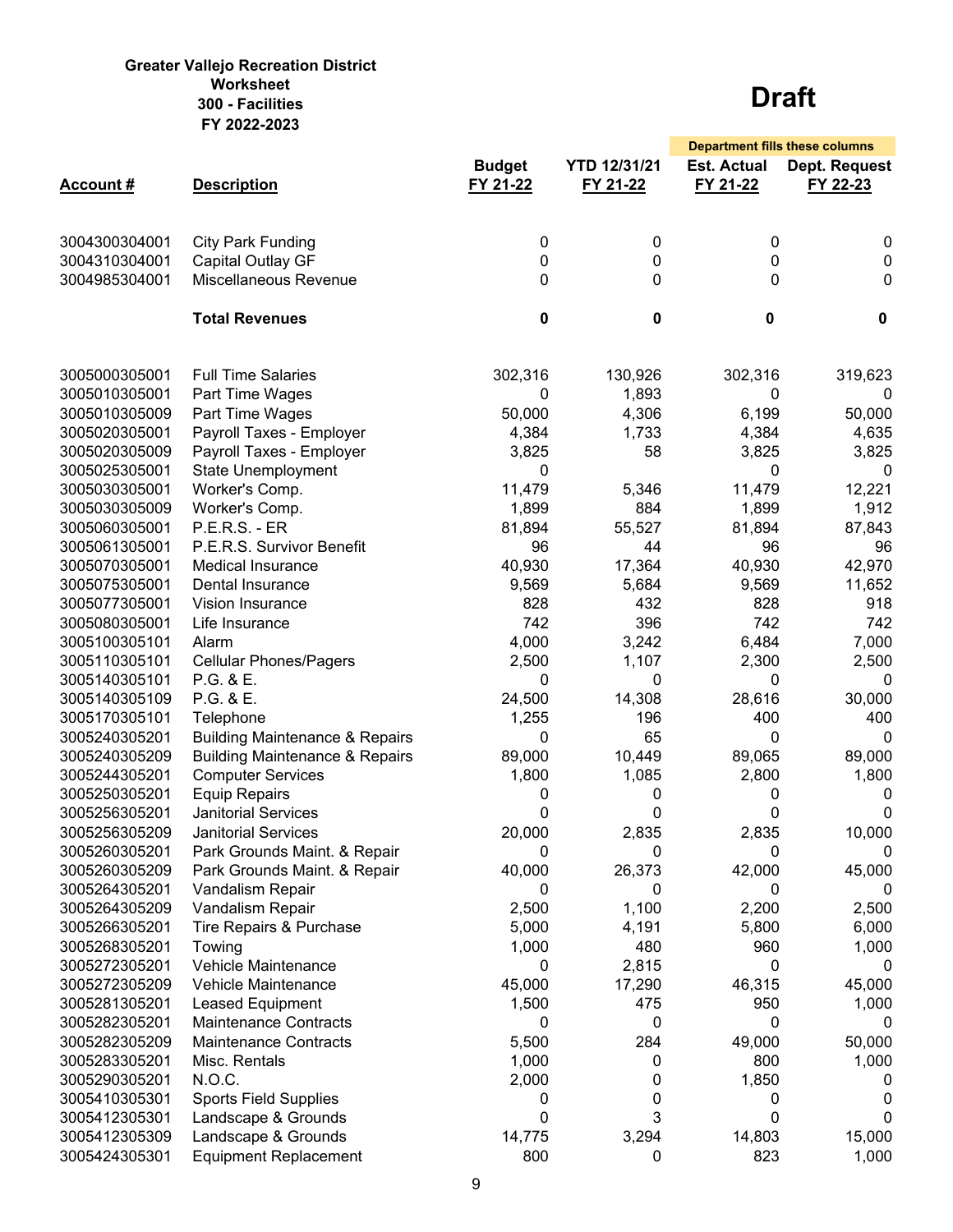|               | <b>Excess Revenues (Expenditures)</b> | (1, 378, 322) | (746, 123) | (1, 383, 471) | (1,460,863) |
|---------------|---------------------------------------|---------------|------------|---------------|-------------|
|               | <b>Total Expenditures</b>             | 1,378,322     | 746,123    | 1,383,471     | 1,460,863   |
| 3007000305509 | Capital Outlay                        | 546,376       | 409,385    | 556,000       | 546,376     |
| 3005910305401 | Capital Outlay GF Contribution        |               |            |               | 0           |
| 3005900305401 | <b>City Park Capital Project</b>      |               | 0          | 0             | 0           |
| 3005810305401 | Capital Outlay- Redevelopment NVC     | 0             | 0          | 0             | 0           |
| 3005665305201 | Medical Expense - Employment          | 54            | 0          | 54            | 54          |
| 3005640305401 | Subscriptions                         | 0             | 0          | 0             | 0           |
| 3005610305401 | <b>Personnel Training</b>             | 1,500         | 129        | 1,800         | 2,000       |
| 3005605305401 | Staff Conf. & Travel                  | 1,000         | 112        | 950           | 1,000       |
| 3005600305401 | Mileage                               | 0             | 0          | 0             | 0           |
| 3005560305401 | Membership Dues                       | 250           |            | 180           | 250         |
| 3005498305301 | <b>Uniforms</b>                       | 1,500         | 903        | 2,100         | 1,500       |
| 3005482305301 | <b>Small Tools</b>                    | 1,500         | 556        | 1,450         | 1,500       |
| 3005480305301 | <b>Shop Supplies</b>                  | 1,500         | 1,644      | 1,644         | 2,500       |
| 3005476305301 | Safety Equipment                      | 2,000         | 171        | 1,800         | 2,000       |
| 3005475305301 | Signs                                 | 5,000         | 0          | 4,200         | 5,000       |
| 3005450305301 | <b>Plant Equipment Repair Parts</b>   | 500           | $\Omega$   | 0             | n           |
| 3005444305301 | <b>Paint Supplies</b>                 | 2,000         | 16         | 1,950         | 2,000       |
| 3005442305301 | <b>Motor Vehicle Parts</b>            | 0             | 363        | 363           | $\Omega$    |
| 3005440305301 | <b>Office Supplies</b>                | 500           | 841        | 841           | 3,000       |
| 3005438305301 | Maintenance Equipment Supplies        | 500           | 497        | 497           | 497         |
| 3005436305301 | Janitorial Supplies                   | 1,800         | 142        | 280           | 1,800       |
| 3005430305301 | <b>Fuels &amp; Lubricants</b>         | 42,000        | 16,593     | 46,000        | 46,000      |
| 3005426305301 | <b>First Aid Supplies</b>             | 250           | 588        | 1,200         | 750         |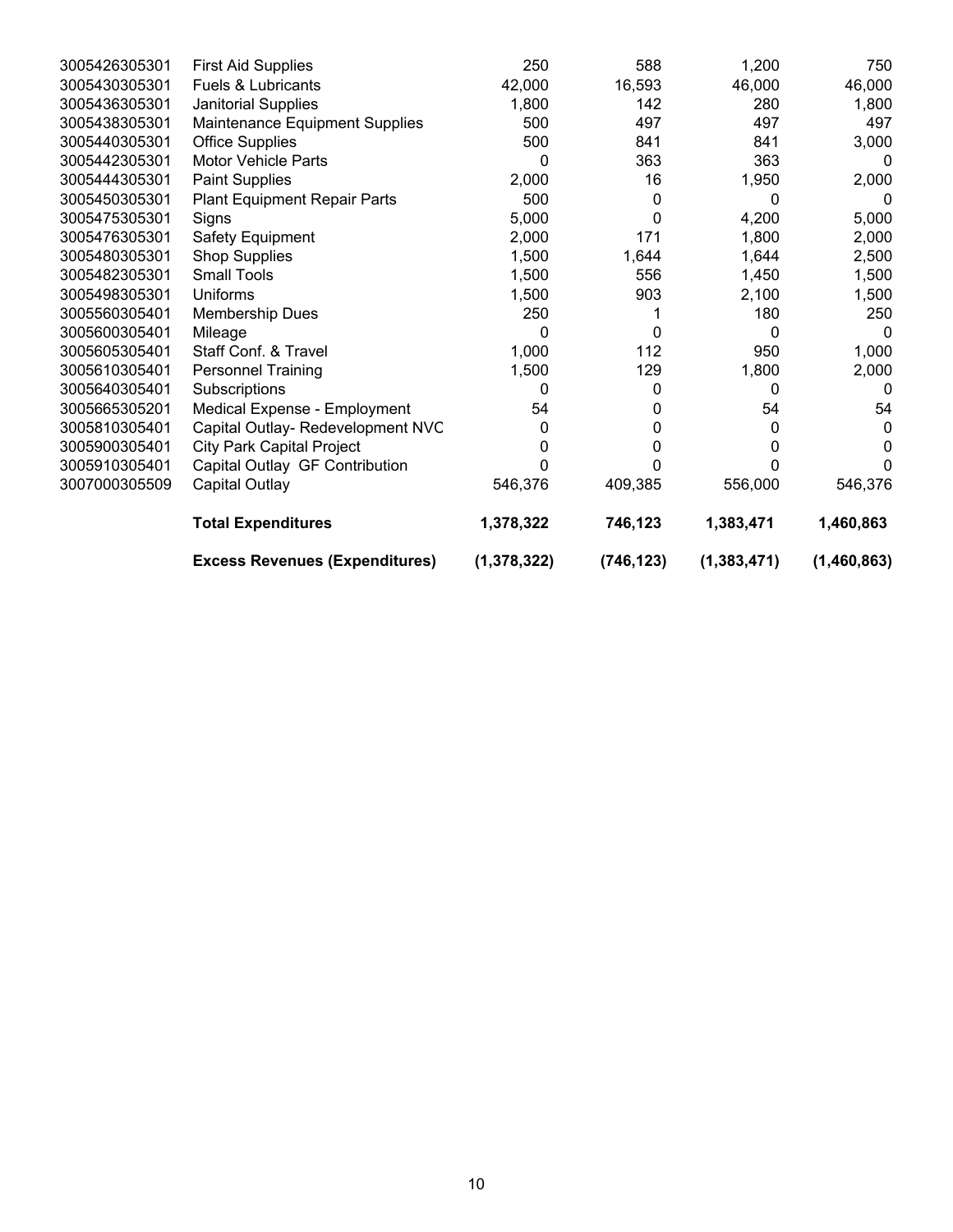#### **Greater Vallejo Recreation District Worksheet 301 - Visitor Services FY 2022-2023**

|                 |                                       |               |                     | <b>Department fills these columns</b> |               |
|-----------------|---------------------------------------|---------------|---------------------|---------------------------------------|---------------|
|                 |                                       | <b>Budget</b> | <b>YTD 12/31/21</b> | <b>Est. Actual</b>                    | Dept. Request |
| <b>Account#</b> | <b>Description</b>                    | FY 21-22      | FY 21-22            | FY 21-22                              | FY 22-23      |
|                 |                                       |               |                     |                                       |               |
| 3014970314801   | Reservations                          | 6,000         | 2,494               | 5,000                                 | 6,000         |
| 3014971314801   | <b>BRS Reservations</b>               | 15,000        | 12,928              | 23,756                                | 20,000        |
| 3014972314801   | <b>Foley Reservations</b>             | 11,000        | 5,652               | 10,040                                | 11,000        |
| 3014975314801   | <b>BRS Parking Fees</b>               | 40,000        | 24,435              | 39,096                                | 40,000        |
| 3014976314801   | <b>Foley Parking Fees</b>             | 45,000        | 36,926              | 59,082                                | 50,000        |
| 3014977314801   | <b>Event Permits</b>                  | 3,000         | 3,185               | 5,000                                 | 4,000         |
| 3014978314801   | Vallejo Sanitation Flood              | 2,000         | 2,030               | 2,000                                 | 2,000         |
| 3014979314801   | <b>Foley Soccer Field</b>             | 50,000        | 28,402              | 58,479                                | 53,000        |
| 3014980314801   | <b>Highland Maintenance Fee</b>       | 26,400        | 6,600               | 26,400                                | 26,400        |
| 3014982314801   | <b>Contract Revenue</b>               | 5,000         | 0                   | 5,000                                 | 5,000         |
| 3014985314801   | Miscellaneous Revenue                 | 0             | 1,884               | 1,884                                 | 1,000         |
|                 | <b>Total Revenues</b>                 | 203,400       | 124,536             | 235,737                               | 218,400       |
| 3015010315001   | Part Time - Park Monitors             | 100,000       | 32,002              | 64,245                                | 100,000       |
| 3015020315001   | Payroll Taxes - Employer              | 7,650         | 1,836               | 4,000                                 | 7,650         |
| 3015030315001   | Worker's Comp.                        | 3,797         | 1,768               | 3,600                                 | 3,823         |
| 3015110315101   | <b>Cellular Phones/Pagers</b>         | 1,200         | 257                 | 1,200                                 | 1,200         |
| 3015170315101   | Telephone                             | 400           | 0                   | 0                                     | 400           |
| 3015216315201   | Printing                              | 300           | $\mathbf{0}$        | 300                                   | 800           |
| 3015244315101   | <b>Computer Services</b>              | 0             | 456                 | 0                                     | 1,000         |
| 3015440315301   | <b>Office Supplies</b>                | 1,500         | 1,009               | 1,500                                 | 1,500         |
| 3015480315301   | <b>Miscellaneous Supplies</b>         | 11,100        | 8,220               | 10,878                                | 11,100        |
| 3015484315301   | Park in the Park Expenses             | 0             | $\mathbf{0}$        | 0                                     | 0             |
| 3015485315301   | <b>Highland Maintenance</b>           | 26,400        | 770                 | 25,872                                | 26,400        |
| 3015498315301   | <b>Uniforms</b>                       | 777           | 0                   | 1,000                                 | 1,500         |
| 3015600315401   | Mileage                               | 50            | $\mathbf{0}$        | 0                                     | 50            |
|                 | <b>Total Expenditures</b>             | 153,174       | 46,318              | 112,595                               | 155,423       |
|                 | <b>Excess Revenues (Expenditures)</b> | 50,226        | 78,218              | 123,142                               | 62,977        |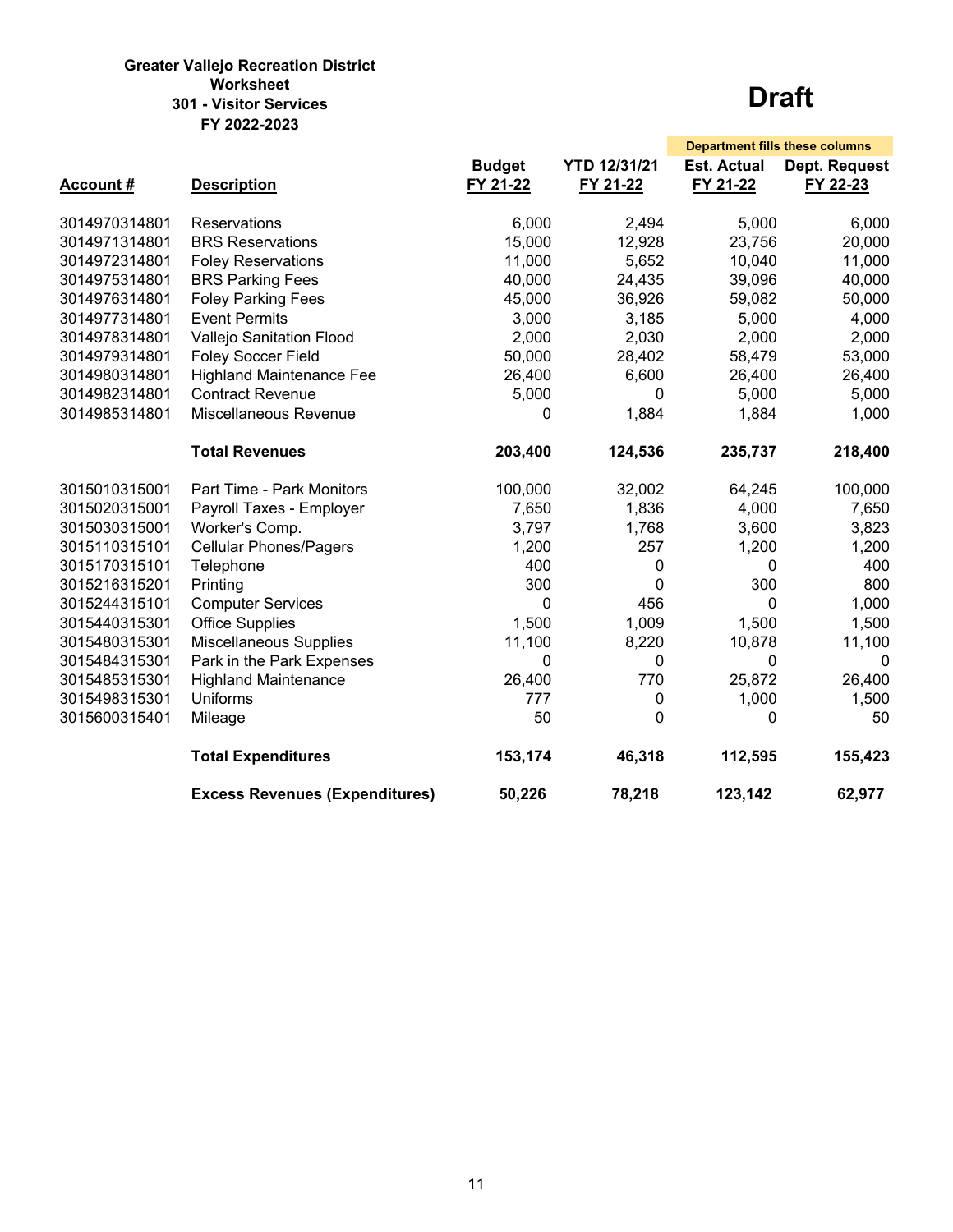#### **Greater Vallejo Recreation District Worksheet 310 - Landscaping and Grounds FY 2022-2023**

|                 |                                |                           |                                 |                                | <b>Department fills these columns</b> |
|-----------------|--------------------------------|---------------------------|---------------------------------|--------------------------------|---------------------------------------|
| <b>Account#</b> | <b>Description</b>             | <b>Budget</b><br>FY 21-22 | <b>YTD 12/31/21</b><br>FY 21-22 | <b>Est. Actual</b><br>FY 21-22 | Dept. Request<br>FY 22-23             |
| 3104310315001   | Alco Iron & Metal Revenue      | 0                         | 490                             | 490                            | $\mathbf{0}$                          |
|                 | <b>Total Revenues</b>          | 0                         | 490                             | 490                            | 0                                     |
| 3105000315001   | <b>Full Time Salaries</b>      | 868,178                   | 340,265                         | 868,178                        | 868,284                               |
| 3105010315001   | Part Time Wages                | 0                         | 9,879                           | 0                              | 0                                     |
| 3105010315009   | Part Time Wages                | 118,450                   | 46,636                          | 100,396                        | 125,000                               |
| 3105020315001   | Payroll Taxes - Employer       | 12,589                    | 4,871                           | 12,589                         | 12,590                                |
| 3105020315009   | Payroll Taxes - Employer       | 9,061                     | 2,184                           | 9,061                          | 9,563                                 |
| 3105025015001   | <b>State Unemployment</b>      | 0                         | 0                               | 0                              | 0                                     |
| 3105030315001   | Worker's Comp.                 | 32,965                    | 15,353                          | 32,965                         | 33,199                                |
| 3105030315009   | Worker's Comp.                 | 4,498                     | 2,095                           | 4,498                          | 4,779                                 |
| 3105060315001   | <b>P.E.R.S. - ER</b>           | 238,088                   | 106,415                         | 238,088                        | 237,767                               |
| 3105061315001   | P.E.R.S. Survivor Benefit      | 312                       | 156                             | 312                            | 312                                   |
| 3105070315001   | <b>Medical Insurance</b>       | 178,738                   | 79,648                          | 178,738                        | 186,761                               |
| 3105075315001   | Dental Insurance               | 21,459                    | 11,114                          | 21,459                         | 24,765                                |
| 3105077315001   | Vision Insurance               | 2,086                     | 1,080                           | 2,086                          | 2,394                                 |
| 3105080315001   | Life Insurance                 | 2,410                     | 1,363                           | 2,410                          | 2,410                                 |
| 3105110315101   | <b>Cellular Phones/Pagers</b>  | 3,000                     | 1,605                           | 3,000                          | 3,000                                 |
| 3105140315101   | P.G. & E.                      | 0                         | 0                               | 0                              | 0                                     |
| 3105140315109   | P.G. & E.                      | 9,000                     | 4,691                           | 9,108                          | 9,000                                 |
| 3105160315101   | <b>Sewers Services</b>         | 8,000                     | 5,870                           | 8,000                          |                                       |
|                 |                                |                           |                                 |                                | 8,000                                 |
| 3105170315101   | Telephone                      | 2,300                     | 319                             | 319                            | 2,300                                 |
| 3105180315101   | Water                          | 0                         | 0                               | 0                              | 0                                     |
| 3105244315201   | <b>Computer Services</b>       | 1,300                     | 228                             | 1,200                          | 1,500                                 |
| 3105250315201   | <b>Equipment Repairs</b>       | 0                         | 51                              | 0                              | 0                                     |
| 3105250315209   | <b>Equipment Repairs</b>       | 4,000                     | 2,472                           | 4,905                          | 5,000                                 |
| 3105260315201   | Park Grounds Maint. & Repair   | 0                         | 0                               | 0                              | 42,000                                |
| 3105260315209   | Park Grounds Maint. & Repair   | 42,000                    | 20,486                          | 45,000                         | 45,000                                |
| 3105264305201   | Vandalism Repair               | 0                         | 0                               | 0                              | 0                                     |
| 3105264305209   | Vandalism Repair               | 8,000                     | 1,388                           | 7,920                          | 9,000                                 |
| 3105270315201   | <b>Tree Maintenance</b>        | 0                         | 0                               | 0                              | 0                                     |
| 3105270315209   | <b>Tree Maintenance</b>        | 5,000                     | 2,954                           | 5,000                          | 5,000                                 |
| 3105280315201   | <b>Chemical Toilets</b>        | 14,000                    | 2,691                           | 4,000                          | 14,000                                |
| 3105282315201   | <b>Maintenance Contracts</b>   | 12,000                    | 6,387                           | 11,400                         | 12,000                                |
| 3105283315201   | Misc. Rentals                  | 1,330                     | 0                               | 1,300                          | 1,400                                 |
| 3105410315301   | <b>Sports Field Supplies</b>   | 4,500                     | 417                             | 4,500                          | 4,500                                 |
| 3105412315301   | Landscape & Grounds            | 0                         | 20                              | 0                              | 0                                     |
| 3105412315309   | Landscape & Grounds            | 14,000                    | 10,979                          | 13,950                         | 14,000                                |
| 3105424315301   | <b>Equipment Replacement</b>   | 0                         | 0                               | 0                              | 0                                     |
| 3105424315309   | <b>Equipment Replacement</b>   | 4,000                     | 3,483                           | 4,000                          | 5,000                                 |
| 3105426315301   | <b>First Aid Supplies</b>      | 459                       | 161                             | 300                            | 600                                   |
| 3105432315301   | <b>Horticultural Supplies</b>  | 3,500                     | 0                               | 3,500                          | 3,500                                 |
| 3105434315301   | Irrigation & Plumbing Supplies | 0                         | 1,442                           | 0                              | U                                     |
| 3105434315309   | <b>Irrigation Repair</b>       | 30,000                    | 7,266                           | 29,400                         | 31,000                                |
| 3105436315301   | Janitorial Supplies            | 14,000                    | 13,624                          | 22,000                         | 17,000                                |
| 3105440315301   | <b>Office Supplies</b>         | 995                       | 953                             | 953                            | 1,500                                 |
| 3105444315301   | <b>Paint Supplies</b>          | 1,836                     | 518                             | 1,800                          | 2,000                                 |
| 3105446315301   | Pesticides                     | 6,000                     | 379                             | 6,500                          | 8,000                                 |
| 3105462315301   | Rec. Repair Supplies           | 0                         | 62                              | 0                              | 0                                     |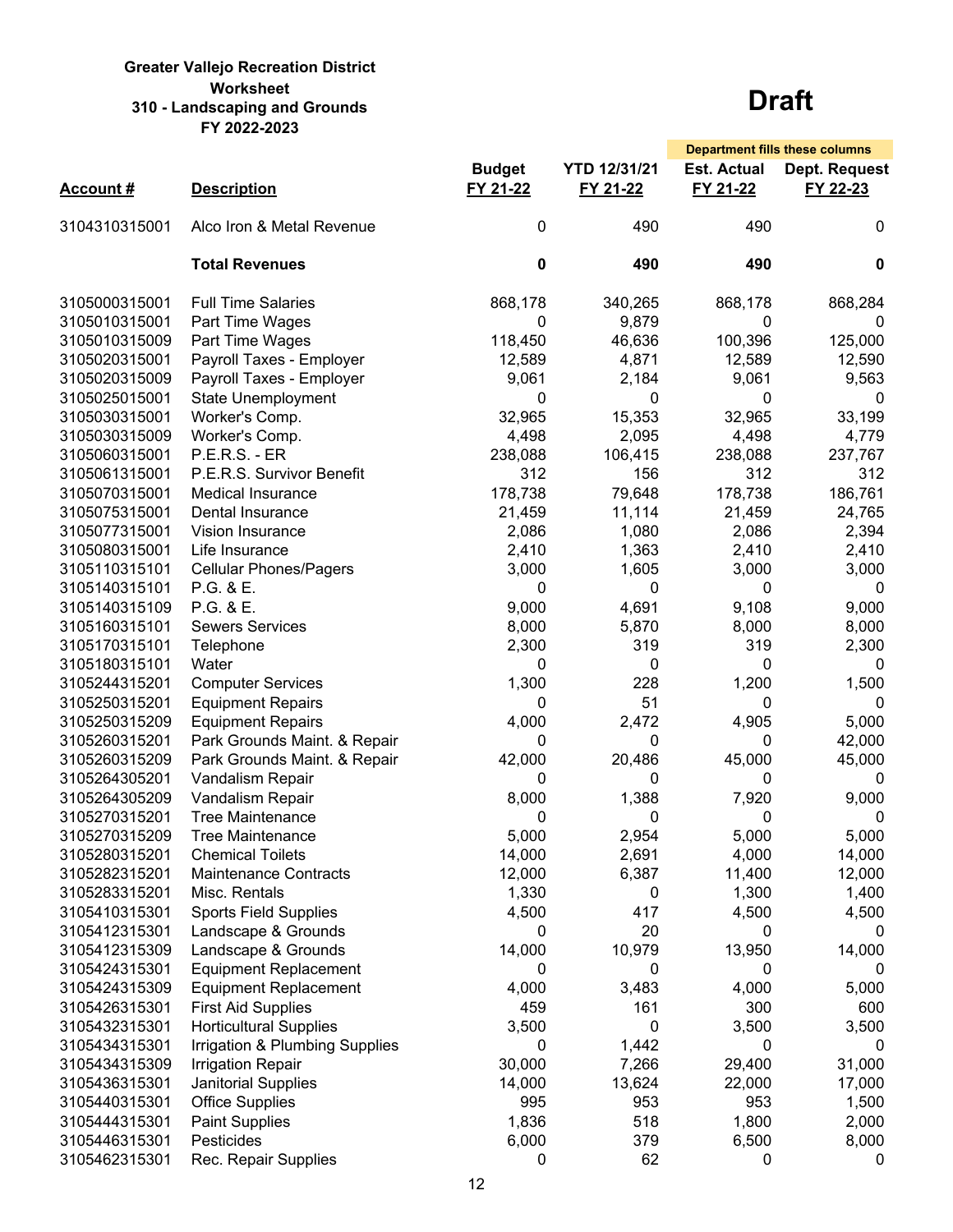|               | <b>Excess Revenues (Expenditures)</b> | (2, 140, 444) | (786, 285) | (1,834,932) | (2, 218, 124) |
|---------------|---------------------------------------|---------------|------------|-------------|---------------|
|               | <b>Total Expenditures</b>             | 2,140,444     | 786.775    | 1,835,422   | 2,218,124     |
| 3107000315509 | Capital Outlay                        | 432,500       | 62,883     | 150,000     | 432,500       |
| 3105665315201 | Medical Expense - Employment          | 800           |            |             |               |
| 3105640315401 | Subscriptions                         |               |            |             |               |
| 3105610315401 | <b>Personnel Training</b>             | 3,500         | 1.285      | 3,300       | 4,500         |
| 3105605315401 | Staff Conf. & Travel                  | 1,000         |            |             | 1,000         |
| 3105600315401 | Mileage                               | 1,000         |            |             | 1,000         |
| 3105560315401 | <b>Membership Dues</b>                | 1,000         | 413        | 800         | 1,000         |
| 3105498315301 | Uniforms                              | 5.000         | 3,617      | 4,587       | 6,000         |
| 3105495315301 | Alco Iron & Metal Expenses            |               |            |             | $\Omega$      |
| 3105490315301 | N.O.C.                                |               |            |             | $\Omega$      |
| 3105482315301 | <b>Small Tools</b>                    | 3,000         | 1,469      | 2,900       | 3,000         |
| 3105476315301 | <b>Safety Equipment</b>               | 3,500         | 1,190      | 4,000       | 4,000         |
| 3105472315301 | <b>Resilient Surface Materials</b>    | 6,090         | 0          | 6,000       | 7,000         |
| 3105462315309 | <b>Recreation Repair Landscape</b>    | 5,000         | 6,413      | 5,000       | 6,000         |
|               |                                       |               |            |             |               |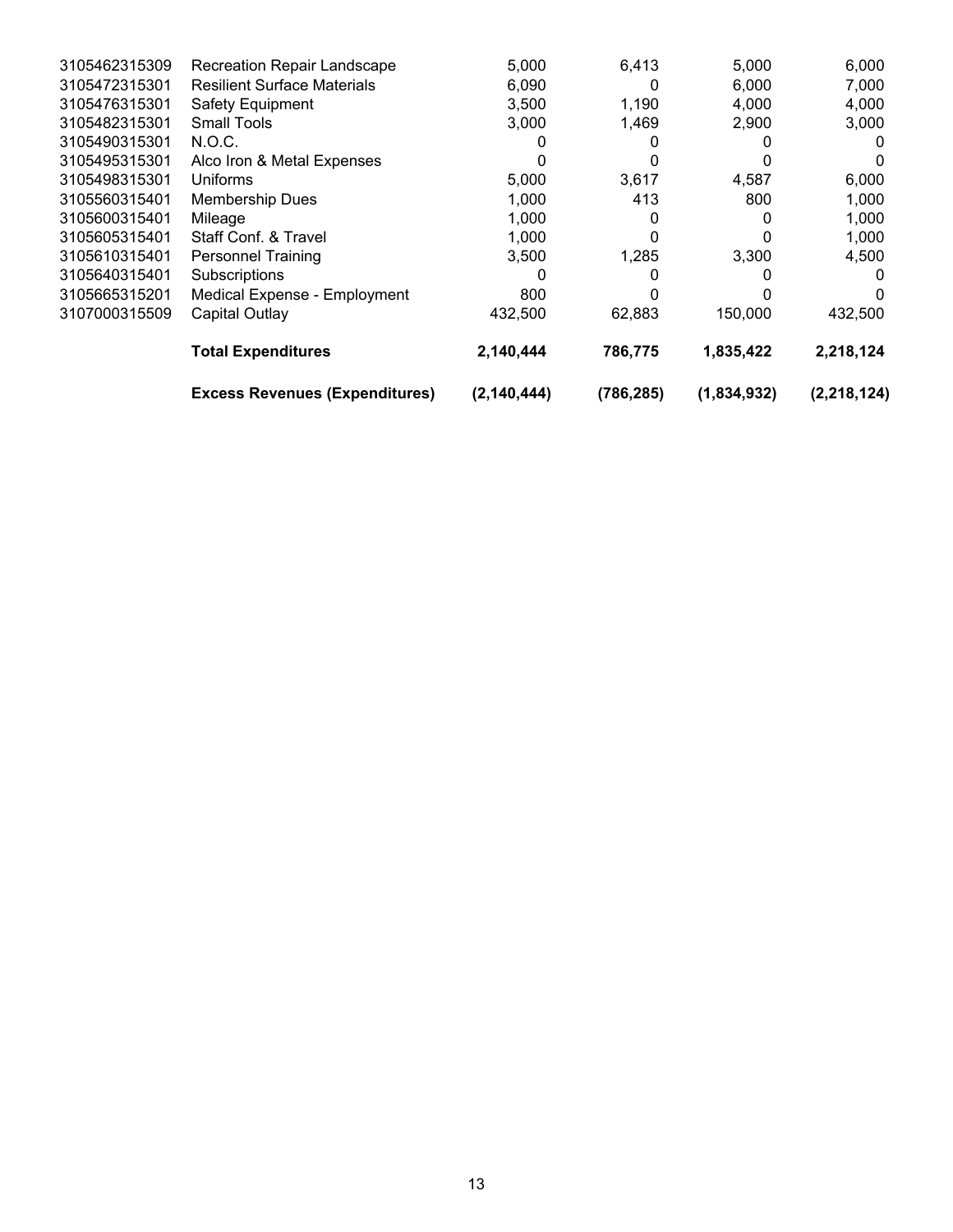### **Greater Vallejo Recreation District Worksheet 415 Children's Wonderland FY 2022-2023**

|                               |                                              |                           |                                 |                                | <b>Department fills these columns</b> |
|-------------------------------|----------------------------------------------|---------------------------|---------------------------------|--------------------------------|---------------------------------------|
| <b>Account#</b>               | <b>Description</b>                           | <b>Budget</b><br>FY 21-22 | <b>YTD 12/31/21</b><br>FY 21-22 | <b>Est. Actual</b><br>FY 21-22 | Dept. Request<br>FY 22-23             |
| 4154500404401 Program Fees    |                                              | $\theta$                  | $\overline{0}$                  | $\Omega$                       | $\theta$                              |
|                               | 4154810404701 Group Reservations             | 7,500                     | 12,884                          | 23,764                         | 25,150                                |
| 4154820404701 Entrance Fees   |                                              | 22,500                    | 12,522                          | 15,741                         | 19,235                                |
| 4154840404701 Concessions     |                                              | 3,000                     | 5,551                           | 9,302                          | 10,000                                |
|                               | 4154860404701 Special Events - Other         | 7,525                     | 1,841                           | 2,100                          | 600                                   |
| proposed new                  | Thumper's Eggs-travaganza                    |                           |                                 | 0                              | 1,300                                 |
| proposed new                  | <b>Movies Under the Stars</b>                |                           |                                 | 0                              | 600                                   |
| proposed new                  | Parks N' Rex Day                             |                           |                                 | 0                              | 525                                   |
| proposed new                  | <b>Nightmare on Glenn Street</b>             |                           |                                 | 0                              | 350                                   |
| proposed new                  | <b>Winter Events</b>                         |                           |                                 | 0                              | 1,300                                 |
| 4154900404801 Donations       |                                              | 0                         | 246                             | 246                            | 500                                   |
| 4154985404801 Misc. Revenue   |                                              | 4,080                     | 5                               | 5                              | 0                                     |
|                               | <b>Total Revenues</b>                        | 41,605                    | 33,049                          | 51,158                         | 59,560                                |
|                               |                                              |                           |                                 |                                |                                       |
|                               | 4155000405001 Full Time Salaries             | 0                         | 8,164                           | 15,909                         | 16,692                                |
|                               | 4155010405001 Part Time Wages                | 0                         | 8,609                           | 0                              | 0                                     |
|                               | 4155010405009 Part Time Wages                | 69,303                    | 24,821                          | 61,642                         | 69,303                                |
|                               | 4155020405001 Payroll Taxes - Employer       | 0                         | 730                             | 850                            | 242                                   |
|                               | 4155020405009 Payroll Taxes - Employer       | 5,302                     | 1,742                           | 4,000                          | 5,302                                 |
|                               | 4155030405001 Worker's Comp.                 | 0                         | 0                               | 0                              | 638                                   |
| 4155030405009 Worker's Comp.  |                                              | 2,631                     | 1,226                           | 2,500                          | 2,650                                 |
| 4155060405001 P.E.R.S. - ER   |                                              | 0                         | 1,672                           | 2,972                          | 4,466                                 |
|                               | 4155061405001 P.E.R.S. Survivor Benefit      | 0                         | 0                               | 6                              | 6                                     |
|                               | 4155070405001 Medical Insurance              | 0                         | 0                               | 0                              | 2,635                                 |
|                               | 4155075405001 Dental Insurance               | 0                         | 0                               | 0                              | 208                                   |
|                               | 4155077405001 Vision Insurance               | 0                         | 0                               | 0                              | 21                                    |
| 4155080405001 Life Insurance  |                                              | 0                         | 0                               | $\mathbf 0$                    | 46                                    |
| 4155100405101 Alarm           |                                              | 1,000                     | 318                             | 640                            | 780                                   |
|                               | 4155110405101 Cellular Phones/Pagers         | 400                       | 267                             | 534                            | 400                                   |
| 4155140405101 P.G. & E.       |                                              | 0                         | 0                               | 0                              | 0                                     |
| 4155140405109 P.G. & E.       |                                              | 3,600                     | 878                             | 3,600                          | 3,600                                 |
| 4155170405101 Telephone       |                                              | 0                         | 0                               | 0                              | 360                                   |
|                               | 4155218405201 Promotions & Advertising       | 3,500                     | 724                             | 3,500                          | 3,550                                 |
|                               | 4155240405201 Building Maintenance & Repairs | 0                         | 129                             | 0                              | 0                                     |
|                               | 4155240405209 Building Maintenance & Repairs | 2,500                     | 1,812                           | 2,500                          | 2,500                                 |
|                               | 4155244405201 Computer Services              | 25                        | θ                               | 25                             | 0                                     |
| 4155283405201 Misc. Rentals   |                                              | 1,500                     | 0                               | 1,500                          | 1,500                                 |
|                               | 4155362405201 Special Events - Other         | 7,870                     | 5,284                           | 7,870                          | 1,250                                 |
| proposed new                  | Thumper's Eggs-travaganza                    |                           |                                 | 0                              | 1,500                                 |
| proposed new                  | <b>Movies Under the Stars</b>                |                           |                                 | 0                              | 2,000                                 |
| proposed new                  | Parks N' Rex Day                             |                           |                                 | 0                              | 1,100                                 |
| proposed new                  | Nightmare on Glenn Street                    |                           |                                 | 0                              | 1,460                                 |
| proposed new                  | <b>Winter Events</b>                         |                           |                                 | 0                              | 2,000                                 |
| 4155400405301 Awards          |                                              | 0                         | θ                               | 0                              | 0                                     |
|                               | 4155426405301 First Aid Supplies             | 240                       | 156                             | 240                            | 300                                   |
|                               | 4155428405301 Food Supplies/Concessions      | 2,800                     | 4,032                           | 8,052                          | 9,000                                 |
|                               | 4155436405301 Janitorial Supplies            | 700                       | 556                             | 700                            | 800                                   |
| 4155440405301 Office Supplies |                                              | 1,310                     | 823                             | 1,310                          | 1,300                                 |
| 4155448405301 Photo Supplies  |                                              | $\theta$                  | 0                               | 0                              | 0                                     |
| 4155460405301 Party Supplies  |                                              | 5,500                     | 322                             | 5,500                          | 3,000                                 |
|                               |                                              |                           |                                 |                                |                                       |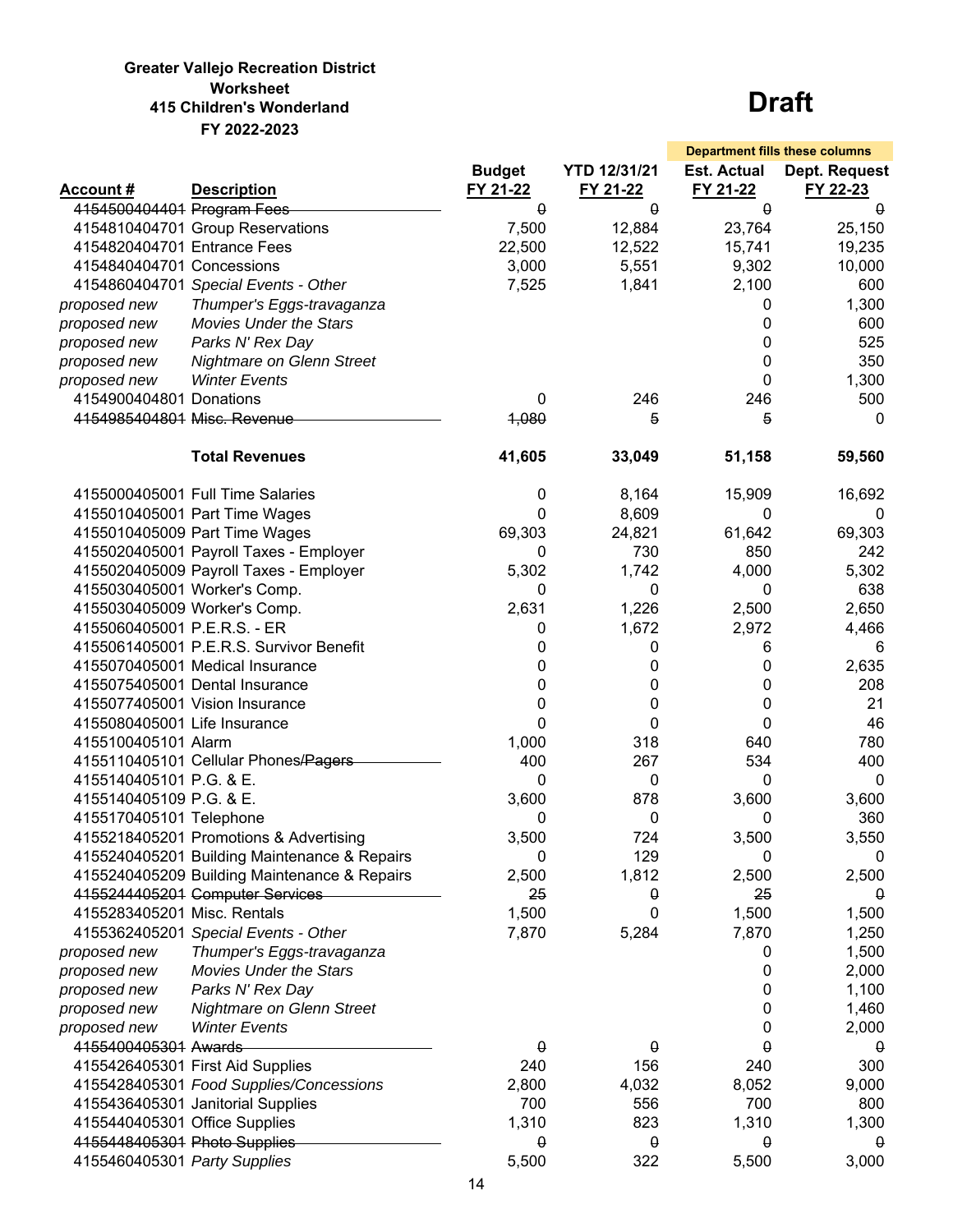|                        | <b>Excess Revenues (Expenditures)</b> | (71, 834) | (29, 244) | (75, 937) | (83, 449) |
|------------------------|---------------------------------------|-----------|-----------|-----------|-----------|
|                        | <b>Total Expenditures</b>             | 113,439   | 62.292    | 127.095   | 143,009   |
| proposed new           | Postage                               |           |           |           | 200       |
|                        | 4155610405401 Personnel Training      | 250       | 0         | 250       | 250       |
|                        | 4155605405401 Staff Conf & Travel     | 300       | 0         | 587       | 300       |
| 4155600405401 Mileage  |                                       | 300       | 0         | 100       | 300       |
| 4155498405301 Uniforms |                                       | 1,808     | 0         | 1.808     | 1,800     |
| 4155488405301 T-Shirts |                                       | 2,100     | 0         | 0         | 1,000     |
|                        | 4155470405301 Recreation Supplies     | 500       | 28        | 500       | 750       |
|                        |                                       |           |           |           |           |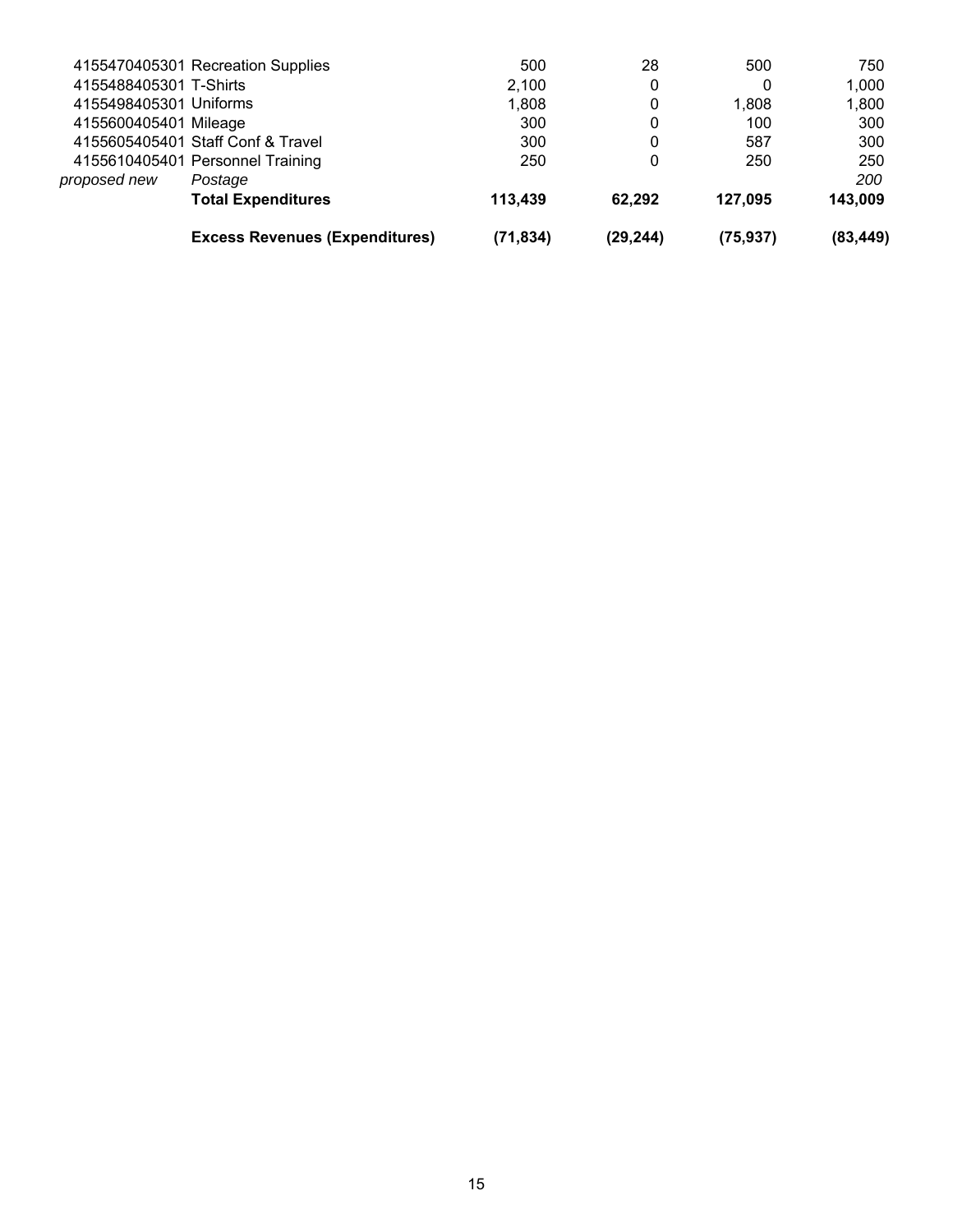#### **Greater Vallejo Recreation District Worksheet 430 - Break Camp FY 2022-2023**

|                 |                                           |                           |                                 |                                | <b>Department fills these columns</b> |
|-----------------|-------------------------------------------|---------------------------|---------------------------------|--------------------------------|---------------------------------------|
| <b>Account#</b> | <b>Description</b>                        | <b>Budget</b><br>FY 21-22 | <b>YTD 12/31/21</b><br>FY 21-22 | <b>Est. Actual</b><br>FY 21-22 | Dept. Request<br>FY 22-23             |
| 4304700404601   | Program Fees                              | 44,600                    | 15,308                          | 30,616                         | 49,245                                |
| 4304710404601   | Late Fees                                 | 60                        | 0                               | 0                              | 60                                    |
| 4304750404601   | Non-Student Days                          | 438                       | 0                               | 0                              | 0                                     |
|                 | <b>Total Revenues</b>                     | 45,098                    | 15,308                          | 30,616                         | 49,305                                |
| 4305000405001   | <b>Full Time Salaries</b>                 | 39,756                    | 15,725                          | 39,756                         | 80,954                                |
| 4305010405001   | Part Time Wages                           | 49,823                    | 25,939                          | 48,534                         | 66,319                                |
| 4305020405001   | Payroll Taxes - Employer                  | 4,388                     | 1,611                           | 4,388                          | 6,124                                 |
| 4305025405001   | State Unemployment                        | 0                         | 0                               | 0                              | 0                                     |
| 4305030405001   | Worker's Comp.                            | 3,401                     | 1,584                           | 3,401                          | 5,631                                 |
| 4305060405001   | <b>P.E.R.S. - ER</b>                      | 11,137                    | 5,162                           | 11,137                         | 21,749                                |
| 4305061405001   | P.E.R.S. Survivor Benefit                 | 12                        | 2                               | 12                             | 26                                    |
| 4305070405001   | <b>Medical Insurance</b>                  | 5,004                     | 3,051                           | 5,004                          | 14,548                                |
| 4305075405001   | Dental Insurance                          | 415                       | 34                              | 415                            | 1,327                                 |
| 4305077405001   | <b>Vision Insurance</b>                   | 41                        | 3                               | 41                             | 131                                   |
| 4305080405001   | Life Insurance                            | 93                        | 9                               | 93                             | 200                                   |
| 4305110405101   | <b>Cellular Phones/Pagers</b>             | 160                       | 14                              | 100                            | 240                                   |
| 4305170405101   | Telephone                                 | 600                       | 196                             | 500                            | 630                                   |
| 4305218405201   | Promotions & Advertising                  | 2,000                     | 0                               | 1,500                          | 1,500                                 |
| 4305240405201   | <b>Building Maintenance &amp; Repairs</b> | 0                         | 0                               | 0                              | 0                                     |
| 4305244405201   | <b>Computer Services</b>                  | 0                         | 0                               | 0                              | 0                                     |
| 4305330405201   | <b>Contract Classes Expense</b>           | 0                         | 600                             | 600                            | 600                                   |
| 4305362405201   | <b>Special Events</b>                     | 3,000                     | 475                             | 2,100                          | 3,000                                 |
| 4305367405201   | Swim Lessons                              |                           |                                 |                                |                                       |
|                 |                                           | 0<br>0                    | 0                               | 0<br>$\Omega$                  | 0<br>$\Omega$                         |
| 4305369405201   | Transportation                            |                           | 0                               |                                |                                       |
| 4305375405201   | Theater Program                           | 3,441                     | 0                               | 3,200                          | 3,441                                 |
| 4305422405301   | <b>Craft Supplies</b>                     | 0                         | 0                               | 0                              | 0                                     |
| 4305424405301   | <b>Equipment Replacement</b>              | 0                         | 0                               | 0                              | $\Omega$                              |
| 4305426405301   | <b>First Aid Supplies</b>                 | 2,376                     | 0                               | 600                            | 2,496                                 |
| 4305428405301   | <b>Food Supplies</b>                      | 2,079                     | 462                             | 968                            | 2,507                                 |
| 4305440405301   | <b>Office Supplies</b>                    | 1,698                     | 553                             | 800                            | 1,998                                 |
| 4305448405301   | <b>Photo Supplies</b>                     | 0                         | 0                               | 0                              | 0                                     |
| 4305460405301   | Program Supplies                          | 7,385                     | 3,783                           | 7,283                          | 7,544                                 |
| 4305488405301   | <b>T-Shirts</b>                           | 680                       | 0                               | 0                              |                                       |
| 4305490405301   | N.O.C.                                    | 0                         | 0                               | 0                              | 0                                     |
| 4305498405301   | Uniforms                                  | 1,000                     | 1,000                           | 900                            | 1,110                                 |
| 4305505405401   | Auto Allowance                            | 0                         | 0                               | 0                              | 0                                     |
| 4305560405401   | <b>Membership Dues</b>                    | 0                         | 0                               | 0                              | 0                                     |
| 4305600405401   | Mileage                                   | 450                       | 0                               | 250                            | 465                                   |
| 4305605405401   | Staff Conf. & Travel                      | 630                       | 0                               | 0                              | 630                                   |
| 4305610405401   | <b>Personnel Training</b>                 | 1,050                     | 0                               | 650                            | 1,120                                 |
| 4305650405401   | <b>Employee Recognition</b>               | 0                         | 0                               | 0                              | 0                                     |
|                 | <b>Total Expenditures</b>                 | 140,620                   | 60,203                          | 132,232                        | 224,290                               |
|                 | <b>Excess Revenues (Expenditures)</b>     | (95, 522)                 | (44, 895)                       | (101, 616)                     | (174, 985)                            |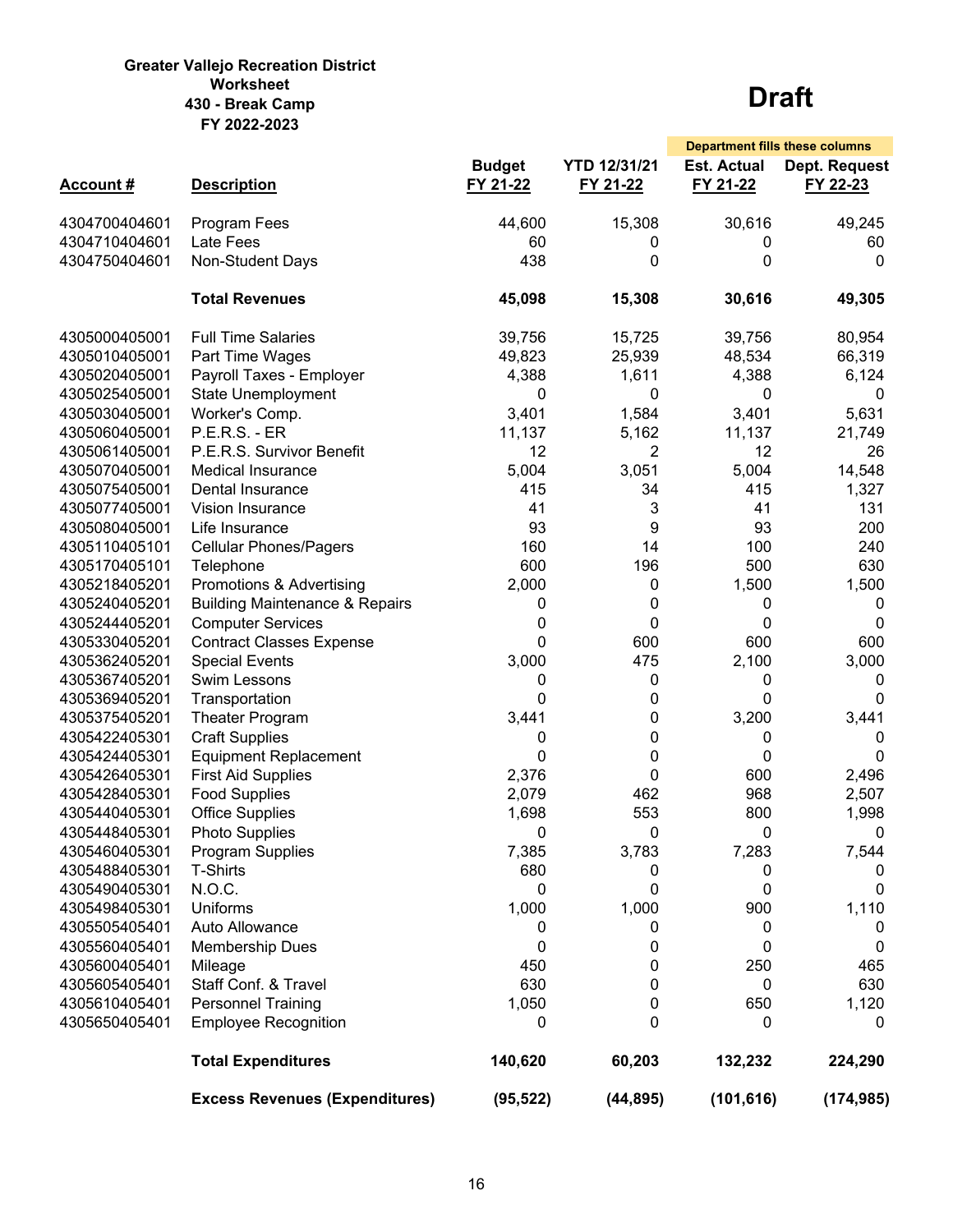#### **Greater Vallejo Recreation District Worksheet 450 - Vallejo Community Center FY 2022-2023**

|                                |                                                     |                           |                                 |                                | <b>Department fills these columns</b> |
|--------------------------------|-----------------------------------------------------|---------------------------|---------------------------------|--------------------------------|---------------------------------------|
| <b>Account#</b>                | <b>Description</b>                                  | <b>Budget</b><br>FY 21-22 | <b>YTD 12/31/21</b><br>FY 21-22 | <b>Est. Actual</b><br>FY 21-22 | Dept. Request<br>FY 22-23             |
| 4504300404201                  | <b>Building Fees</b>                                | 22,516                    | 7,137                           | 9,257                          | 0                                     |
| 4504330404201                  | <b>Contract Classes Income</b>                      | 28,700                    | 16,144                          | 27,344                         | $\mathbf 0$                           |
| 4504350404201                  | <b>Security Fees</b>                                | 3,888                     | 1,269                           | 2,079                          | 0                                     |
| 4504985404801                  | Misc. Revenue                                       |                           |                                 |                                |                                       |
|                                |                                                     |                           |                                 |                                |                                       |
|                                | <b>Total Revenues</b>                               | 55,104                    | 24,550                          | 38,680                         | $\mathbf 0$                           |
| 4505000405001                  | <b>Full Time Salaries</b>                           | 51,923                    | 13,274                          | 51,923                         | 0                                     |
| 4505010405001                  | Part Time Wages                                     | 48,875                    | 14,955                          | 26,511                         | 0                                     |
| 4505020405001                  | Payroll Taxes - Employer                            | 4,492                     | 810                             | 4,492                          | 0                                     |
| 4505030405001                  | Worker's Comp.                                      | 3,827                     | 1,783                           | 3,827                          | 0                                     |
| 4505060405001                  | <b>P.E.R.S. - ER</b>                                | 14,346                    | 7,850                           | 14,346                         | 0                                     |
| 4505061405001                  | P.E.R.S. Survivor Benefit                           | 18                        | 14                              | 18                             | 0                                     |
| 4505070405001                  | <b>Medical Insurance</b>                            | 10,508                    | 1,220                           | 10,508                         | 0                                     |
| 4505075405001                  | Dental Insurance                                    | 1,053                     | 118                             | 1,053                          | 0                                     |
| 4505077405001                  | Vision Insurance                                    | 104                       | 12                              | 104                            | 0                                     |
| 4505080405001                  | Life Insurance                                      | 139                       | 31                              | 139                            | $\Omega$                              |
| 4505100405101                  | Alarm                                               | 3,000                     | 783                             | 1,783                          | 2,400                                 |
| 4505110405101                  | <b>Cellular Phones/Pagers</b>                       | 720                       | 354                             | 474                            | 0                                     |
| 4505140405101                  | P.G. & E.                                           | 0                         | 0                               | 0                              | 0                                     |
| 4505140405109                  | P.G. & E.                                           | 10,962                    | 3,426                           | 10,626                         | 12,000                                |
| 4505160405101                  | <b>Sewers Services</b>                              | 720                       | 0                               | 0                              | 0                                     |
| 4505170405101                  | Telephone                                           | 2,880                     | 880                             | 2,320                          | 2,880                                 |
| 4505216405201                  | Printing                                            | 0                         | 0                               | 0                              | 0                                     |
| 4505218405201                  | Promotions & Advertising                            | 1,000                     | 13                              | 39                             | 0                                     |
| 4505240405201                  | <b>Building Maintenance &amp; Repairs</b>           | 0                         | 0                               | 0                              | 0                                     |
| 4505240405209                  | <b>Building Maintenance &amp; Repairs</b>           | 2,800                     | 105                             | 405                            | 0                                     |
| 4505244405201                  | <b>Computer Services</b>                            | 0                         | 0                               | 0                              | 0                                     |
| 4505251405201                  | <b>Security Guards</b>                              | 3,744                     | 0                               | 1,965                          | 0                                     |
| 4505258405201                  | <b>Office Equipment Repairs</b>                     | 0                         | 0                               | 0                              | 0                                     |
| 4505281405201                  | Leased Equipment                                    | 1,440                     | 475                             | 985                            | 0                                     |
| 4505282405201                  | <b>Maintenance Contracts</b>                        | 3,200                     | 164                             | 664                            | 0                                     |
| 4505290405201                  | N.O.C.                                              | 0                         | 0                               | 0                              | 0                                     |
| 4505330405201                  | <b>Contract Classes Expense</b>                     | 18,655                    | 12,267                          | 19,887                         | 0                                     |
| 4505412405301                  | Landscape & Grounds                                 | 2,510                     | 523                             | 1,033                          | 2,520                                 |
| 4505424405301                  | <b>Equipment Replacement</b>                        | 450                       | 0                               | 0                              | U                                     |
| 4505426405301                  | <b>First Aid Supplies</b>                           | 240<br>5,200              | 131<br>0                        | 131<br>1,000                   | 0                                     |
| 4505436405301<br>4505440405301 | <b>Janitorial Supplies</b>                          |                           |                                 | 256                            | 0                                     |
|                                | <b>Office Supplies</b>                              | 1,600                     | 156                             |                                | 600                                   |
| 4505448405301<br>4505470405301 | <b>Photo Supplies</b><br><b>Recreation Supplies</b> | 0<br>400                  | 0<br>0                          | 0<br>0                         | 0<br>0                                |
| 4505476405301                  | <b>Safety Equipment</b>                             | 300                       | 0                               | 0                              | 0                                     |
| 4505484405301                  | Soda Supplies                                       | 0                         | 0                               | 0                              | 0                                     |
| 4505490405301                  | N.O.C.                                              | 0                         | 0                               | $\mathbf 0$                    | 0                                     |
| 4505498405301                  | <b>Uniforms</b>                                     | 550                       | 0                               | 540                            | 0                                     |
| 4505505405401                  | Auto Allowance                                      | 0                         | 0                               | 0                              | 0                                     |
| 4505560405401                  | <b>Membership Dues</b>                              | 150                       | 0                               | 0                              | 0                                     |
| 4505600405401                  | Mileage                                             | 200                       | 0                               | 105                            | 0                                     |
| 4505605405401                  | Staff Conf. & Travel                                | 800                       | 0                               | 0                              | 0                                     |
| 4505610405401                  | <b>Personnel Training</b>                           | 200                       | 96                              | 196                            | 0                                     |
|                                |                                                     |                           |                                 |                                |                                       |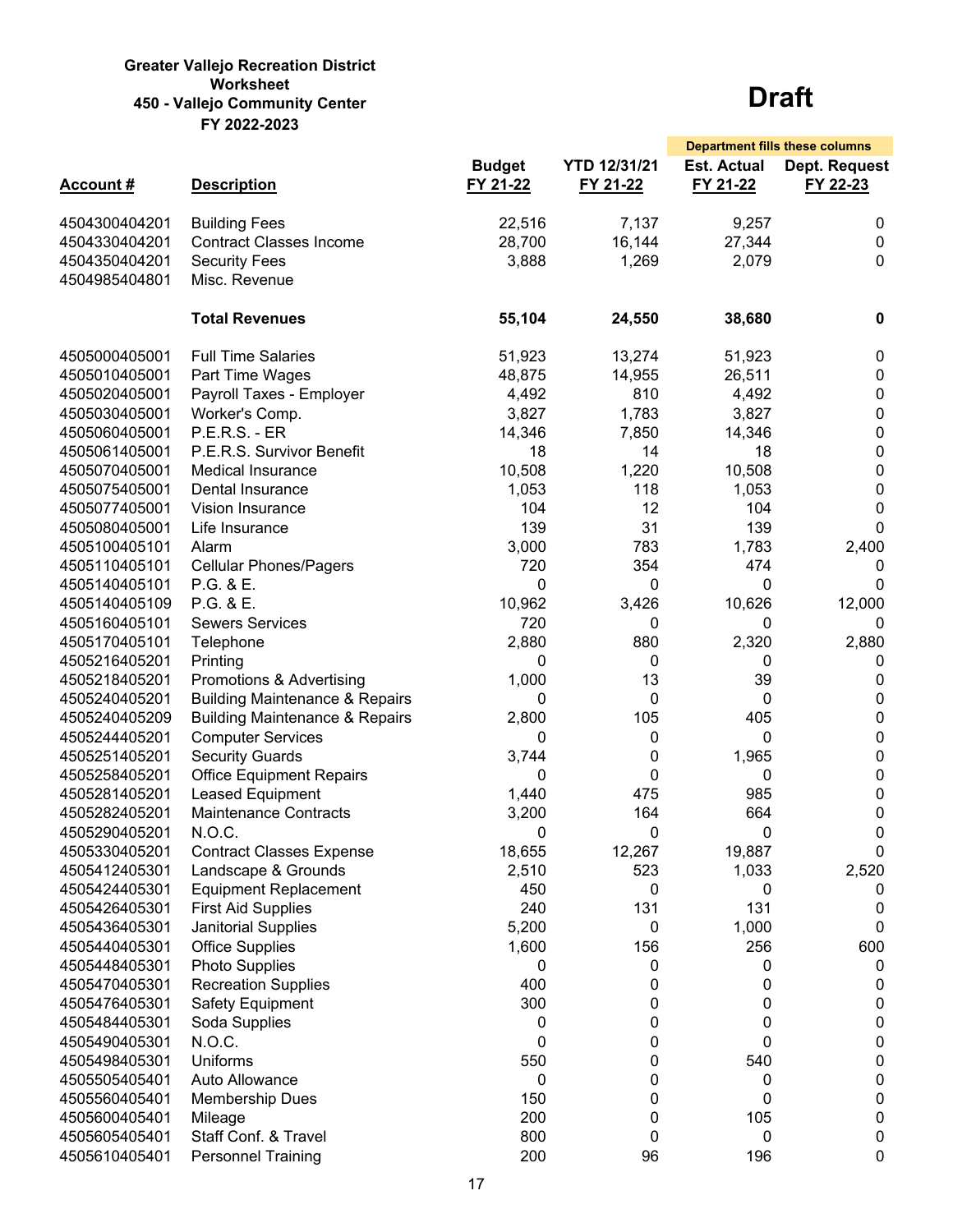| 4505650405401 | Employee Recognition                  |           |           |           |           |
|---------------|---------------------------------------|-----------|-----------|-----------|-----------|
|               | <b>Total Expenditures</b>             | 197.006   | 59.441    | 155,330   | 20,400    |
|               | <b>Excess Revenues (Expenditures)</b> | (141.902) | (34, 891) | (116.650) | (20, 400) |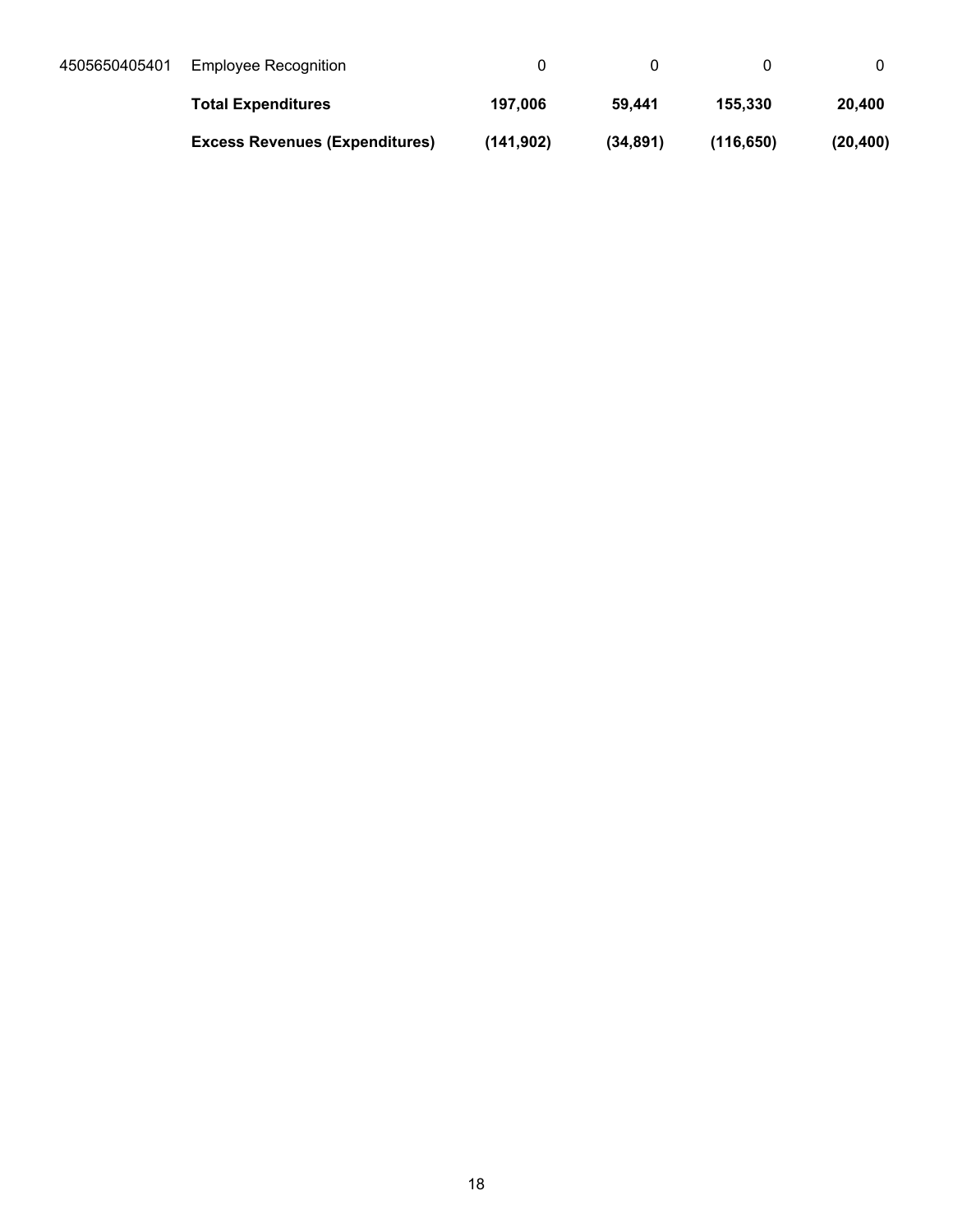#### **Greater Vallejo Recreation District Worksheet 451 - Foley Cultural Center FY 2022-2023**

|                 |                                           |                           |                                 | <b>Department fills these columns</b> |                           |
|-----------------|-------------------------------------------|---------------------------|---------------------------------|---------------------------------------|---------------------------|
| <b>Account#</b> | <b>Description</b>                        | <b>Budget</b><br>FY 21-22 | <b>YTD 12/31/21</b><br>FY 21-22 | <b>Est. Actual</b><br>FY 21-22        | Dept. Request<br>FY 22-23 |
| 4514300404201   | <b>Building Fees</b>                      | 82,000                    | 12,320                          | 30,560                                | 90,000                    |
| 4514330404201   | <b>Contract Classes Income</b>            | 77,624                    | 37,936                          | 66,884                                | 80,000                    |
| 4514350404201   | <b>Security Fees</b>                      | 19,170                    | 1,876                           | 3,980                                 | 19,120                    |
|                 |                                           |                           |                                 |                                       |                           |
|                 | <b>Total Revenues</b>                     | 178,794                   | 52,132                          | 101,424                               | 189,120                   |
| 4515000405001   | <b>Full Time Salaries</b>                 | 32,643                    | 9,215                           | 32,643                                | 30,333                    |
| 4515010405001   | Part Time Wages                           | 64,220                    | 10,389                          | 32,589                                | 60,000                    |
| 4515020405001   | Payroll Taxes - Employer                  | 5,386                     | 312                             | 5,386                                 | 5,030                     |
| 4515025405001   | <b>State Unemployment</b>                 | 0                         | 0                               | 0                                     | 0                         |
| 4515030405001   | Worker's Comp.                            | 3,678                     | 1,713                           | 3,678                                 | 3,454                     |
| 4515060405001   | <b>P.E.R.S. - ER</b>                      | 8,608                     | 7,343                           | 8,608                                 | 8,115                     |
| 4515061405001   | P.E.R.S. Survivor Benefit                 | 12                        | 27                              | 27                                    | 12                        |
| 4515070405001   | <b>Medical Insurance</b>                  | 1,350                     | (156)                           | 1,350                                 | 5,271                     |
| 4515075405001   | Dental Insurance                          | 1,457                     | 474                             | 1,457                                 | 415                       |
| 4515077405001   | Vision Insurance                          | 139                       | 45                              | 139                                   | 41                        |
| 4515080405001   | Life Insurance                            | 93                        | 40                              | 93                                    | 93                        |
| 4515100405101   | Alarm                                     | 3,200                     | 1,523                           | 3,043                                 | 3,200                     |
| 4515110405101   | <b>Cellular Phones/Pagers</b>             | 720                       | 159                             | 279                                   | 720                       |
| 4515140405101   | P.G. & E.                                 | 0                         | 0                               | 0                                     | 0                         |
| 4515140405109   | P.G. & E.                                 | 56,620                    | 18,364                          | 45,326                                | 60,000                    |
| 4515160405101   | <b>Sewers Services</b>                    | 720                       | 0                               | 0                                     | 0                         |
| 4515170405101   | Telephone                                 | 2,940                     | 1,417                           | 2,887                                 | 3,000                     |
| 4515216405201   | Printing                                  | 0                         | 0                               | 0                                     | 0                         |
| 4515218405201   | Promotions & Advertising                  | 1,000                     | 26                              | 126                                   | 2,000                     |
| 4515240405201   | <b>Building Maintenance &amp; Repairs</b> | 0                         | 0                               | 0                                     | 0                         |
| 4515240405209   | <b>Building Maintenance &amp; Repairs</b> | 5,220                     | 503                             | 4,363                                 | 5,220                     |
| 4515244405201   | <b>Computer Services</b>                  | 0                         | 0                               | 0                                     | 0                         |
| 4515250405201   | <b>Equipment Repairs</b>                  | 0                         | 0                               | 0                                     | 0                         |
| 4515251405201   | <b>Security Guards</b>                    | 18,460                    | 0                               | 4,560                                 | 20,000                    |
| 4515281405201   | Leased Equipment                          | 0                         | 0                               | 0                                     | 0                         |
| 4515282405201   | <b>Maintenance Contracts</b>              | 6,610                     | 0                               | 2,800                                 | 6,610                     |
| 4515330405201   | <b>Contract Classes Expense</b>           | 50,456                    | 28,499                          | 47,315                                | 55,000                    |
| 4515412405301   | Landscape & Grounds                       | 4,960                     | 690                             | 1,820                                 | 3,450                     |
| 4515424405301   | <b>Equipment Replacement</b>              | 3,000                     | 0                               | 500                                   | 3,000                     |
| 4515426405301   | <b>First Aid Supplies</b>                 | 240                       | 143                             | 143                                   | 240                       |
| 4515436405301   | Janitorial Supplies                       | 7,500                     | 29                              | 3,029                                 | 7,500                     |
| 4515440405301   | <b>Office Supplies</b>                    | 550                       | 195                             | 345                                   | 550                       |
| 4515454405301   | Postage                                   | 100                       | 0                               | 0                                     | 0                         |
| 4515470405301   | <b>Recreation Supplies</b>                | 600                       | 0                               | 0                                     | 600                       |
| 4515476405301   | Safety Equipment                          | 300                       | 0                               | 0                                     | 300                       |
| 4515490405301   | N.O.C.                                    | 0                         | 0                               | 0                                     | 0                         |
| 4515498405301   | <b>Uniforms</b>                           | 765                       | 0                               | 555                                   | 795                       |
| 4515505405401   | Auto Allowance                            | 0                         | 0                               | 0                                     | 0                         |
| 4515560405401   | <b>Membership Dues</b>                    | 150                       | 0                               | 150                                   | 150                       |
| 4515600405401   | Mileage                                   | 420                       | 0                               | 105                                   | 300                       |
| 4515605405401   | Staff Conf. & Travel                      | 400                       | 0                               | 0                                     | 750                       |
| 4515610405401   | <b>Personnel Training</b>                 | 200                       | 64                              | 144                                   | 200                       |
|                 |                                           |                           |                                 |                                       |                           |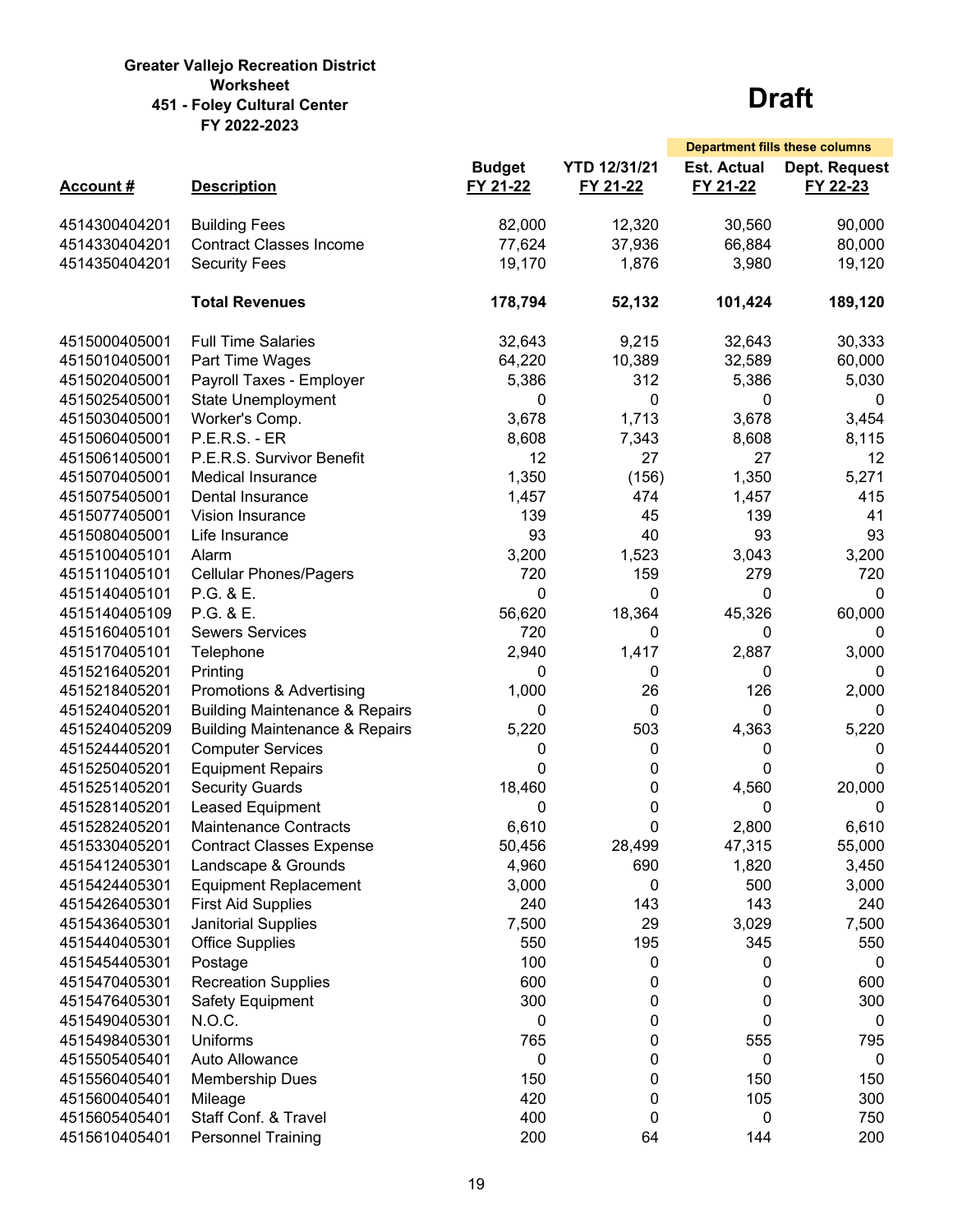| <b>Total Expenditures</b>             | 282.717   | 81.016   | 203.460   | 286.349   |
|---------------------------------------|-----------|----------|-----------|-----------|
| <b>Excess Revenues (Expenditures)</b> | (103.923) | (28.884) | (102.036) | (97, 229) |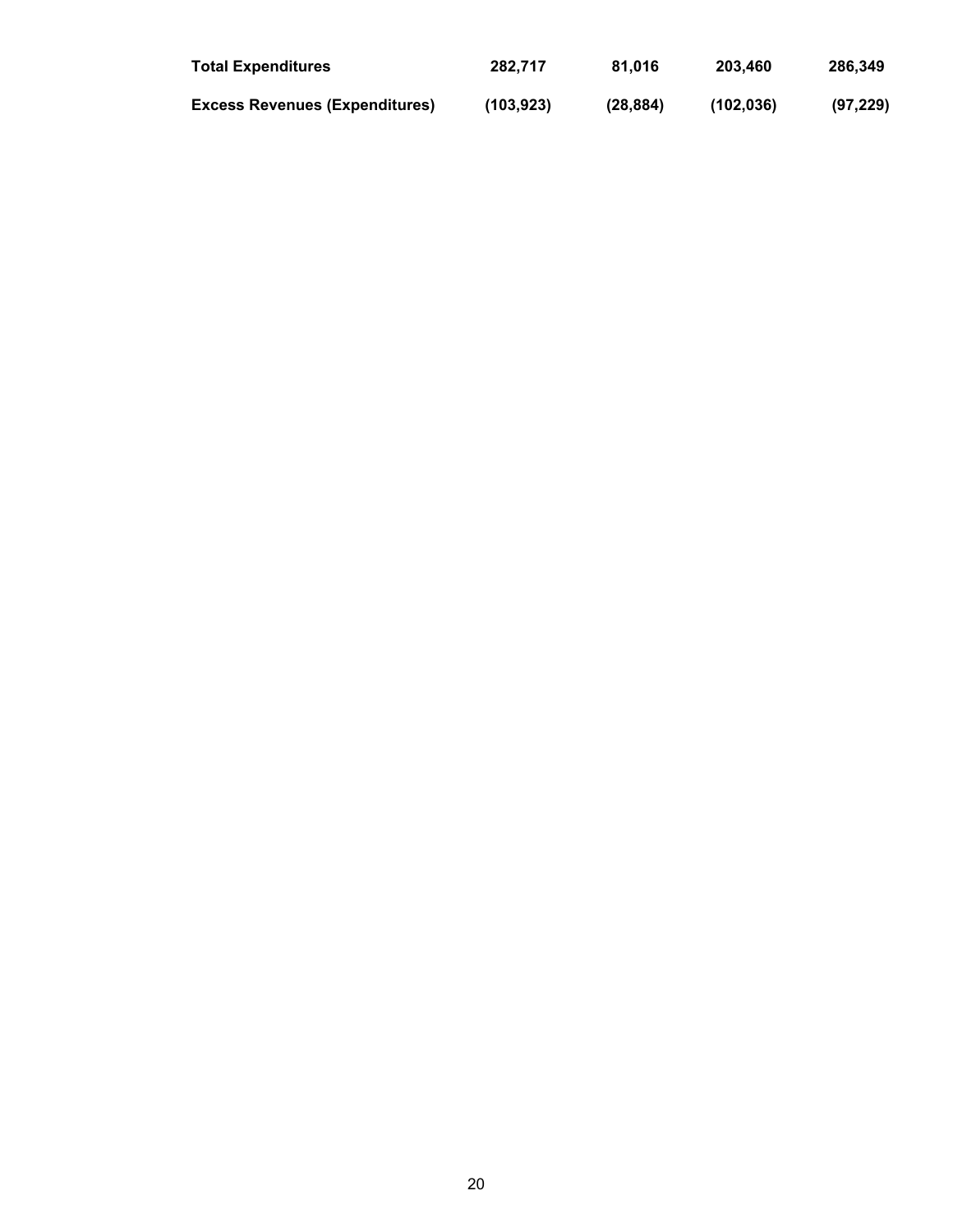#### **Greater Vallejo Recreation District Worksheet 460 - Sports FY 2022-2023**

|                 |                                   |               |                     |                    | <b>Department fills these columns</b> |
|-----------------|-----------------------------------|---------------|---------------------|--------------------|---------------------------------------|
|                 |                                   | <b>Budget</b> | <b>YTD 12/31/21</b> | <b>Est. Actual</b> | Dept. Request                         |
| <b>Account#</b> | <b>Description</b>                | FY 21-22      | FY 21-22            | FY 21-22           | FY 22-23                              |
| 4604500404401   | <b>Contract Classes Income</b>    | 22,652        | 14,581              | 35,793             | 50,478                                |
| 4604525404401   | Youth League                      | 22,250        | 60                  | 0                  | 30,000                                |
| proposed new    | E-Gaming Income                   |               |                     | 400                | 6,300                                 |
| 4604530404401   | <b>Facility Rentals</b>           | 23,305        | 10,030              | 12,190             | 15,710                                |
| 4604535404401   | Tournaments                       | 0             | 0                   | 0                  | 0                                     |
| 4604560404401   | <b>Adult Leagues</b>              | 4,200         | 2,600               | 5,900              | 3,400                                 |
| 4604645404501   | <b>Babe Ruth Income</b>           | θ             | $\theta$            | 0                  | 0                                     |
| 4604975404801   | Mayor's Cup Revenue               | $\pmb{0}$     | $\pmb{\Theta}$      | θ                  | $\theta$                              |
| 4604985404801   | Misc. Revenue                     | 0             | 17,923              | 17,923             | $\mathbf{0}$                          |
| proposed new    | <b>User Agreement Income</b>      | 0             | 0                   | 3,190              | 6,332                                 |
|                 | <b>Total Revenues</b>             | 72,407        | 45,194              | 75,396             | 112,220                               |
|                 |                                   |               |                     |                    |                                       |
| 4605000405001   | <b>Full Time Salaries</b>         | 62,649        | 26,697              | 75,483             | 107,240                               |
| 4605010405001   | Part Time Wages                   | 0             | 537                 | 537                | 0                                     |
| 4605010405009   | Part Time Wages                   | 40,639        | 308                 | 1,690              | 20,000                                |
| 4605011405001   | Part Time Wages - Seasonal        | 0             | 0                   | 0                  | 0                                     |
| 4605020405001   | Payroll Taxes - Employer          | 908           | 383                 | 1,054              | 1,555                                 |
| 4605020405009   | Payroll Taxes - Employer          | 3,109         | 19                  | 500                | 1,530                                 |
| 4605025405001   | <b>State Unemployment</b>         | 0             | 0                   | 0                  | 0                                     |
| 4605030405001   | Worker's Comp.                    | 2,379         | 1,108               | 1,992              | 4,100                                 |
| 4605030405009   | Worker's Comp.                    | 1,543         | 719                 | 1,500              | 765                                   |
| 4605060405001   | <b>P.E.R.S. - ER</b>              | 16,521        | 8,509               | 16,872             | 28,690                                |
| 4605061405001   | P.E.R.S. Survivor Benefit         | 24            | 14                  | 28                 | 36                                    |
| 4605070405001   | <b>Medical Insurance</b>          | 2,700         | 3,661               | 8,310              | 22,138                                |
| 4605075405001   | Dental Insurance                  | 0             | 472                 | 1,080              | 2,105                                 |
| 4605077405001   | Vision Insurance                  | 0             | 47                  | 107                | 208                                   |
| 4605080405001   | Life Insurance                    | 185           | 108                 | 247                | 278                                   |
| 4605110405101   | <b>Cellular Phones/Pagers</b>     | 600           | 315                 | 630                | 1,080                                 |
| 4605140405101   | P.G. & E.                         | 0             | 0                   | 0                  | 0                                     |
| 4605140405109   | P.G. & E.                         | 16,000        | 8,478               | 16,750             | 16,800                                |
| 4605170405101   | Telephone                         | 975           | 570                 | 1,140              | 1,140                                 |
| 4605206405201   |                                   | 750           | 0                   | 0                  | 750                                   |
|                 | Coach Stipend                     |               |                     | 700                |                                       |
| 4605218405201   | Promotions & Advertising          | 750           | 0                   |                    | 1,520                                 |
| 4605222405201   | <b>Sports Officials</b>           | 2,700         | 880                 | 1,760              | 3,000                                 |
| 4605244405201   | <b>Computer Services</b>          | 246           | 0                   | 0                  | 246                                   |
| 4605311405201   | <b>ASA Fees</b>                   | 200           | 0                   | 0                  | 200                                   |
| 4605330405201   | <b>Contract Classes Expense</b>   | 15,856        | 15,577              | 24,061             | 30,287                                |
| 4605400405301   | Awards                            | 100           | 0                   | 0                  | 100                                   |
| 4605424405301   | <b>Equipment Replacement</b>      | 0             | 0                   | 0                  | 0                                     |
| 4605440405301   | <b>Office Supplies</b>            | 250           | 192                 | 1,250              | 500                                   |
| 4605460405301   | Program Supplies                  | 9,176         | 1,572               | 1,813              | 4,110                                 |
| 4605480405301   | Miscellaneous Supplies            | 0             | 0                   | 0                  | 1,572                                 |
| 4605480405309   | <b>Sports Supplies</b>            | 2,788         | 0                   | 400                | 2,000                                 |
| proposed new    | <b>E-Gaming Fees</b>              |               |                     | 960                | 1,290                                 |
| 4605498405301   | <b>Uniforms</b>                   | 1,000         | 166                 | 400                | 400                                   |
| 4605560405401   | <b>Membership Dues</b>            | 150           | 75                  | 75                 | 150                                   |
| 4605600405401   | Mileage                           | 480           | 0                   | 90                 | 480                                   |
| 4605605405401   | Staff Conf. & Travel              | 700           | 0                   | 1,550              | 800                                   |
| 4605660405401   | <b>Employee Recruitment</b>       | 0             | 0                   | 0                  | 150                                   |
| proposed new    | <b>Staff Training/Development</b> |               |                     | 0                  | 400                                   |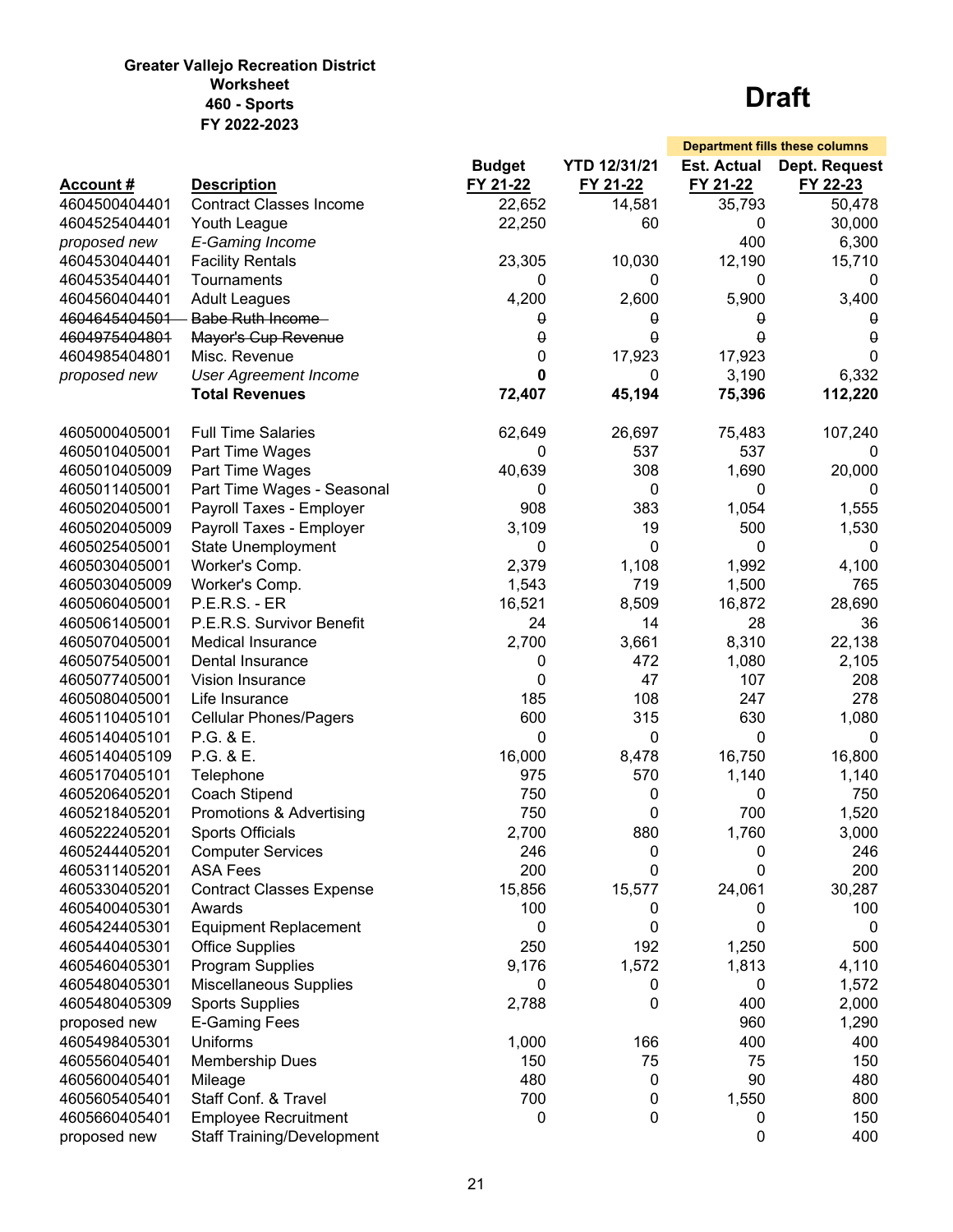| <b>Total Expenditures</b>             | 183,378   | 70.408    | 160.979  | 255.621   |
|---------------------------------------|-----------|-----------|----------|-----------|
| <b>Excess Revenues (Expenditures)</b> | (110.971) | (25, 214) | (85.583) | (143.401) |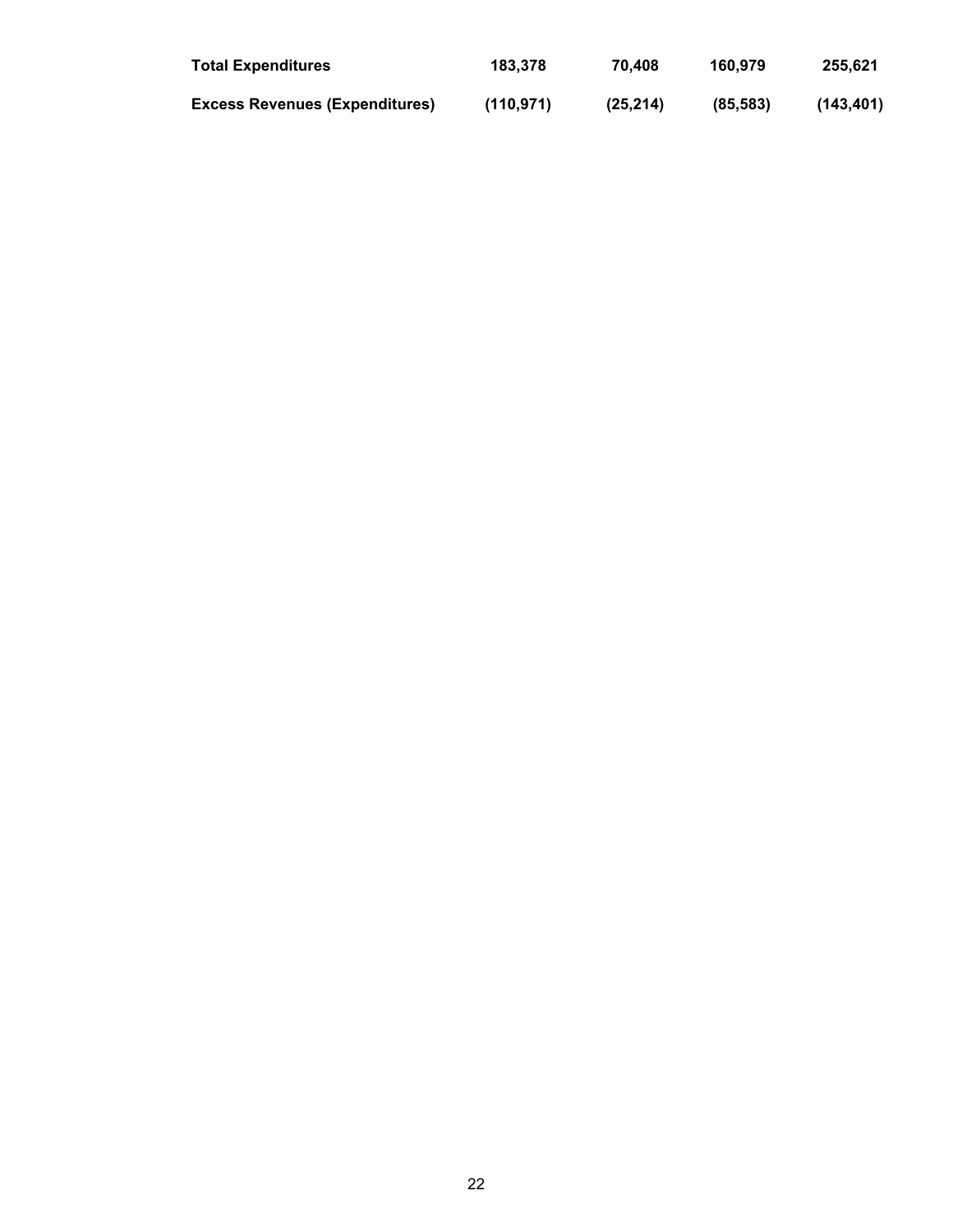#### **Greater Vallejo Recreation District Worksheet** *465 - Community Events* **FY 2022-2023**

proposed new name

|                 |                                           |                           |                                 |                                | <b>Department fills these columns</b> |
|-----------------|-------------------------------------------|---------------------------|---------------------------------|--------------------------------|---------------------------------------|
| <b>Account#</b> | <b>Description</b>                        | <b>Budget</b><br>FY 21-22 | <b>YTD 12/31/21</b><br>FY 21-22 | <b>Est. Actual</b><br>FY 21-22 | Dept. Request<br>FY 22-23             |
| 4654810404701   | <b>Group Reservations</b>                 | 0                         | 180                             | 180                            | 0                                     |
| 4654860404701   | Special Events - Other                    | 10,925                    | 820                             | 10,925                         | $\mathbf 0$                           |
| proposed new    | <b>Summer Concerts</b>                    | 0                         | 0                               | 0                              | 3,300                                 |
| proposed new    | Pup-kin Patch Dog Festival                | 0                         | 0                               | 0                              | 1,500                                 |
| proposed new    | Turkey Kit Drive-N-Go                     | 0                         | 0                               | 0                              | 500                                   |
| proposed new    | <b>Winter Events</b>                      | 0                         | 0                               | 0                              | 600                                   |
| 4654865404701   | <b>Breakfast with Santa</b>               | 1,500                     | 0                               | 0                              | 1,600                                 |
| 4654900404801   | Donations                                 | 5,000                     | 0                               | 0                              | 5,000                                 |
| 4654906404801   | Art and Concert in the Park               | 2,500                     | $\theta$                        | 0                              | 0                                     |
| 4654908404701   | <b>Special Ceremonies</b>                 | 0                         | 0                               | 0                              | $\Omega$                              |
|                 | <b>Total Revenues</b>                     | 19,925                    | 1,000                           | 11,105                         | 12,500                                |
| 4655000405001   | <b>Full Time Salaries</b>                 | 39,756                    | 4,565                           | 4,565                          | 0                                     |
| 4655010405001   | Part Time Wages                           | 0                         | 241                             | 0                              | 0                                     |
| 4655010405009   | Part Time Wages                           | 39,312                    | 740                             | 1,569                          | 10,650                                |
| 4655020405001   | Payroll Taxes - Employer                  | 576                       | 80                              | 80                             | 0                                     |
| 4655020405009   | Payroll Taxes - Employer                  | 3,007                     | 38                              | 53                             | 815                                   |
| 4655030405001   | Worker's Comp.                            | 1,510                     | 703                             | 1,406                          | 0                                     |
| 4655030405009   | Worker's Comp.                            | 1,493                     | 695                             | 1,243                          | 407                                   |
| 4655060405001   | <b>P.E.R.S. - ER</b>                      | 11,137                    | 573                             | 573                            | 0                                     |
| 4655061405001   | P.E.R.S. Survivor Benefit                 | 12                        | 1                               | 1                              | 0                                     |
| 4655070405001   | Medical Insurance                         | 5,004                     | 1,220                           | 1,220                          | 0                                     |
| 4655075405001   | Dental Insurance                          | 415                       | 34                              | 34                             | 0                                     |
| 4655077405001   | Vision Insurance                          | 41                        | $\overline{2}$                  | 2                              | 0                                     |
| 4655080405001   | Life Insurance                            | 93                        | 16                              | 16                             | $\Omega$                              |
| 4655170405101   | Telephone                                 | 1,360                     | 0                               | 1,360                          | 1,020                                 |
| 4655218405101   | <b>Promotions &amp; Advertising</b>       | 3,046                     | 0                               | 3,046                          | 3,046                                 |
| 4655240405201   | <b>Building Maintenance &amp; Repairs</b> | 250                       | 0                               | 0                              | $\pmb{\Theta}$                        |
| 4655244405401   | <b>Computer Services</b>                  | 0                         | $\pmb{\Theta}$                  | $\theta$                       | $\theta$                              |
| 4655362405201   | Special Events - Other                    | 8,648                     | 0                               | 8,648                          | 2,000                                 |
| proposed new    | <b>Summer Concerts</b>                    |                           |                                 | 0                              | 7,700                                 |
| proposed new    | Pup-kin Patch Dog Festival                |                           |                                 | 0                              | 1,000                                 |
| proposed new    | Turkey Kit Drive-N-Go                     |                           |                                 | 0                              | 1,400                                 |
| proposed new    | <b>Winter Events</b>                      |                           |                                 | 0                              | 600                                   |
| 4655363405201   | Rock the Block                            | $\pmb{\Theta}$            | 0                               | 0                              | 0                                     |
| 4655364405201   | <b>Special Ceremonies</b>                 | 0                         | 0                               | 0                              | 2,000                                 |
| 4655365405201   | <b>Breakfast with Santa</b>               | 1,500                     | 0                               | 0                              | 1,800                                 |
| 4655368405201   | <b>Community Programs (SWAG)</b>          | 4,000                     | 0                               | 4,000                          | 1,500                                 |
| 4655440405301   | <b>Office Supplies</b>                    | 1,000                     | 606                             | 1,000                          | 1,000                                 |
| 4655560405401   | Membership Dues                           | 500                       | 0                               | 500                            | 505                                   |
| 4655600405401   | Mileage                                   | 500                       | 0                               | 0                              | 500                                   |
| 4655605405401   | Staff Conf. & Travel                      | 1,000                     | 0                               | 1,000                          | 2,350                                 |
| proposed new    | Postage                                   |                           |                                 | 200                            | 200                                   |
| proposed new    | <b>Uniforms</b>                           |                           |                                 | 0                              | 500                                   |
|                 | <b>Total Expenditures</b>                 | 124,160                   | 9,514                           | 30,516                         | 38,993                                |
|                 | <b>Excess Revenues (Expenditures)</b>     | (104, 235)                | (8, 514)                        | (19, 411)                      | (26, 493)                             |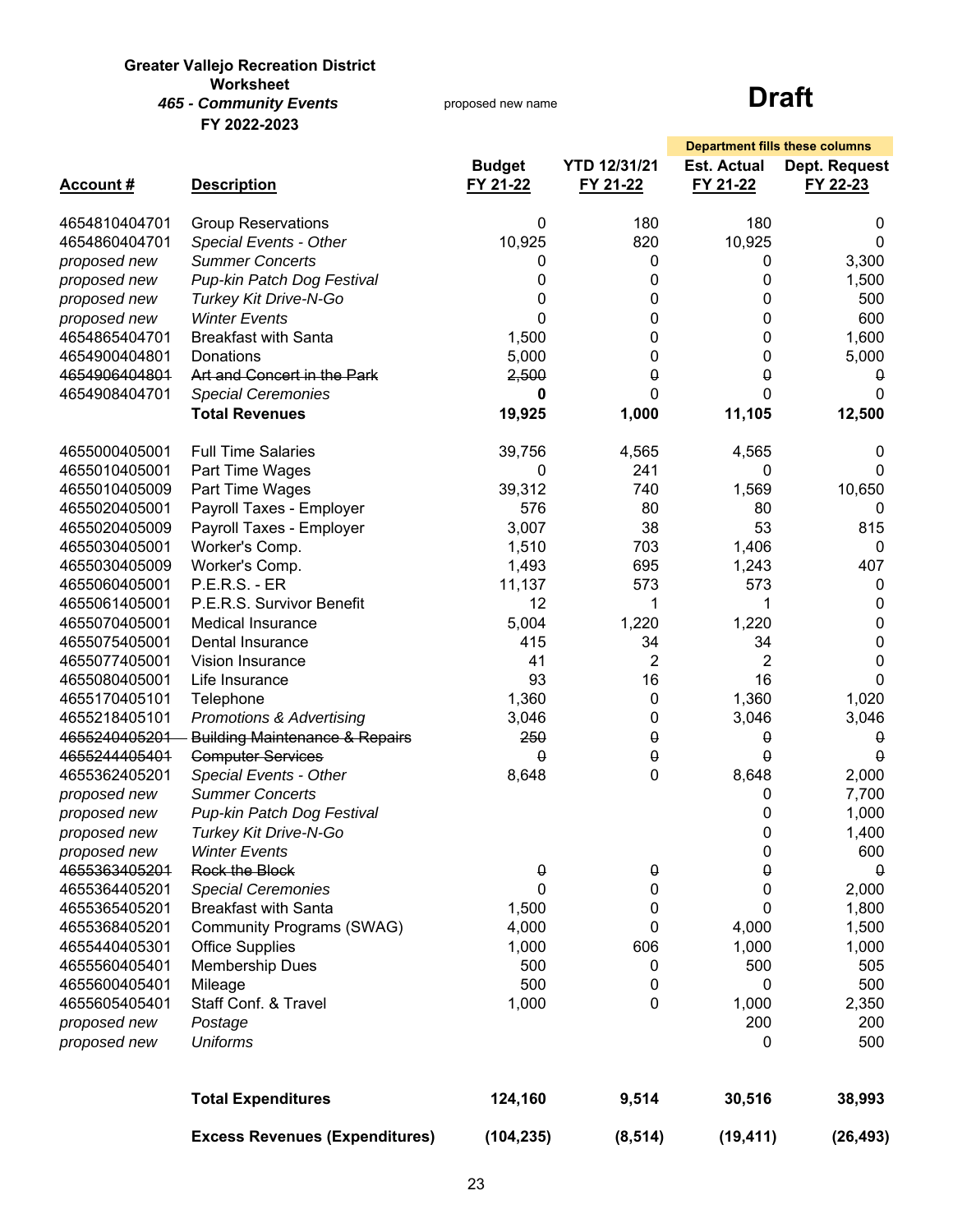#### **Greater Vallejo Recreation District Worksheet 480 - Expanded Learning Programs (ExLP) FY 2022-2023**

|                 |                                       |                           |                                 | <b>Department fills these columns</b> |                           |
|-----------------|---------------------------------------|---------------------------|---------------------------------|---------------------------------------|---------------------------|
| <b>Account#</b> | <b>Description</b>                    | <b>Budget</b><br>FY 21-22 | <b>YTD 12/31/21</b><br>FY 21-22 | <b>Est. Actual</b><br>FY 21-22        | Dept. Request<br>FY 22-23 |
| 4804240404101   | <b>Grant Funding</b>                  | 307,630                   | 52,580                          | 199,375                               | 355,470                   |
| 4804700404601   | Program Fees                          | 0                         | 0                               | 0                                     | $\Omega$                  |
| 4804710404601   | Late Fees                             | 0                         | 0                               | 0                                     | 0                         |
| 4804985404801   | Misc Revenues                         | 10,000                    | 0                               | 0                                     | 383,050                   |
|                 | <b>Total Revenues</b>                 | 317,630                   | 52,580                          | 199,375                               | 738,520                   |
| 4805000405001   | <b>Full Time Salaries</b>             | 128,777                   | 31,914                          | 128,777                               | 67,371                    |
| 4805010405001   | Part Time Wages                       | 324,034                   | 141,532                         | 316,744                               | 316,744                   |
| 4805020405001   | Payroll Taxes - Employer              | 26,656                    | 9,343                           | 26,656                                | 25,208                    |
| 4805030405001   | Worker's Comp.                        | 17,194                    | 8,008                           | 17,194                                | 14,687                    |
| 4805060405001   | <b>P.E.R.S. - ER</b>                  | 35,266                    | 8,860                           | 35,266                                | 18,116                    |
| 4805061405001   | P.E.R.S. Survivor Benefit             | 42                        | 41                              | 42                                    | 20                        |
| 4805070405001   | Medical Insurance                     | 17,514                    | 7,119                           | 17,514                                | 8,750                     |
| 4805075405001   | Dental Insurance                      | 1,453                     | 959                             | 1,453                                 | 689                       |
| 4805077405001   | Vision Insurance                      | 144                       | 44                              | 144                                   | 68                        |
| 4805080405001   | Life Insurance                        | 324                       | 540                             | 324                                   | 154                       |
| 4805110405101   | <b>Cellular Phones/Pagers</b>         | 600                       | 328                             | 600                                   | 720                       |
| 4805170405101   | Telephone                             | 540                       | 196                             | 540                                   | 540                       |
| 4805218405201   | Promotions & Advertising              | 0                         | 0                               | 0                                     | 0                         |
| 4805244405201   | <b>Computer Services</b>              | 0                         | 0                               | 0                                     | 0                         |
| 4805369405201   | Transportation                        | 0                         | 0                               | 0                                     | 0                         |
| 4805422405301   | <b>Craft Supplies</b>                 | 0                         | 0                               | 0                                     | 0                         |
| 4805426405301   | <b>First Aid Supplies</b>             | 0                         | 0                               | 0                                     | 0                         |
| 4805428405301   | <b>Food Supplies</b>                  | 500                       | 0                               | 300                                   | 500                       |
| 4805440405301   | <b>Office Supplies</b>                | 2,035                     | 1,348                           | 1,894                                 | 2,000                     |
| 4805448405301   | <b>Photo Supplies</b>                 | 0                         | 0                               | 0                                     | 0                         |
| 4805454405301   | Postage                               | 0                         | 0                               | 0                                     | 0                         |
| 4805460405301   | <b>Program Supplies</b>               | 3,823                     | 57                              | 57                                    | 4,000                     |
| 4805470405301   | <b>Recreation Supplies</b>            | 0                         | 0                               | 0                                     | 0                         |
| 4805488405301   | T-Shirts                              | 0                         | 0                               | 0                                     | 0                         |
| 4805498405301   | Uniforms                              | 1,983                     | 1,342                           | 1,842                                 | 2,000                     |
| 4805560405401   | Membership Fee                        | 0                         | 0                               | 0                                     | 0                         |
| 4805600405401   | Mileage                               | 630                       | 0                               | 400                                   | 630                       |
| 4805605405401   | Staff Conf & Travel                   | 2,000                     | 0                               | 0                                     | 2,000                     |
| 4805610405401   | <b>Personnel Training</b>             | 1,370                     | 192                             | 1,000                                 | 1,000                     |
|                 | <b>Total Expenditures</b>             | 564,884                   | 211,822                         | 550,747                               | 465,197                   |
|                 | <b>Excess Revenues (Expenditures)</b> | (247, 254)                | (159, 243)                      | (351, 372)                            | 273,323                   |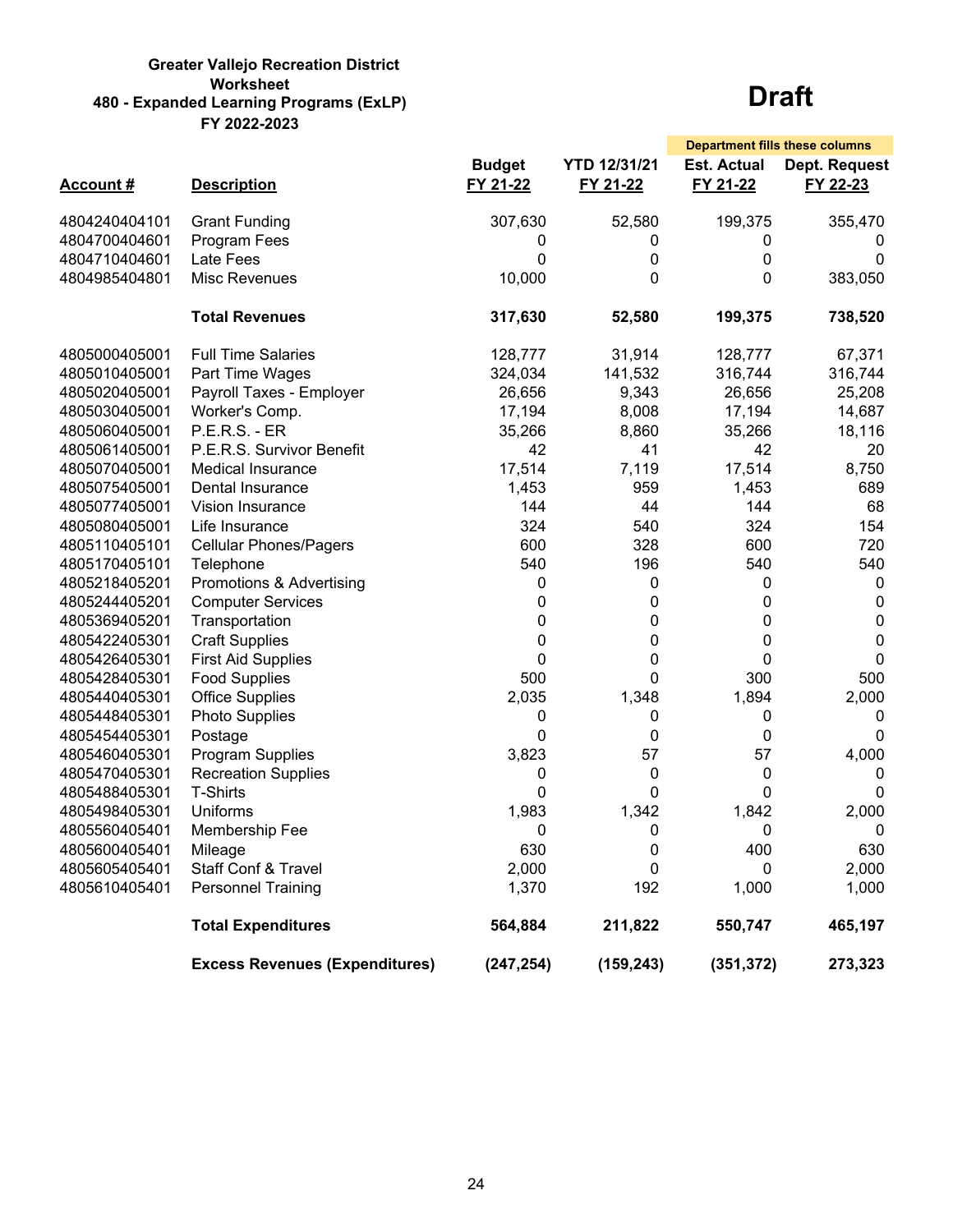#### **Greater Vallejo Recreation District Worksheet 481 - After School Programs FY 2022-2023**

|                 |                                       |                           |                                 |                                | <b>Department fills these columns</b> |
|-----------------|---------------------------------------|---------------------------|---------------------------------|--------------------------------|---------------------------------------|
| <b>Account#</b> | <b>Description</b>                    | <b>Budget</b><br>FY 21-22 | <b>YTD 12/31/21</b><br>FY 21-22 | <b>Est. Actual</b><br>FY 21-22 | Dept. Request<br>FY 22-23             |
| 4814421404301   | Snacks Income                         | 0                         | 0                               | 0                              | 0                                     |
| 4814510404401   | <b>T-Shirts</b>                       | 0                         | 0                               | 0                              | $\mathbf{0}$                          |
| 4814700404601   | Program Fees                          | 293,660                   | 101,507                         | 197,759                        | 200,000                               |
| 4814710404601   | Late Fees                             | 330                       | 1                               | 1                              | 300                                   |
| 4814985404801   | Misc. Revenue                         | 21,150                    | 3,263                           | 3,263                          | 19,200                                |
|                 | <b>Total Revenues</b>                 | 315,140                   | 104,770                         | 201,023                        | 219,500                               |
| 4815000405001   | <b>Full Time Salaries</b>             | 16,022                    | 4,338                           | 16,022                         | 30,274                                |
| 4815010405001   | Part Time Wages                       | 325,364                   | 68,769                          | 41,386                         | 200,000                               |
| 4815020405001   | Payroll Taxes - Employer              | 25,123                    | 4,225                           | 25,123                         | 15,739                                |
| 4815030405001   | Worker's Comp.                        | 12,963                    | 6,037                           | 12,963                         | 8,804                                 |
| 4815060405001   | <b>P.E.R.S. - ER</b>                  | 4,225                     | 16,684                          | 4,225                          | 8,099                                 |
| 4815061405001   | P.E.R.S. Survivor Benefit             | 6                         | 54                              | 6                              | 12                                    |
| 4815070405001   | <b>Medical Insurance</b>              | 2,502                     | 407                             | 2,502                          | 8,434                                 |
| 4815075405001   | Dental Insurance                      | 208                       | 845                             | 208                            | 845                                   |
| 4815077405001   | Vision Insurance                      | 21                        | 50                              | 21                             | 83                                    |
| 4815080405001   | Life Insurance                        | 46                        | (9)                             | 46                             | 93                                    |
| 4815100405101   | Alarm                                 | 0                         | 0                               | 0                              | 0                                     |
| 4815110405101   | <b>Cellular Phones/Pagers</b>         | 1,080                     | 261                             | 700                            | 960                                   |
| 4815140405101   | P.G. & E.                             | 0                         | 0                               | 0                              | 0                                     |
| 4815160405101   | <b>Sewers Services</b>                | 0                         | 0                               | 0                              | $\mathbf{0}$                          |
| 4815170405101   | Telephone                             | 1,709                     | 196                             | 600                            | 1,709                                 |
| 4815218405401   | Promotions & Advertising              | 2,500                     | 0                               | 0                              | 2,500                                 |
| 4815244405201   | <b>Computer Services</b>              | 4,344                     | 0                               | 2,300                          | 4,344                                 |
| 4815281015201   | Leased Equipment                      | 0                         | 0                               | 0                              | 0                                     |
| 4815422405301   | <b>Craft Supplies</b>                 | 0                         | 0                               | 0                              | 0                                     |
| 4815424405301   | <b>Equipment Replacement</b>          | 0                         | 0                               | 0                              | $\mathbf{0}$                          |
| 4815426405301   | <b>First Aid Supplies</b>             | 1,741                     | 0                               | 500                            | 1,355                                 |
| 4815428405301   | <b>Food Supplies</b>                  | 500                       | 36                              | 290                            | 593                                   |
| 4815436405301   | <b>Janitorial Supplies</b>            | 525                       | 25                              | 25                             | 525                                   |
| 4815440405301   | <b>Office Supplies</b>                | 1,042                     | 549                             | 800                            | 1,065                                 |
| 4815460405301   | <b>Program Supplies</b>               | 9,009                     | 3,132                           | 8,100                          | 8,213                                 |
| 4815461405301   | <b>Snacks Expense</b>                 | 1,199                     | 0                               | 500                            | 972                                   |
| 4815470405301   | <b>Recreation Supplies</b>            | 2,150                     | 0                               | 600                            | 2,150                                 |
| 4815488405301   | <b>T-Shirts</b>                       | 0                         | 0                               | 0                              | 0                                     |
| 4815498405301   | <b>Uniforms</b>                       | 1,014                     | 1,380                           | 1,380                          | 1,138                                 |
| 4815600405401   | Mileage                               | 679                       | 0                               | 400                            | 679                                   |
| 4815605405401   | Staff Conf. & Travel                  | 2,040                     | 0                               | 2,040                          | 2,040                                 |
| 4815610405401   | <b>Personnel Training</b>             | 2,035                     | 846                             | 1,800                          | 2,035                                 |
| 4815650405401   | <b>Employee Recognition</b>           | 0                         | 0                               | 0                              | 0                                     |
|                 | <b>Total Expenditures</b>             | 418,046                   | 107,825                         | 122,537                        | 302,662                               |
|                 | <b>Excess Revenues (Expenditures)</b> | (102, 906)                | (3,055)                         | 78,486                         | (83, 162)                             |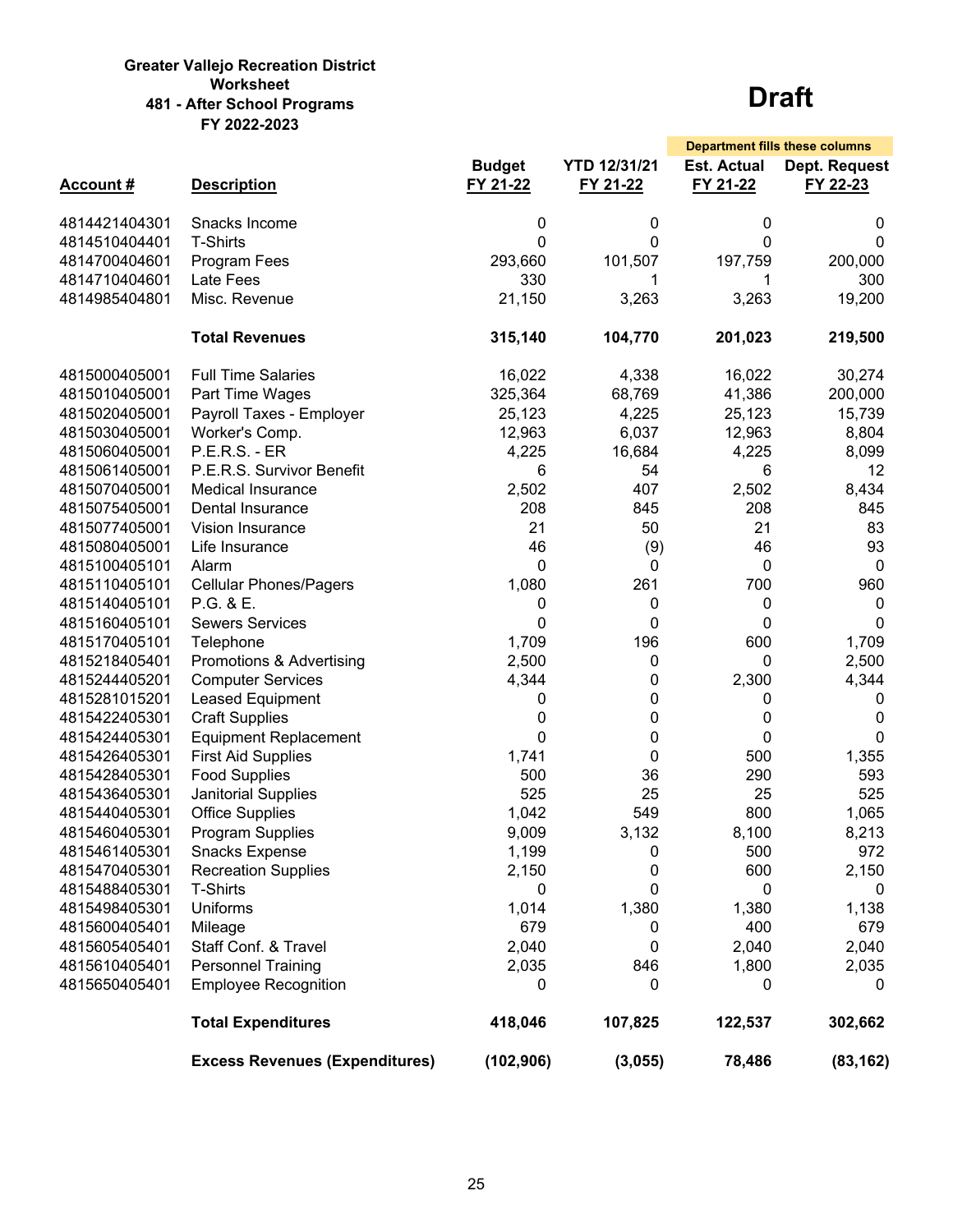#### **Greater Vallejo Recreation District Worksheet 486 - Teen Services FY 2022-2023**

|                  |                                       |                           |                                 | <b>Department fills these columns</b> |                           |
|------------------|---------------------------------------|---------------------------|---------------------------------|---------------------------------------|---------------------------|
| <b>Account #</b> | <b>Description</b>                    | <b>Budget</b><br>FY 21-22 | <b>YTD 12/31/21</b><br>FY 21-22 | <b>Est. Actual</b><br>FY 21-22        | Dept. Request<br>FY 22-23 |
| 4864240404101    | <b>Grant Funding</b>                  | 0                         | 0                               | 0                                     | 0                         |
| 4864330404201    | <b>Contract Class Income Teen</b>     | 0                         | $\pmb{0}$                       | 0                                     | 0                         |
| 4864500404401    | Program Fees                          | 5,500                     | 0                               | 1,250                                 | 2,000                     |
| 4864985404801    | Misc. Revenue                         | 325                       | 0                               | 200                                   | 200                       |
|                  |                                       |                           |                                 |                                       |                           |
|                  | <b>Total Revenues</b>                 | 5,825                     | 0                               | 1,450                                 | 2,200                     |
| 4865000405001    | <b>Full Time Salaries</b>             | 0                         | 0                               | 0                                     | 0                         |
| 4865010405001    | Part Time Wages                       | 0                         | 0                               | 0                                     | 0                         |
| 4865010405009    | Part Time Wages                       | 4,222                     | 0                               | 2,500                                 | 4,602                     |
| 4865020405001    | Payroll Taxes - Employer              | 0                         | 0                               | 0                                     | 0                         |
| 4865020405009    | Payroll Taxes - Employer              | 323                       | 0                               | 323                                   | 352                       |
| 4865030405001    | Worker's Comp.                        | 0                         | 0                               | 0                                     | 0                         |
| 4865030405009    | Worker's Comp.                        | 160                       | 75                              | 160                                   | 176                       |
| 4865060405001    | <b>P.E.R.S. - ER</b>                  | 0                         | 0                               | 0                                     | 0                         |
| 4865061405001    | P.E.R.S. Survivor Benefit             | 0                         | 0                               | 0                                     | 0                         |
| 4865070405001    | <b>Medical Insurance</b>              | 0                         | 0                               | 0                                     | 0                         |
| 4865075405001    | Dental Insurance                      | 0                         | 0                               | 0                                     | 0                         |
| 4865077405001    | Vision Insurance                      | 0                         | 0                               | 0                                     | 0                         |
| 4865080405001    | Life Insurance                        | 0                         | 0                               | 0                                     | 0                         |
| 4865170405101    | Telephone                             | 0                         | 0                               | 0                                     |                           |
| 4865218405201    | Promotions & Advertising              | 2,368                     | 0                               | 1,800                                 | 500                       |
| 4865244405201    | <b>Computer Services</b>              | 201                       | 0                               | 0                                     | 201                       |
| 4865250405201    | <b>Equip Repairs</b>                  | 0                         | 0                               | 0                                     | 0                         |
| 4865251405201    | <b>Security Guards</b>                | 624                       | 0                               | 150                                   | 400                       |
| 4865283405201    | Misc. Rentals                         | 1,800                     | 0                               | 1,600                                 | 500                       |
| 4865290405201    | N.O.C.                                | 0                         | 0                               | 0                                     | 0                         |
| 4865330405201    | <b>Contract Classes Expense</b>       | 0                         | 0                               | 0                                     | 0                         |
| 4865362405201    | <b>Special Events</b>                 | 0                         | 0                               | 0                                     | 0                         |
| 4865369405201    | Transportation                        | 0                         | 0                               | 0                                     | 0                         |
| 4865400405301    | Awards                                | 0                         | 0                               | 0                                     | 0                         |
| 4865424405301    | <b>Equipment Replacement</b>          | 0                         | 0                               | 0                                     | 0                         |
| 4865426405301    | <b>First Aid Supplies</b>             | 125                       | 0                               | 100                                   | 0                         |
| 4865428405301    | <b>Food Supplies</b>                  | 261                       | 0                               | 200                                   | 150                       |
| 4865440405301    | <b>Office Supplies</b>                | 501                       | 475                             | 475                                   | 100                       |
| 4865448405301    | Photo Supplies                        | 650                       | 0                               | 650                                   | 0                         |
| 4865460405301    | Program Supplies                      | 4,000                     | 0                               | 2,500                                 | 1,000                     |
| 4865470405301    | <b>Recreation Supplies</b>            | 250                       | 0                               | 0                                     | 75                        |
| 4865488405301    | T-Shirts                              | 0                         | 0                               | 0                                     | 0                         |
| 4865498405301    | Uniforms                              | 0                         | 0                               | 0                                     | 0                         |
| 4865600405401    | Mileage                               | 102                       | 0                               | 0                                     | 50                        |
| 4865605405401    | <b>Staff Conf &amp; Travel</b>        | 0                         | 0                               | 0                                     | 0                         |
| 4865610405401    | <b>Personnel Training</b>             | 200                       | 0                               | 0                                     | 200                       |
|                  |                                       |                           |                                 |                                       |                           |
|                  | <b>Total Expenditures</b>             | 15,787                    | 550                             | 10,458                                | 8,306                     |
|                  | <b>Excess Revenues (Expenditures)</b> | (9, 962)                  | (550)                           | (9,008)                               | (6, 106)                  |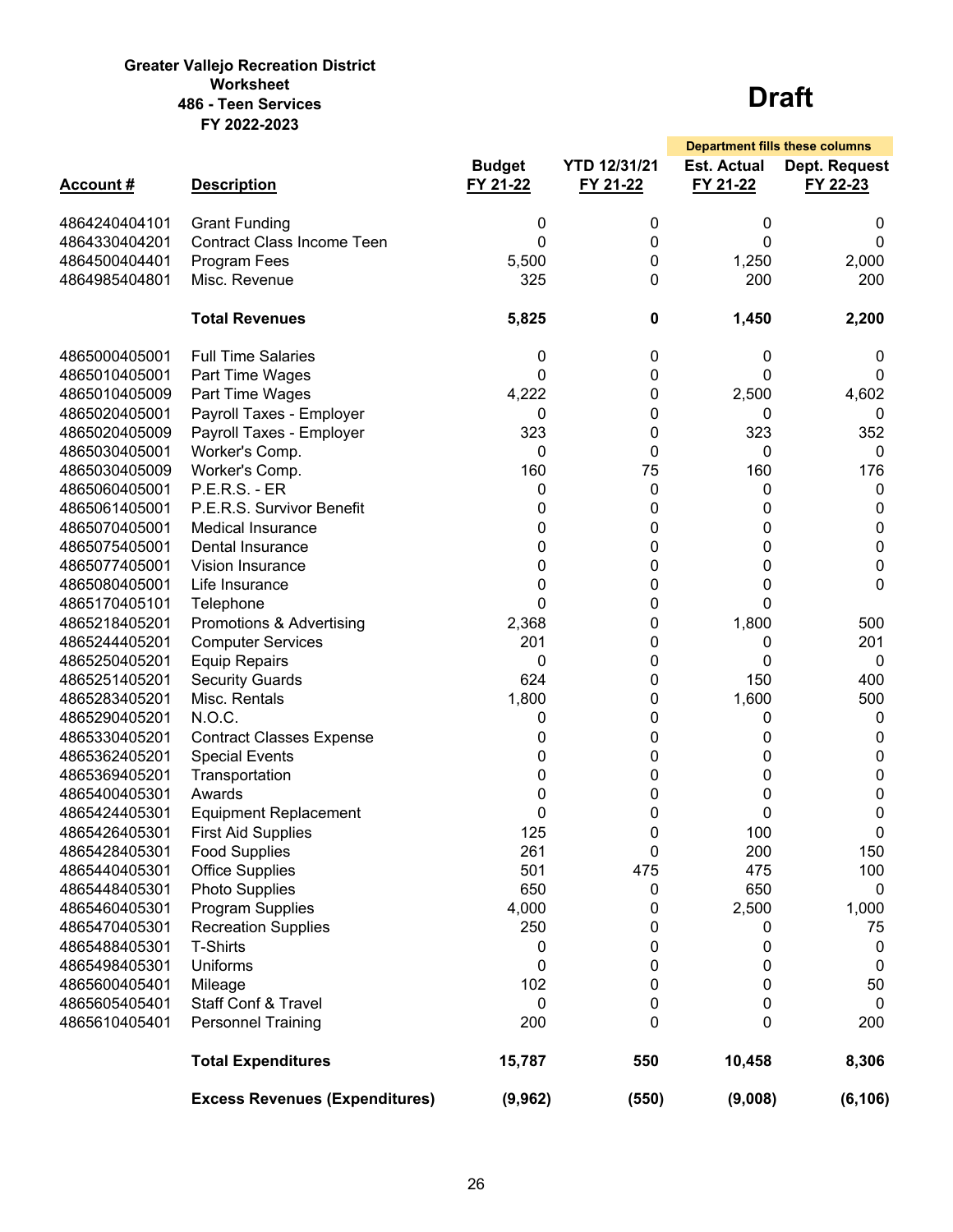#### **Greater Vallejo Recreation District Worksheet 490 - Theraputic Recreation FY 2022-2023**

Name change from REACH

|                 |                                      |                           |                                 | <b>Department fills these columns</b> |                           |
|-----------------|--------------------------------------|---------------------------|---------------------------------|---------------------------------------|---------------------------|
| <b>Account#</b> | <b>Description</b>                   | <b>Budget</b><br>FY 21-22 | <b>YTD 12/31/21</b><br>FY 21-22 | <b>Est. Actual</b><br>FY 21-22        | Dept. Request<br>FY 22-23 |
| 4904240404101   | <b>Grant Funding</b>                 | 0                         | 0                               | 0                                     | 0                         |
| 4904500404401   | Program Fees                         | 3,148                     | 0                               | 0                                     | 4,000                     |
| 4904510404401   | <b>T-Shirts</b>                      | 0                         | 0                               | 0                                     | 100                       |
| 4904901404801   | Fundraisers                          | 0                         | 0                               | 0                                     | 2,000                     |
|                 | <b>Total Revenue</b>                 | 3,148                     | 0                               | 0                                     | 6,100                     |
| 4905000405001   | <b>Full Time Salaries</b>            | 0                         | 0                               | 0                                     | 0                         |
| 4905010405001   | Part-Time Wages                      | 0                         | 0                               | 0                                     | 0                         |
| 4905010405009   | Part Time Wages                      | 2,491                     | 0                               | 0                                     | 6,000                     |
| 4905020405001   | Payroll Taxes - Employer             | 0                         | 0                               | 0                                     | 0                         |
| 4905020405009   | Payroll Taxes - Employer             | 191                       | 0                               | 0                                     | 459                       |
| 4905025405001   | <b>State Unemployment</b>            | 0                         | 0                               | 0                                     | 0                         |
| 4905030405001   | Worker's Comp.                       | 0                         | 0                               | 0                                     | 0                         |
| 4905030405009   | Worker's Comp.                       | 95                        | 44                              | 88                                    | 229                       |
| 4905060405001   | <b>P.E.R.S. - ER</b>                 | 0                         | 0                               | 0                                     | 0                         |
| 4905061405001   | P.E.R.S. Survivor Benefit            | 0                         | 0                               | 0                                     | 0                         |
| 4905070405001   | <b>Medical Insurance</b>             | 0                         | 0                               | 0                                     | 0                         |
| 4905075405001   | Dental Insurance                     | 0                         | 0                               | 0                                     | 0                         |
| 4905077405001   | Vision Insurance                     | 0                         | 0                               | 0                                     | 0                         |
| 4905080405001   | Life Insurance                       | 0                         | 0                               | 0                                     | 0                         |
| 4905110405101   | <b>Cellular Phones/Pagers</b>        | 120                       | 0                               | 0                                     | 150                       |
| 4905170405101   | Telephone                            | 270                       | 0                               | 0                                     | 300                       |
| 4905222405201   | <b>Promotion and Advertising</b>     | 500                       | 0                               | 0                                     | 500                       |
| 4905244405201   | <b>Computer Services</b>             | 0                         | 0                               | 0                                     | 0                         |
| 4905250405201   | <b>Equipment Repairs</b>             | 0                         | 0                               | 0                                     | 0                         |
| 4905362405201   | <b>Special Events</b>                | 500                       | 0                               | 0                                     | 500                       |
| 4905422405301   | <b>Craft Supplies</b>                | 0                         | 0                               | 0                                     | 0                         |
| 4905424405301   | <b>Equipment Replacement</b>         | 0                         | 0                               | 0                                     | 0                         |
| 4905426405301   | <b>First Aid Supplies</b>            | 800                       | 0                               | 0                                     | 250                       |
| 4905428405301   | <b>Food Supplies</b>                 | 600                       | 0                               | 0                                     | 500                       |
| 4905440405301   | <b>Office Supplies</b>               | 500                       | 475                             | 475                                   | 2,550                     |
| 4905448405301   | <b>Photo Supplies</b>                | 0                         | 0                               | 0                                     | $\boldsymbol{0}$          |
| 4905460405301   | Program Supplies                     | 1,000                     | 0                               | 0                                     | 750                       |
| 4905470405301   | <b>Recreation Supplies</b>           | 0                         | 0                               | 0                                     | 100                       |
| 4905498405201   | <b>Uniforms</b>                      | 0                         | 0                               | 0                                     | 0                         |
| 4905560405401   | <b>Membership Dues</b>               | 200                       | 0                               | 0                                     | 200                       |
| 4905600405401   | Mileage                              | 300                       | 0                               | 0                                     | 100                       |
| 4905605405401   | Staff Conf. & Travel                 | 500                       | 0                               | 0                                     | 500                       |
| 4905610405401   | <b>Personnel Training</b>            | 300                       | 0                               | 0                                     | 200                       |
| 4905640405401   | Subscriptions                        | 0                         | 0                               | 0                                     | 0                         |
| 4905650405401   | <b>Employee Recognition</b>          | 0                         | $\mathbf{0}$                    | 0                                     | 0                         |
|                 | <b>Total Expenditures</b>            | 8,367                     | 519                             | 563                                   | 13,288                    |
|                 | <b>Excess Revenue (Expenditures)</b> | (5, 219)                  | (519)                           | (563)                                 | (7, 188)                  |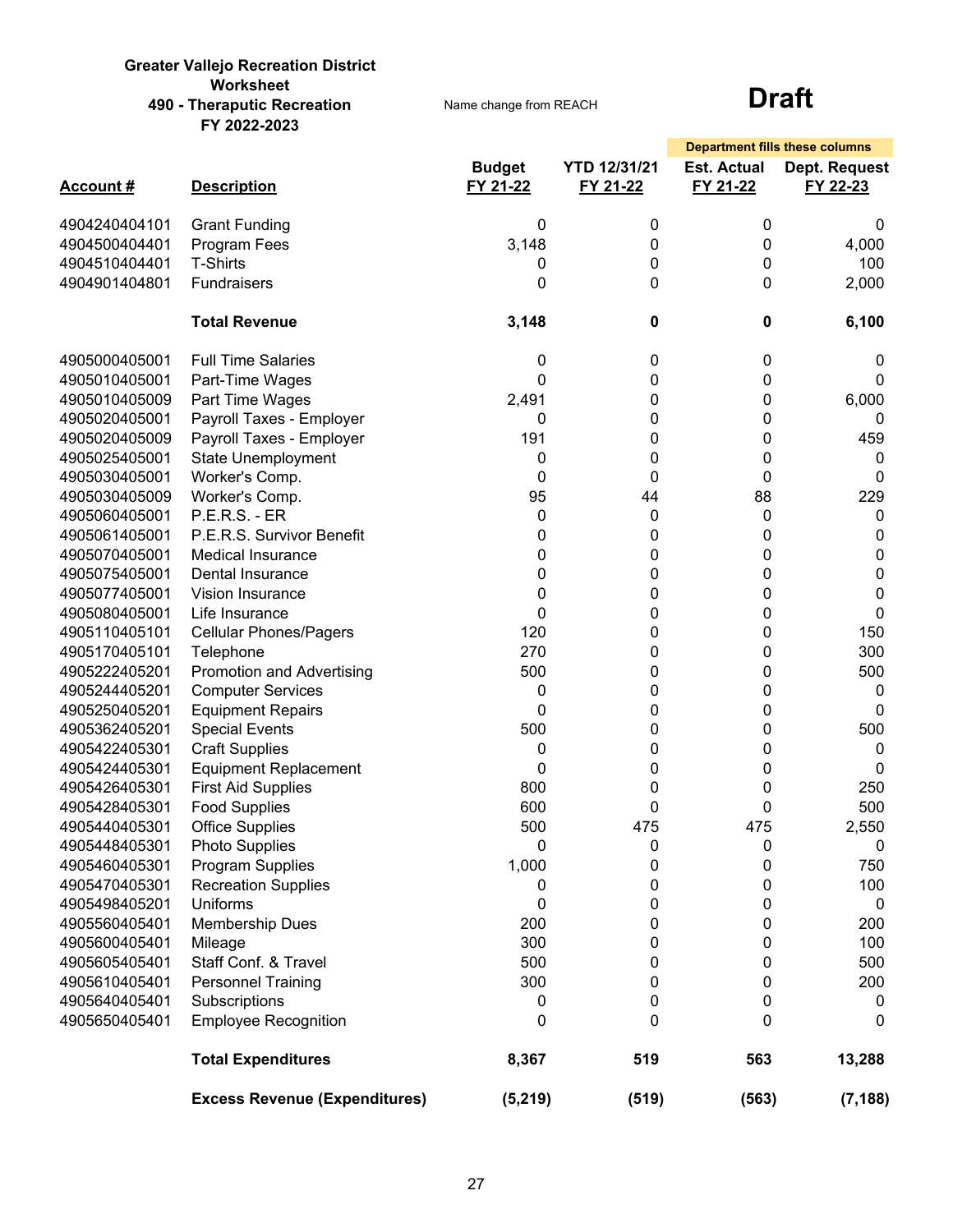#### **Greater Vallejo Recreation District Worksheet 720 - North Vallejo Community Center FY 2022-2023**

|                 |                                           |                           |                                 | <b>Department fills these columns</b> |                           |
|-----------------|-------------------------------------------|---------------------------|---------------------------------|---------------------------------------|---------------------------|
| <b>Account#</b> | <b>Description</b>                        | <b>Budget</b><br>FY 21-22 | <b>YTD 12/31/21</b><br>FY 21-22 | <b>Est. Actual</b><br>FY 21-22        | Dept. Request<br>FY 22-23 |
| 7204220404101   | City of Vallejo                           | 0                         | 0                               | 0                                     | 0                         |
| 7204300404201   | <b>Building Fees</b>                      | 19,748                    | 4,678                           | 8,728                                 | 20,000                    |
| 7204330404201   | <b>Contract Classes Income</b>            | 2,700                     | 1,823                           | 3,103                                 | 4,800                     |
| 7204350404201   | <b>Security Fees</b>                      | 2,430                     | 753                             | 1,778                                 | 4,235                     |
| 7204985404801   | Misc. Revenue                             | 0                         | 0                               | $\Omega$                              | 0                         |
|                 | <b>Total Revenues</b>                     | 24,878                    | 7,254                           | 13,609                                | 29,035                    |
| 7205000405001   | <b>Full Time Salaries</b>                 | 32,643                    | 17,576                          | 32,643                                | 30,333                    |
| 7205010405001   | Part Time Wages                           | 27,630                    | 2,705                           | 8,633                                 | 20,000                    |
| 7205020405001   | Payroll Taxes - Employer                  | 2,587                     | 379                             | 2,587                                 | 1,970                     |
| 7205025405001   | <b>State Unemployment</b>                 | 0                         | 0                               | 0                                     | 0                         |
| 7205030405001   | Worker's Comp.                            | 2,289                     | 1,066                           | 2,289                                 | 1,924                     |
| 7205060405001   | <b>P.E.R.S. - ER</b>                      | 8,608                     | 6,429                           | 8,608                                 | 8,115                     |
| 7205061405001   | P.E.R.S. Survivor Benefit                 | 12                        | 14                              | 14                                    | 12 <sup>2</sup>           |
| 7205070405001   | <b>Medical Insurance</b>                  | 1,350                     | (156)                           | 1,350                                 | 5,271                     |
| 7205075405001   | Dental Insurance                          | 1,457                     | 237                             | 1,457                                 | 415                       |
| 7205077405001   | Vision Insurance                          | 139                       | 23                              | 139                                   | 41                        |
| 7205080405001   | Life Insurance                            | 93                        | 26                              | 93                                    | 93                        |
| 7205100405101   | Alarm                                     | 1,300                     | 176                             | 676                                   | 1,300                     |
| 7205110405101   | <b>Cellular Phones/Pagers</b>             | 0                         | 0                               | 0                                     | 0                         |
| 7205140405101   | P.G. & E.                                 | 0                         | 0                               | 0                                     | 0                         |
| 7205140405109   | P.G. & E.                                 | 9,000                     | 4,183                           | 8,983                                 | 14,400                    |
| 7205160405101   | <b>Sewer Service</b>                      | 720                       | 0                               | 0                                     | 0                         |
| 7205170405101   | Telephone                                 | 2,040                     | 856                             | 1,936                                 | 2,000                     |
| 7205216405201   | Printing                                  | 0                         | 0                               | 0                                     | 0                         |
| 7205218405201   | Promotions & Advertising                  | 1,000                     | 13                              | 113                                   | 750                       |
| 7205240405201   | <b>Building Maintenance &amp; Repairs</b> | 0                         | 0                               | 0                                     | 0                         |
| 7205240405209   | <b>Building Maintenance &amp; Repairs</b> | 1,200                     | 90                              | 690                                   | 1,200                     |
| 7205244405201   | <b>Computer Services</b>                  | 0                         | 0                               | 0                                     | 0                         |
| 7205250405201   | <b>Equip Repairs</b>                      | 750                       | 0                               | 250                                   | 750                       |
| 7205251405201   | <b>Security Guards</b>                    | 2,340                     | 0                               | 1,260                                 | 3,940                     |
| 7205252405201   | <b>Exterior Maintenance</b>               | 0                         | 0                               | 0                                     | 0                         |
| 7205256405201   | <b>Janitorial Services</b>                | 0                         | 0                               | 0                                     | 0                         |
| 7205258405201   | <b>Office Equipment Repairs</b>           | 0                         | 0                               | 0                                     | 0                         |
| 7205281405201   | Leased Equipment                          | 960                       | 0                               | 0                                     | 960                       |
| 7205282405201   | <b>Maintenance Contracts</b>              | 2,540                     | 475                             | 975                                   | 2,000                     |
| 7205330405201   | <b>Contract Classes Expense</b>           | 1,620                     | 1,214                           | 1,982                                 | 1,600                     |
| 7205362405201   | <b>Special Events</b>                     | 0                         | 0                               | 0                                     | 0                         |
| 7205412405301   | Landscaping & Grounds                     | 1,110                     | 240                             | 720                                   | 1,000                     |
| 7205424405301   | <b>Equipment Replacement</b>              | 1,000                     | 0                               | 200                                   | 1,000                     |
| 7205426405301   | <b>First Aid Supplies</b>                 | 240                       | 95                              | 95                                    | 100                       |
| 7205428405301   | <b>Food Supplies</b>                      | 0                         | 0                               | 0                                     | 0                         |
| 7205434405301   | Irrigation & Plumbing Supplies            | 0                         | 0                               | 0                                     | 0                         |
| 7205436405301   | Janitorial Supplies                       | 3,000                     | 0                               | 500                                   | 2,000                     |
| 7205440405301   | <b>Office Supplies</b>                    | 550                       | 15                              | 165                                   | 500                       |
| 7205444405301   | <b>Paint Supplies</b>                     | 0                         | 0                               | 0                                     | 0                         |
| 7205450405301   | <b>Plant Equipment Repair Parts</b>       | 0                         | 0                               | 0                                     | 0                         |
| 7205454405301   | Postage                                   | 100                       | 0                               | 0                                     | 0                         |
| 7205470405301   | <b>Recreation Supplies</b>                | 0                         | 0                               | 0                                     | 0                         |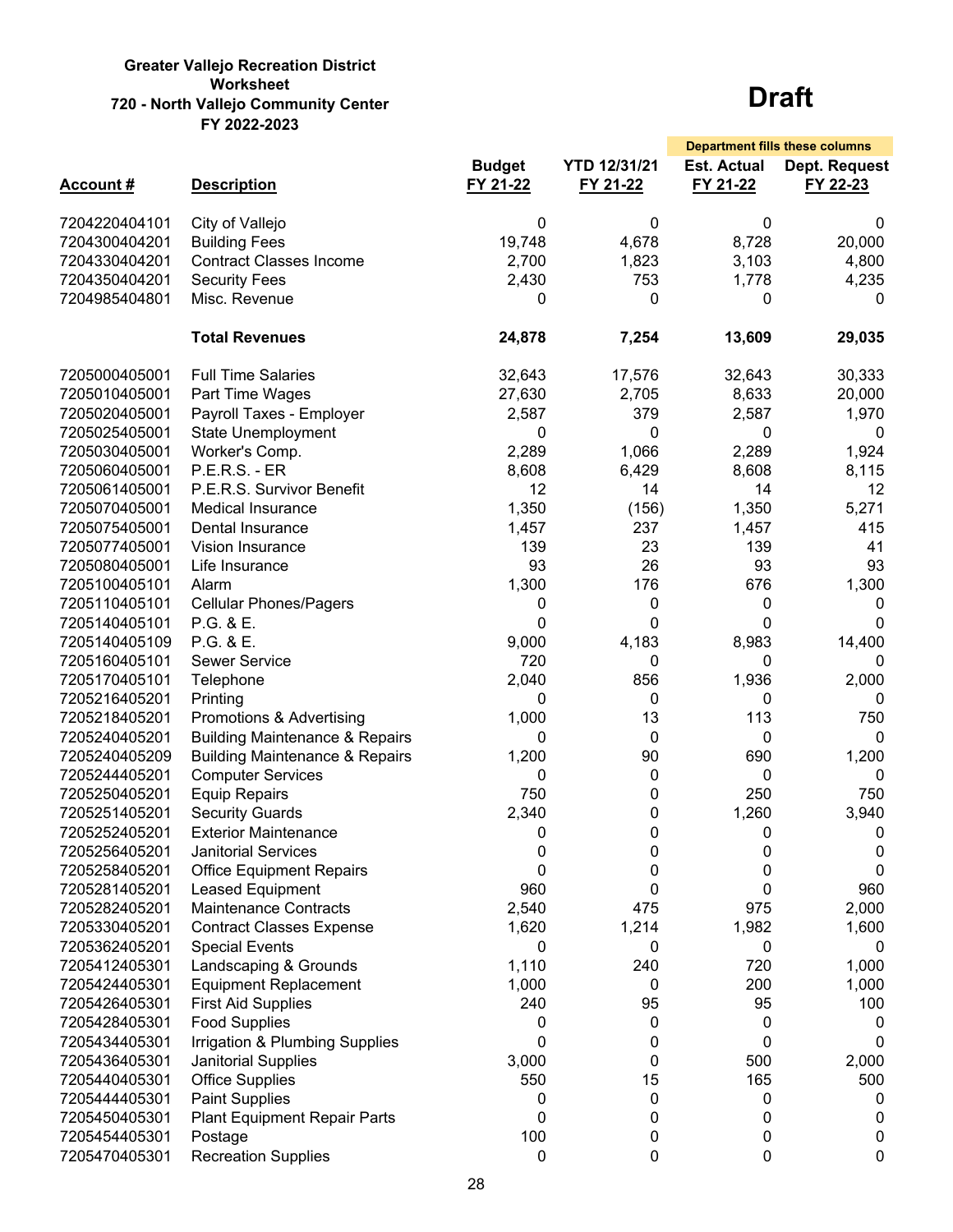|               | <b>Excess Revenues (Expenditures)</b> | (83, 149) | (28, 404) | (63, 034) | (74, 589) |
|---------------|---------------------------------------|-----------|-----------|-----------|-----------|
|               | <b>Total Expenditures</b>             | 108,027   | 35,658    | 76.643    | 103,624   |
| 7205650405401 | <b>Employee Recognition</b>           | 0         | 0         | 0         | 0         |
| 7205610405401 | <b>Personnel Training</b>             | 200       | 0         | 0         | 200       |
| 7205605405401 | Staff Conf. & Travel                  | 400       | 0         | 0         | 750       |
| 7205600405401 | Mileage                               | 420       | 0         | 105       | 300       |
| 7205560405401 | Membership Dues                       | 0         | 0         | 0         | 0         |
| 7205498405301 | Uniforms                              | 430       | 0         | 180       | 400       |
| 7205490405301 | N.O.C.                                |           | 0         | 0         | 0         |
| 7205476405301 | <b>Safety Equipment</b>               | 300       | 0         | 0         | 300       |
|               |                                       |           |           |           |           |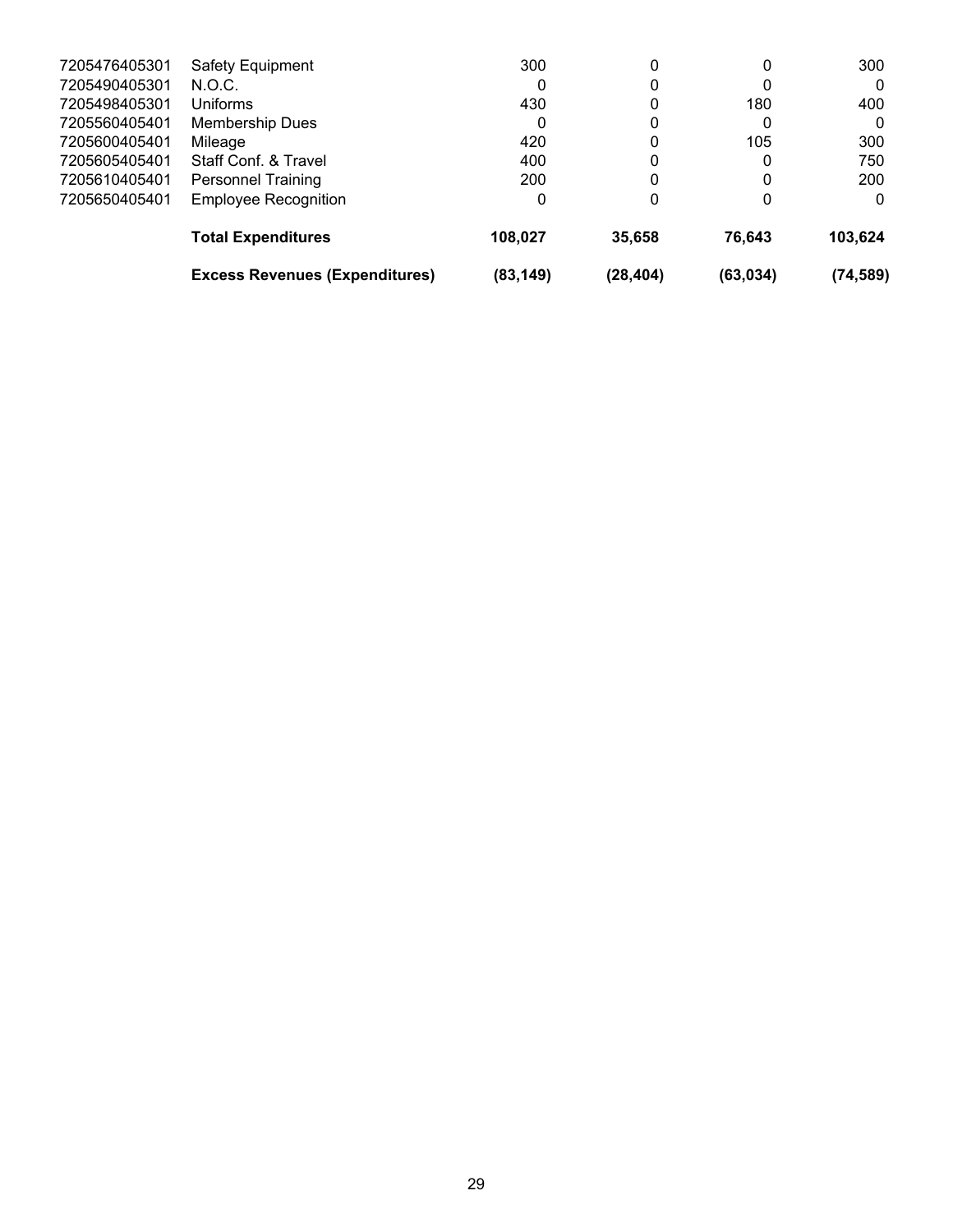#### **Greater Vallejo Recreation District Worksheet 721 - South Vallejo Community Center FY 2022-2023**

|                 |                                           |                           |                                 | <b>Department fills these columns</b> |                                  |
|-----------------|-------------------------------------------|---------------------------|---------------------------------|---------------------------------------|----------------------------------|
| <b>Account#</b> | <b>Description</b>                        | <b>Budget</b><br>FY 21-22 | <b>YTD 12/31/21</b><br>FY 21-22 | <b>Est. Actual</b><br>FY 21-22        | <b>Dept. Request</b><br>FY 22-23 |
| 7214220404101   | City of Vallejo                           | 0                         | 0                               | 0                                     | 0                                |
| 7214300404201   | <b>Building Fees</b>                      | 27,672                    | 7,817                           | 18,557                                | 38,046                           |
| 7214330404201   | <b>Contract Classes Income</b>            | 10,400                    | 5,263                           | 9,163                                 | 12,000                           |
| 7214350404201   | <b>Security Fees</b>                      | 2,700                     | 378                             | 1,268                                 | 4,800                            |
| 7214505404401   | Registration                              | 0                         | 0                               | 0                                     | 0                                |
| 7214600404401   | UC Berkeley Lawrence Hall                 | 0                         | 0                               | 0                                     | 0                                |
| 7214900404801   | <b>Donations</b>                          | 0                         | 0                               | 0                                     | 0                                |
|                 | <b>Total Revenues</b>                     | 40,772                    | 13,458                          | 28,988                                | 54,846                           |
| 7215000405001   | <b>Full Time Salaries</b>                 | 51,923                    | 12,327                          | 51,923                                | 33,987                           |
| 7215010405001   | Part Time Wages                           | 46,763                    | 7,143                           | 17,175                                | 30,000                           |
| 7215020405001   | Payroll Taxes - Employer                  | 4,330                     | 289                             | 4,330                                 | 2,788                            |
| 7215025405001   | State Unemployment                        | 0                         | 0                               | 0                                     | 0                                |
| 7215030405001   | Worker's Comp.                            | 3,747                     | 1,745                           | 3,747                                 | 2,447                            |
| 7215060405001   | <b>P.E.R.S. - ER</b>                      | 14,346                    | 8,020                           | 14,346                                | 9,184                            |
| 7215061405001   | P.E.R.S. Survivor Benefit                 | 18                        | 20                              | 18                                    | 8                                |
| 7215070405001   | <b>Medical Insurance</b>                  | 10,508                    | 1,220                           | 10,508                                | 3,479                            |
| 7215075405001   | Dental Insurance                          | 1,053                     | 118                             | 1,053                                 | 274                              |
| 7215077405001   | <b>Vision Insurance</b>                   | 104                       | 12                              | 104                                   | 27                               |
| 7215080405001   | Life Insurance                            | 139                       | 31                              | 139                                   | 61                               |
| 7215100405101   | Alarm                                     | 1,420                     | 580                             | 1,080                                 | 1,400                            |
| 7215110405101   | <b>Cellular Phones/Pagers</b>             | 720                       | 312                             | 672                                   | 720                              |
| 7215140405101   | P.G. & E.                                 | 0                         | 0                               | 0                                     | 0                                |
| 7215140405109   | P.G. & E.                                 | 17,640                    | 4,759                           | 13,159                                | 16,800                           |
| 7215160405101   | <b>Sewer Service</b>                      | 720                       | 0                               | 0                                     | 0                                |
| 7215170405101   | Telephone                                 | 3,540                     | 1,116                           | 2,362                                 | 2,400                            |
| 7215216405201   | Printing                                  | 0                         | 0                               | 0                                     | 0                                |
| 7215218405201   | Promotions & Advertising                  | 1,000                     | 13                              | 39                                    | 1,000                            |
| 7215240405201   | <b>Building Maintenance &amp; Repairs</b> | 0                         | 0                               | 0                                     | 0                                |
| 7215240405209   | <b>Building Maintenance &amp; Repairs</b> | 3,000                     | 151                             | 1,151                                 | 3,000                            |
| 7215244405201   | <b>Computer Services</b>                  | 0                         | 0                               | 0                                     | 0                                |
| 7215250405201   | <b>Equipment Repairs</b>                  | 2,000                     | 8                               | 708                                   | 2,000                            |
| 7215251405201   | <b>Security Guards</b>                    | 2,600                     | 0                               | 1,170                                 | 4,660                            |
| 7215252405201   | <b>Exterior Maintenance</b>               | 0                         | 0                               | 0                                     | 0                                |
| 7215256405201   | <b>Janitorial Services</b>                | 0                         | 0                               | 0                                     | 0                                |
| 7215258405201   | <b>Office Equipment Repairs</b>           | 0                         | 0                               | 0                                     | 0                                |
| 7215281405201   | Leased Equipment                          | 960                       | 0                               | 0                                     | 960                              |
| 7215282405201   | <b>Maintenance Contracts</b>              | 3,000                     | 475                             | 1,225                                 | 3,000                            |
| 7215330405201   | <b>Contract Classes Expense</b>           | 6,240                     | 3,526                           | 5,866                                 | 7,200                            |
| 7215412405301   | Landscape & Grounds                       | 1,400                     | 397                             | 997                                   | 1,400                            |
| 7215424405301   | <b>Equipment Replacement</b>              | 0                         | 0                               | 0                                     | 0                                |
| 7215426405301   | <b>First Aid Supplies</b>                 | 240                       | 76                              | 76                                    | 100                              |
| 7215428405301   | <b>Food Supplies</b>                      | 0                         | 0                               | 0                                     | 0                                |
| 7215436405301   | <b>Janitorial Supplies</b>                | 3,800                     | 1,705                           | 2,205                                 | 3,800                            |
| 7215440405301   | <b>Office Supplies</b>                    | 1,600                     | 15                              | 215                                   | 300                              |
| 7215454405301   | Postage                                   | 100                       | 0                               | 0                                     | 0                                |
| 7215470405301   | <b>Recreation Supplies</b>                | 0                         | 0                               | 0                                     | 0                                |
| 7215476405301   | <b>Safety Equipment</b>                   | 300                       | 79                              | 79                                    | 150                              |
| 7215490405301   | N.O.C.                                    | 0                         | 0                               | 0                                     | $\mathbf 0$                      |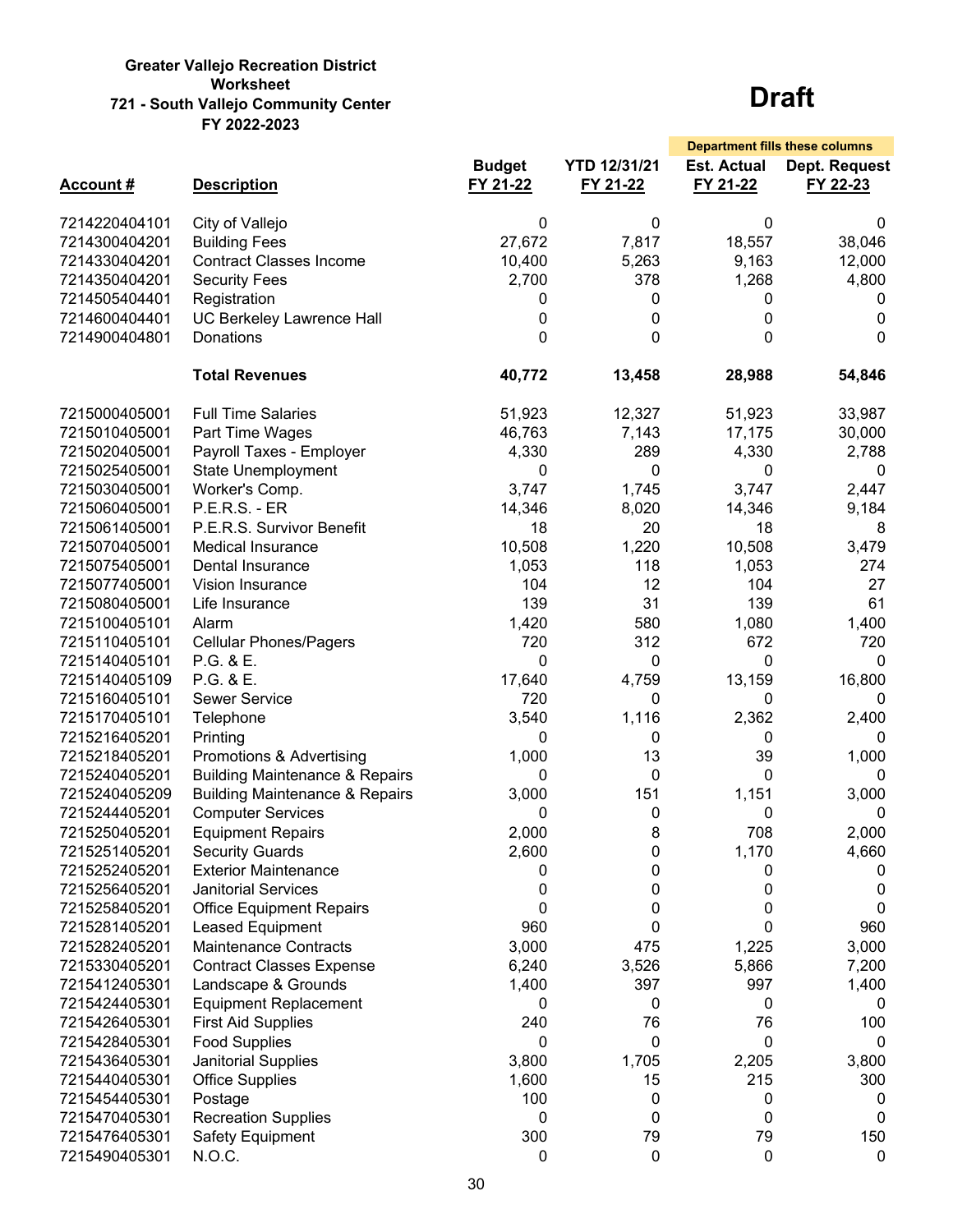|               | <b>Excess Revenues (Expenditures)</b> | (144, 584) | (30, 681) | (105, 844)   | (78, 849) |
|---------------|---------------------------------------|------------|-----------|--------------|-----------|
|               | <b>Total Expenditures</b>             | 185,356    | 44,138    | 134.832      | 133,695   |
| 7215650405401 | <b>Employee Recognition</b>           | 0          | 0         | $\mathbf{0}$ | 0         |
| 7215610405401 | <b>Personnel Training</b>             | 200        | 0         | 0            | 200       |
| 7215605405401 | Staff Conf. & Travel                  | 800        | 0         | 0            | 1,500     |
| 7215600405401 | Mileage                               | 480        | 0         | 105          | 300       |
| 7215560405401 | <b>Membership Dues</b>                | 150        | 0         | 150          | 150       |
| 7215498405301 | Uniforms                              | 515        | 0         | 230          | 400       |
|               |                                       |            |           |              |           |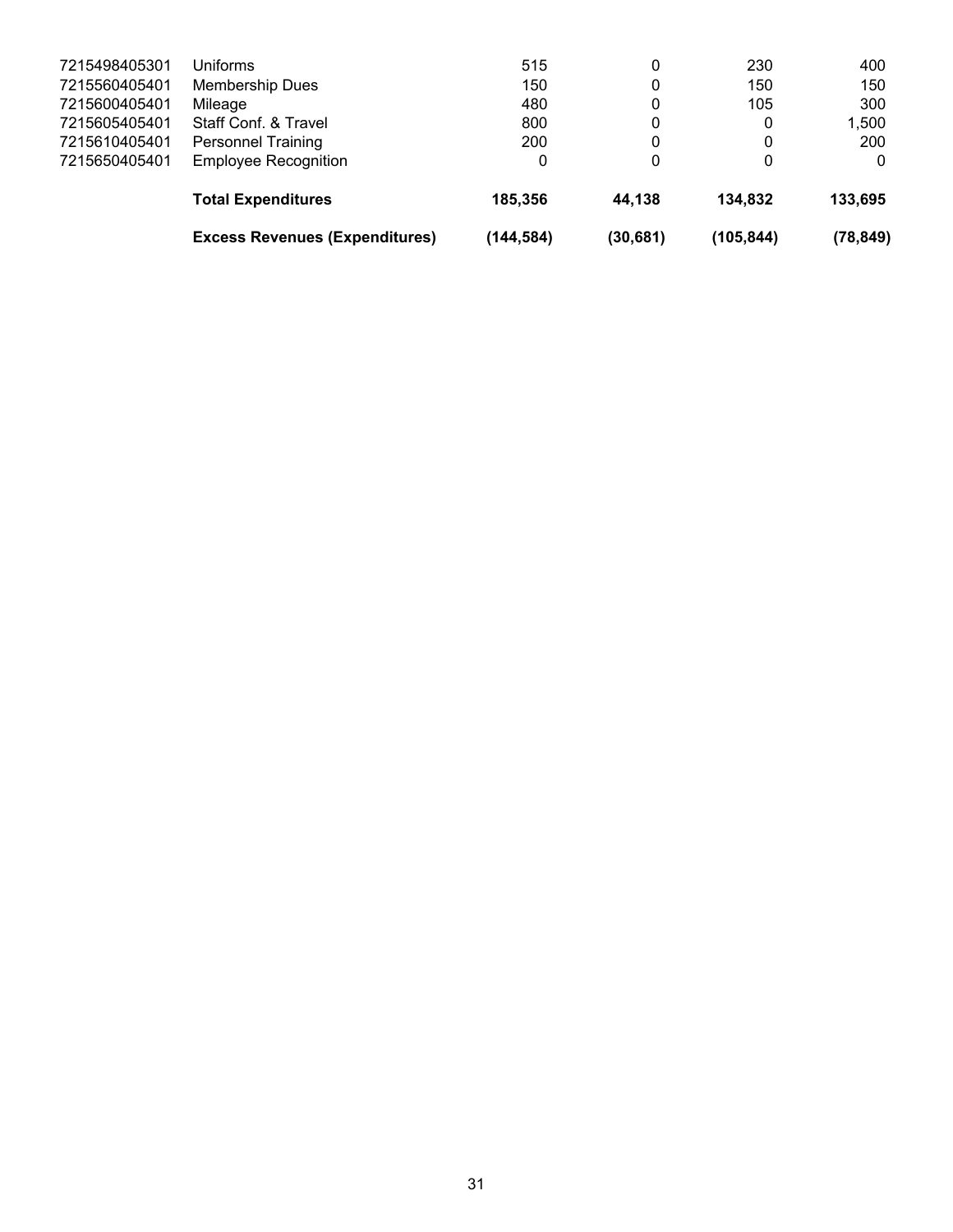#### **Greater Vallejo Recreation District 730 - Cunningham Pool Worksheet FY 2022-2023**

|                 |                                           |               |                     | <b>Department fills these columns</b> |               |
|-----------------|-------------------------------------------|---------------|---------------------|---------------------------------------|---------------|
|                 |                                           | <b>Budget</b> | <b>YTD 12/31/21</b> | <b>Est. Actual</b>                    | Dept. Request |
| <b>Account#</b> | <b>Description</b>                        | FY 21-22      | FY 21-22            | FY 21-22                              | FY 22-23      |
|                 |                                           |               |                     |                                       |               |
| 7304220404101   | City of Vallejo                           | 0             | 0                   | 0                                     | 0             |
| 7304330404301   | <b>Contract Classes Income</b>            | 0             | $\Omega$            | $\Omega$                              | 0             |
| 7304400404301   | Group Lessons                             | 147,300       | 42,509              | 60,509                                | 75,000        |
| 7304407404301   | <b>Private Lessons</b>                    | 27,500        | 4,400               | 6,400                                 | 7,800         |
| 7304421404301   | Concessions                               | 5,800         | 2,130               | 5,059                                 | 5,800         |
| 7304430404301   | Program Fees                              | 9,525         | 2,290               | 14,125                                | 14,000        |
| 7304435404301   | <b>Special Events</b>                     | 0             | 1,186               | 1,711                                 | 2,950         |
| 7304440404301   | <b>Entry Fees</b>                         | 42,868        | 27,754              | 37,218                                | 37,718        |
| 7304450404301   | <b>Aquatic Camps</b>                      | 104,140       | 24,051              | 48,651                                | 55,000        |
| 7304460404301   | <b>Facility Rental</b>                    | 79,252        | 43,450              | 73,626                                | 77,552        |
| 7304900404801   | Donations                                 | 0             | 0                   | 0                                     | 0             |
| 7304985404801   | Misc. Revenue                             | 1,100         | 796                 | 796                                   | 0             |
|                 | <b>Total Revenues</b>                     | 417,485       | 148,566             | 248,095                               | 275,820       |
| 7305000405001   | <b>Full Time Salaries</b>                 | 65,286        | 33,763              | 65,286                                | 107,591       |
| 7305010405001   | Part Time Wages                           | 286,821       | 61,246              | 286,821                               | 280,000       |
| 7305010405009   | Part Time Wages                           | 200,000       | 200,000             | 200,000                               | 200,000       |
| 7305020405001   | Payroll Taxes - Employer                  | 22,888        | 13,044              | 23,387                                | 22,980        |
| 7305020405009   | Payroll Taxes - Employer                  | 15,300        | 5,820               | 7,760                                 | 15,300        |
| 7305025405001   | <b>State Unemployment</b>                 | 0             | 0                   | 0                                     | 0             |
| 7305030405001   | Worker's Comp.                            | 13,370        | 6,227               | 11,802                                | 14,819        |
| 7305030405009   | Worker's Comp.                            | 7,594         | 3,537               | 6,504                                 | 7,647         |
| 7305060405001   | <b>P.E.R.S. - ER</b>                      | 19,012        | 11,333              | 21,074                                | 28,784        |
| 7305061405001   | P.E.R.S. Survivor Benefit                 | 24            | 40                  | 60                                    | 36            |
| 7305070405001   | <b>Medical Insurance</b>                  | 10,008        | 6,916               | 12,649                                | 15,813        |
| 7305075405001   | Dental Insurance                          | 830           | 540                 | 990                                   | 1,245         |
| 7305077405001   | Vision Insurance                          | 82            | 54                  | 87                                    | 124           |
| 7305080405001   | Life Insurance                            | 185           | 121                 | 194                                   | 278           |
| 7305100405101   | Alarm                                     | 1,684         | 744                 | 1,684                                 | 1,684         |
| 7305110405101   | <b>Cellular Phones/Pagers</b>             | 1,032         | 401                 | 1,032                                 | 1,548         |
| 7305140405101   | P.G. & E.                                 | 0             | 0                   | 0                                     | 0             |
| 7305140405109   | P.G. & E.                                 | 95,000        | 41,554              | 83,108                                | 95,000        |
| 7305141405101   | Tecogen                                   | 0             | 0                   | 0                                     | 0             |
| 7305141405109   | Tecogen                                   | 20,000        | 1,385               | 2,770                                 | 20,000        |
| 7305160405101   | <b>Sewer Service</b>                      | 4,000         | 321                 | 642                                   | 4,000         |
| 7305170405101   | Telephone                                 | 3,492         | 1,986               | 3,972                                 | 4,230         |
| 7305218405201   | Promotions & Advertising                  | 3,450         | 2,343               | 3,450                                 | 3,500         |
| 7305240405201   | <b>Building Maintenance &amp; Repairs</b> | 0             | 0                   | 0                                     | 0             |
| 7305240405209   | <b>Building Maintenance &amp; Repairs</b> | 4,240         | 2,196               | 4,240                                 | 4,040         |
| 7305244405201   | <b>Computer Services</b>                  | 500           | 0                   | 500                                   | 500           |
| 7305250405201   | <b>Equip Repairs</b>                      | 2,000         | 755                 | 2,000                                 | 2,000         |
| 7305262405201   | <b>Plant Equipment Repairs</b>            | 7,700         | 14,555              | 14,555                                | 14,200        |
| 7305282405201   | <b>Maintenance Contracts</b>              | 1,200         | 0                   | 0                                     | 1,200         |
| 7305283405201   | Misc. Rentals                             | 600           | 0                   | 0                                     | 600           |
| 7305362405201   | <b>Special Events</b>                     | 500           | 395                 | 593                                   | 2,000         |
| 7305400405301   | Awards                                    | 960           | 453                 | 960                                   | 960           |
| 7305412405301   | <b>Building &amp; Grounds</b>             | 0             | 263                 | 394                                   | 0             |
| 7305426405301   | <b>First Aid Supplies</b>                 | 1,010         | 291                 | 1,010                                 | 1,010         |
| 7305436405301   | Janitorial Supplies                       | 5,100         | 1,812               | 5,100                                 | 6,815         |